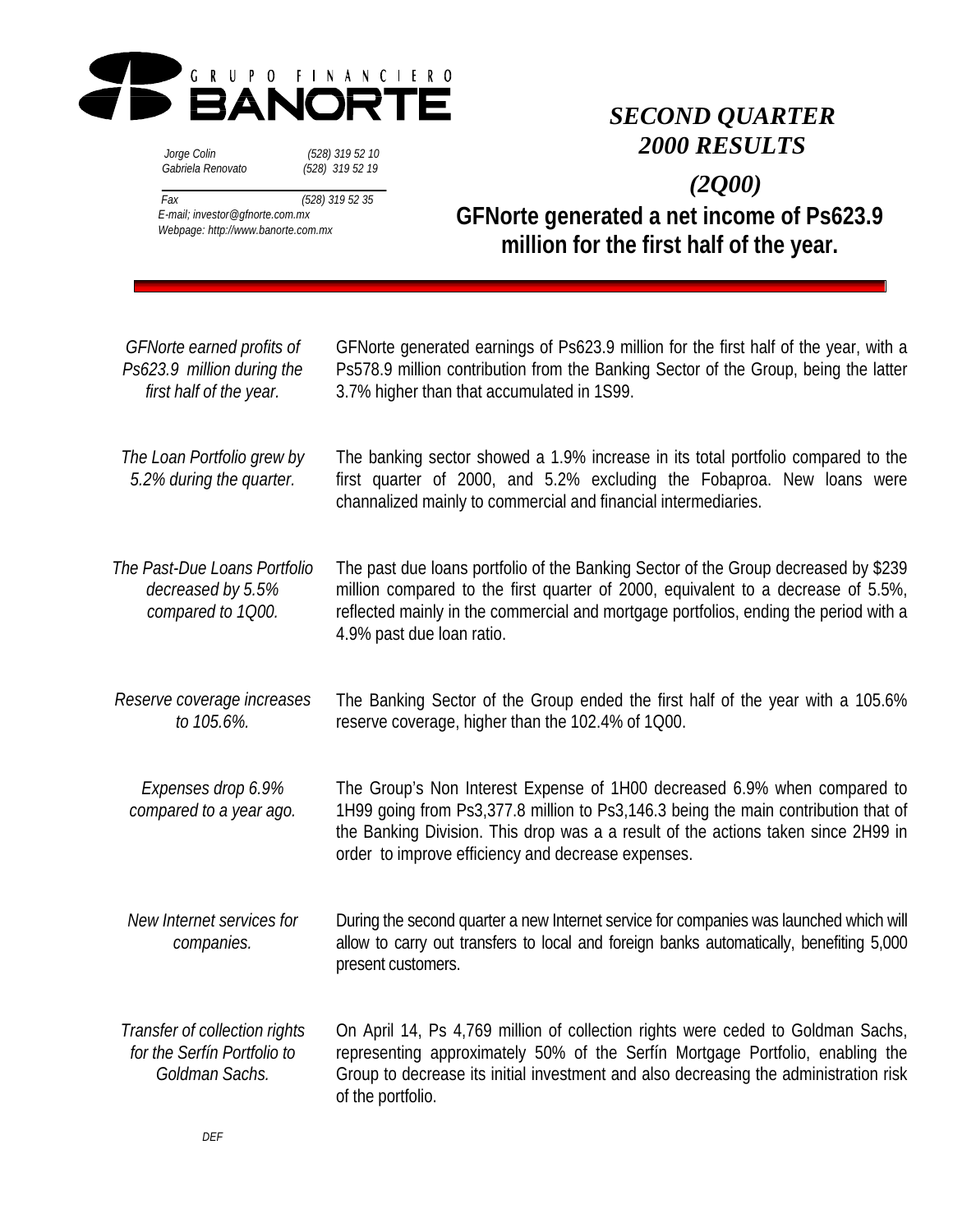### **I. Macroeconomic Environment**

During the second quarter of the year, Mexican markets showed a mixed behavior, influenced to a large degree by external events. The strong correction experienced by the US stock market - particularly the market associated with technology companies - was the biggest event to affect the performance of the stock market. Nevertheless, Mexico came through this phase relatively unscathed, due to the continued strength of the macroeconomic fundamentals of the country. During the period, the Mexican Stock Exchange experienced an accumulated loss of 7%.

For the fixed rate market, this was an equally volatile period. It was not only the uncertainty of the foreign markets caused by the NASDAQ developments and the decisions made by the FED that pushed the rates up but, in addition, the more restrictive monetary policy followed by the Banco de México (increasing the "corto" twice), as well as pre-election speculation, caused the 28 day CD (Cete) rate to climb from 12.88% to 17.01%. After the elections of July 2, the rates resumed their downward trend, in harmony with the decrease in country risk and the continuation of the downward inflation cycle.

The exchange rate also felt some pressure, primarily fed by pre-election speculation. The fear in the markets that there might be a post-election conflict contributed to the peso devaluating a total of 7.8% during the quarter. Once Election Day passed without incident, the peso bounced back to its levels from May. International reserves remained untouched during the period of reference.

The downward trend in inflation continued during the quarter, though at a slower pace. For the period under review, inflation was at 1.54%, increasing to a rate of 4.39% by the end of the first half of the year, a figure that compares favorably with the 7.2% during the first half of last year. The inflationary goal of 10% looks completely attainable.

Compared with the first quarter, when the GDP grew at a rate of 7.9% - the largest gain for a first quarter since 1981 - economic activity saw a modest deceleration. Industrial production, grew by 7.1% in the April - May period, compared to 8.7% during the first quarter.

Both consumer spending and exports continued to grow at a significant pace. Exports, supported by the strong demand coming from the United States, grew by 25.2%

during the April - May period (compared with 26.9% in the first quarter). For its part, consumer spending maintained a strong growth rate. Given all these facts, one can expect that the GDP growth during the second quarter will not be far from the 7.9% seen in the first quarter.

In general, the macroeconomic environment has remained stable. It is particularly worth noting that the indicators for trouble in the economy, brought on by the traditional election year problems, are virtually nonexistent this time around. If you add to this the fact that the elections were carried out in an orderly manner, thereby reducing the country risk substantially, there are good reasons to assume that the economic growth will be sustained during the coming quarters.

# **II. Recent Events**

### *Grupo Financiero Banorte*

*Annual Shareholders Meeting*- GFNorte held its Annual Shareholders Meeting on April 27, 2000, where it was agreed to distribute the 1999 earnings, amounting to Ps1, 133.1 million, as follows: 1) transfer Ps 842.8 million to Retained Earnings; 2) apply Ps56.7 million to Capital Reserves; and 3) cancel out Ps233.6 million worth of Goodwill in Investments in Subsidiaries.

*Alliance with IBM Mexico*. - Banorte, the principal subsidiary of GFNorte, and IBM Mexico signed an agreement on May 31, 2000, through which they will formalize an alliance that has as its objective to promote the sale of IBM computer equipment and products on payment terms, with financing provided by Banorte.

*Advances in the Internet. -* During the second quarter of 2000, a new Internet application was launched which replaces the PC banking services that will provide solutions to about 5,000 companies, allowing them to carry out any type of transaction automatically with any Bank inside and outside the country, with high security protection devices that have been validated by outside firms. With this new application we expect to double our client base. For individual customers, we are ready to launch an application in the third quarter of 2000 with user-friendly navigation that will offer transfers between accounts and credit card payments, as well as information on transactions and balances which are already available.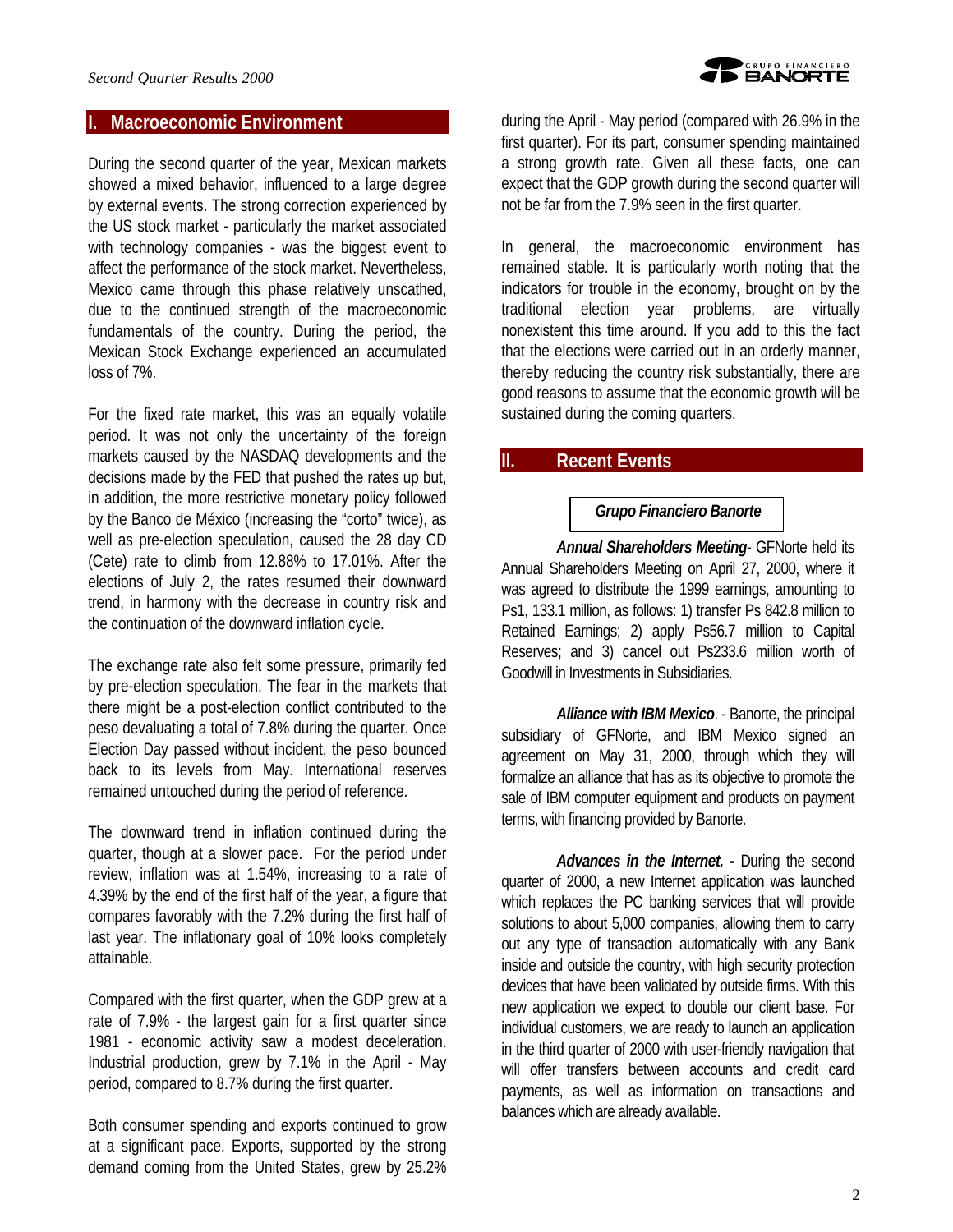involved in international business.

### *Banking Sector*

*Moody's assigns the Prime-1 rating to Banorte Issues. -* On June 19, 2000, Moody's Investor Service assigned Banorte the Prime-1 rating for \$200 million dollars corresponding to a letter of credit backed by a commercial paper program of Banorte, maturing in June, 2002. These resources will be channeled to companies

*Cede of rights of collection to Goldman Sachs.-*On April 14 of this year, collection rights on Serfín mortgage loans were ceded to Goldman Sachs for Ps4,769, equivalent to about 50% of the Mortgage Portfolio contained within the Serfín portfolio, whose collection rights were acquired by Banorte in the first quarter of 2000. We were thereby able to decrease the initial investment of the Group, increasing the yield on the investment and also decreasing the administration risk of the portfolio.

*Cross Currency Swap Operations.-* During the months of April and May 2000, USD50 million was placed in "Cross Currency Swap" operations at an average term of 3 years, from which USD25 million were included in 1Q00, and other USD25 milion in 2Q00, accumulating a total of USD150 million. These resources will be used to support companies involved in international business.

# **III. Strategy**

*Branch Network-* Grupo Financiero Banorte is continuing its strategy to complete its branch network expansion on a national level to reinforce its presence in Mexico City, the northwest, and the southeastern parts of the country. In order to do so, it has considered several options: 1)growing by means of acquisitions, on several occasions the Group has expressed an interest in acquiring Bancrecer; 2)purchasing branches that may be available as a result of the mergers of Bancomer-BBVA and Serfín-Santander; and 3) by opening new branches. The final mid term objective is to have 800 branches in the country.

*Increases in Operating Efficiency*- In 1999, GFNorte began a revision of its internal operating processes at the branch, "back office," and central and corporate areas with the goal of improving operational efficiency through new processes that will reduce the operating expenses of the banking sector. This gave rise to the process named "Evolution" which, with the help of Anderson Consulting, is geared toward automating processes and revising the personnel structures, and also to other project named

"Transformación" focused in improving the credit process efficiency. The results of these projects will start to become noticeable in the second half of 2000. These benefits will be in addition to the downsizing of personnel carried out in the latter half of 1999.

## **IV. Accounting Changes and Regulations**

*Grupo Financiero Banorte (GFNorte*)-The Commission for Accounting Principles of the Mexican Institute of Public Accountants modified Report D-4, wherein they explain the accounting treatment of deferred Income Tax, Asset Tax, and Profit Sharing. It shows that there is one prevailing method for determining the basis for calculating the Deferred Income Tax, consisting of comparing the accounting and fiscal valuations of assets and liabilities, among other things. These stipulations went into effect on January 1, 2000. As of June, the effect of this D-4 Report was a reduction of Ps259 million in Banortes' Stockholders Equity. For Bancen the impact would be positive due to the important existing tax loss carry forwards, however it has not been registered yet in the Stockholder's Equity because there is no certainty we would make use of them entirely.

Following instructions of the CNByV we eliminated the adjustments presented in the 1Q00 release for the net interest income and loan loss provisions of Bancen, of the banking sector, and the consolidated figures of the Group related to a transfer operation, in accounting terms, of loan provisions over and above the UDIS trusts to the balance sheet of Bancen for Ps181.7 million which, in accordance with these rules, must be entered via the net interest income on the income statement to then provide for the loan risks by way of the loan provisions account, increasing the amount of both items by this sum.

In order to improve the transparency and comparability of the Income Statement of the 1Q00 for the Banking Sector and for the Group, we incorporated all January, 2000 income and expense figures of Banpaís (was merged into Banorte in February, 2000) in their corresponding income statement accounts at the Banking Sector and Group levels. January results of Banpaís were shown as a net number in the Subsidiaries Net Income account in the 1Q00 release, following the accounting regulations. Besides, beginning this quarter, a line item will be added to Banorte's income statement called: Corporate Expense Recoveries given that this bank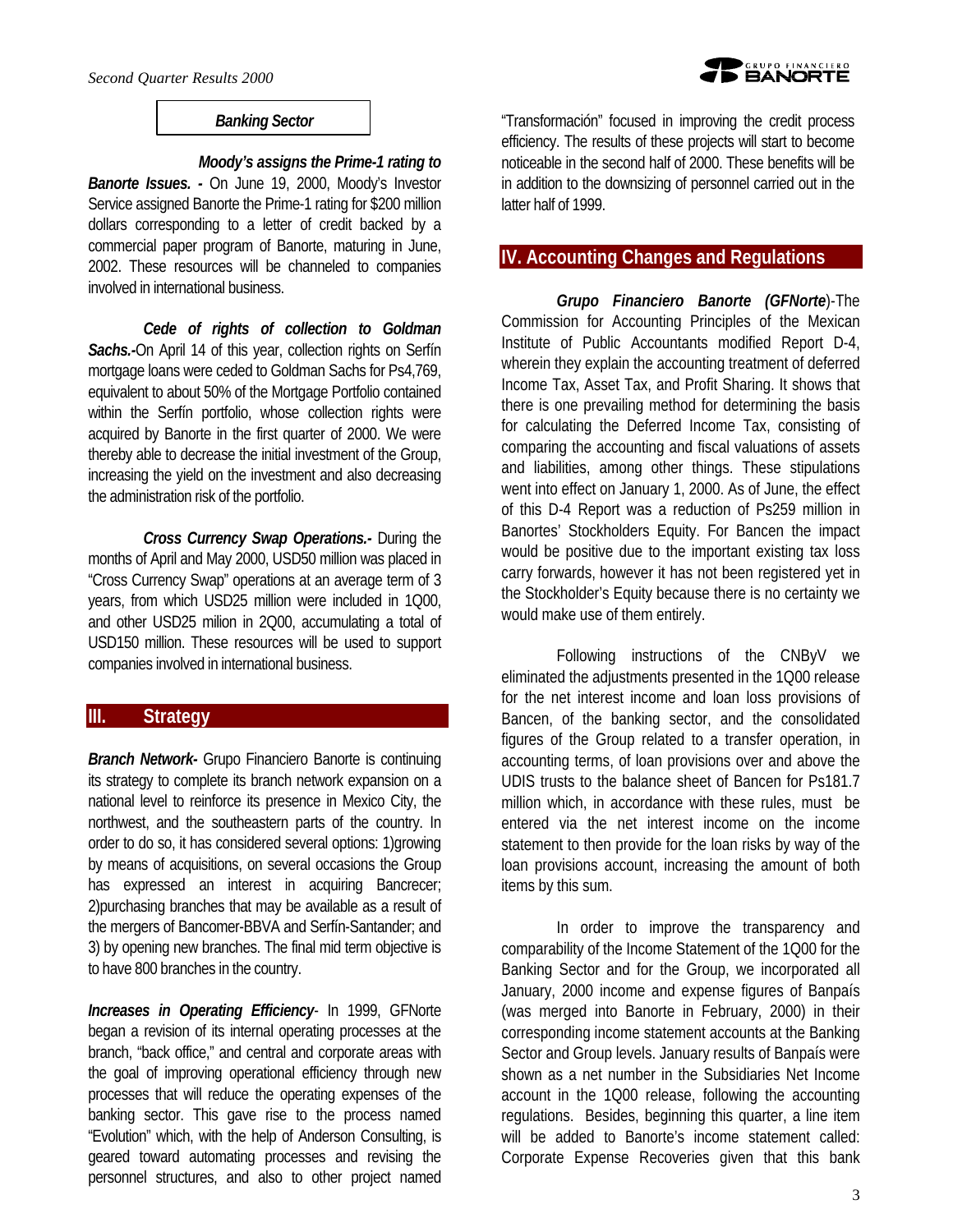concentrates corporate and central processes expenses that are latter charged to Bancen, and previously also to Banpaís. While in the case of Banorte this amount can be seen clearly, this figure converts to zero when consolidating the Banking Sector and the Group due to inter-company eliminations.

# **V. Highlights**

*Grupo Financiero Banorte Consolidated with Subsidiaries (GFNorte)* Earned net profits of Ps185.7 million during the quarter, 57.6% lower than those of 1Q00, equivalent to earnings of Ps0.36 per share (fully diluted) due to the losses registered in Bancassurance, Annuities and the Brokerage House. Accumulated profits for the 1H00 amounted Ps 623.9 million, 7.2% lower than those accumulated in the 1H99. Total Assets of GFNorte were Ps120,764 million and its Loan Portfolio was Ps84,100 million, been the first 5.2% lower and the later 1.9% higher to those of the previous quarter. The Stockholders Equity was \$8,849 million, 4.3% lower than in 1Q00.

*The Banking Sector (Banorte and Bancen)* generated earnings of Ps214.2 million during the quarter, 41.3% lower than those of 1Q00. Accumulated profits for the 1H00 amounted Ps578.9 million, 3.7% higher than those accumulated in the 1H99. With the largest contributions coming from Bancen, with Ps351.9 million and Banorte with Ps226.9 million. The past due loan ratio at the close of the quarter was 4.9%, and the Reserve Coverage was 105.6%, compared to 5.3% and 102.4% respectively at the end of 1Q00.

*The Brokerage Sector* (the Brokerage House) registered a loss of Ps10.3 million for the quarter vs. a profit of Ps17.8 million in the previous quarter. This drop was due to the negative impact of the valuation of marketable securities in the risk position of the Brokerage House.

*Long-Term Savings Sector -* This sector reported losses for the quarter of Ps43.4 million vs. a Ps43.3 million profit in 1Q00, equivalent to a decrease of 200.2% compared to 1Q00, due mainly to the negative impact of higher interest rates on the fixed income securities portfolio valuation in the Bancassurance and Annuities subsidiaries.

*Auxiliary Organizations Sector -* Accumulated earnings during the quarter in this Sector were Ps16.2 million, 17.4% higher than in 1Q00, with the largest contributor being the Factoring business, which accounted for roughly 55% of the sectors profits.

# **VI. Grupo Financiero- Consolidated**

# **Grupo Financiero Banorte Earnings**

| (Millions as of June '00 Ps)         |       | <b>QUARTER</b> |        | ACUM.  |  |  |
|--------------------------------------|-------|----------------|--------|--------|--|--|
|                                      | 1000  | 2000           | 2Q99   | 2000   |  |  |
| G. F. Banorte [holding]              | (1.4) | 9.1            | (2.3)  | 7.7    |  |  |
| <b>Banking Sector</b>                |       |                |        |        |  |  |
| Banco Mercantil del Norte (1)        | 82.1  | 144.8          | 424.2  | 226.9  |  |  |
| Banco del Centro                     | 282.5 | 69.4           | 133.9  | 351.9  |  |  |
|                                      | 364.7 | 214.2          | 558.1  | 578.9  |  |  |
| <b>Brokerage Sector</b>              |       |                |        |        |  |  |
| Brokerage House                      | 17.8  | (10.3)         | 83.6   | 7.5    |  |  |
| <b>Long-Term Saving Sector</b>       |       |                |        |        |  |  |
| Pension Funds Afore                  | 32.2  | 2.1            | 19.1   | 34.3   |  |  |
| Bancassurance                        | 2.1   | (19.6)         | (0.6)  | (1.5)  |  |  |
| Annuities                            | 9.0   | (25.9)         | (15.1) | (16.9) |  |  |
|                                      | 43.3  | (43.4)         | 3.4    | (0.1)  |  |  |
| <b>Auxiliary Organization Sector</b> |       |                |        |        |  |  |
| Leasing                              | 3.8   | 4.4            | 7.4    | 8.2    |  |  |
| Factoring                            | 8.7   | 86             | 16.7   | 17.3   |  |  |
| Warehousing                          | 0.5   | 0.6            | 1.7    | 1.2    |  |  |
| Bonding                              | 0.7   | 2.6            | 3.4    | 3.3    |  |  |
|                                      | 13.8  | 16.2           | 29.2   | 30.0   |  |  |
| Total                                | 438.2 | 185.7          | 672.0  | 623.9  |  |  |
| <b>RATIOS</b>                        |       |                |        |        |  |  |
| Net Income per Share (2)             | 0.93  | 0.39           | 142    | 1.32   |  |  |
| Net Inc. per Share (diluted) (3)     | 0.84  | 0.36           | 1.29   | 1.19   |  |  |
| Dividends per share (2)              | ä,    | ä,             |        |        |  |  |
| Book Value per share (2) (4)         | 17.87 | 17 17          | 16.46  | 17.17  |  |  |
| Book Value per share (3) (4)         | 16.16 | 15.52          | 14.88  | 15.52  |  |  |

1) 94.09% owned by GFNorte. Excludes the AFORE.

2) Per Share data, based on 472.1 million shares outstanding on June 30,2000.

3) Assumes a conversion of the Subordinated Convertible Debt. at a minimum conversion price of Ps8.50 per share (50 millions of shares)

4) Excluding Minority holdings.

# **GFNorte Ownership in Subsidiaries- 2Q00**

| (Percentages)                 | 200    |
|-------------------------------|--------|
| Banco Mercantil del Norte (1) | 94 09% |
| Banco del Centro              | 99 99% |
| Brokerage House               | 99 99% |
| Pension Funds Afore (2)       | 50 99% |
| Bancassurance                 | 51 00% |
| Annuities                     | 51 00% |
| Leasing                       | 99 99% |
| Factoring                     | 99 99% |
| Warehousing                   | 99 99% |
| Bonding                       | 99 99% |

(1) As a result of merging Banpaís in February, 2000.

(2) Subsidiary of Banco Mercantil del Norte.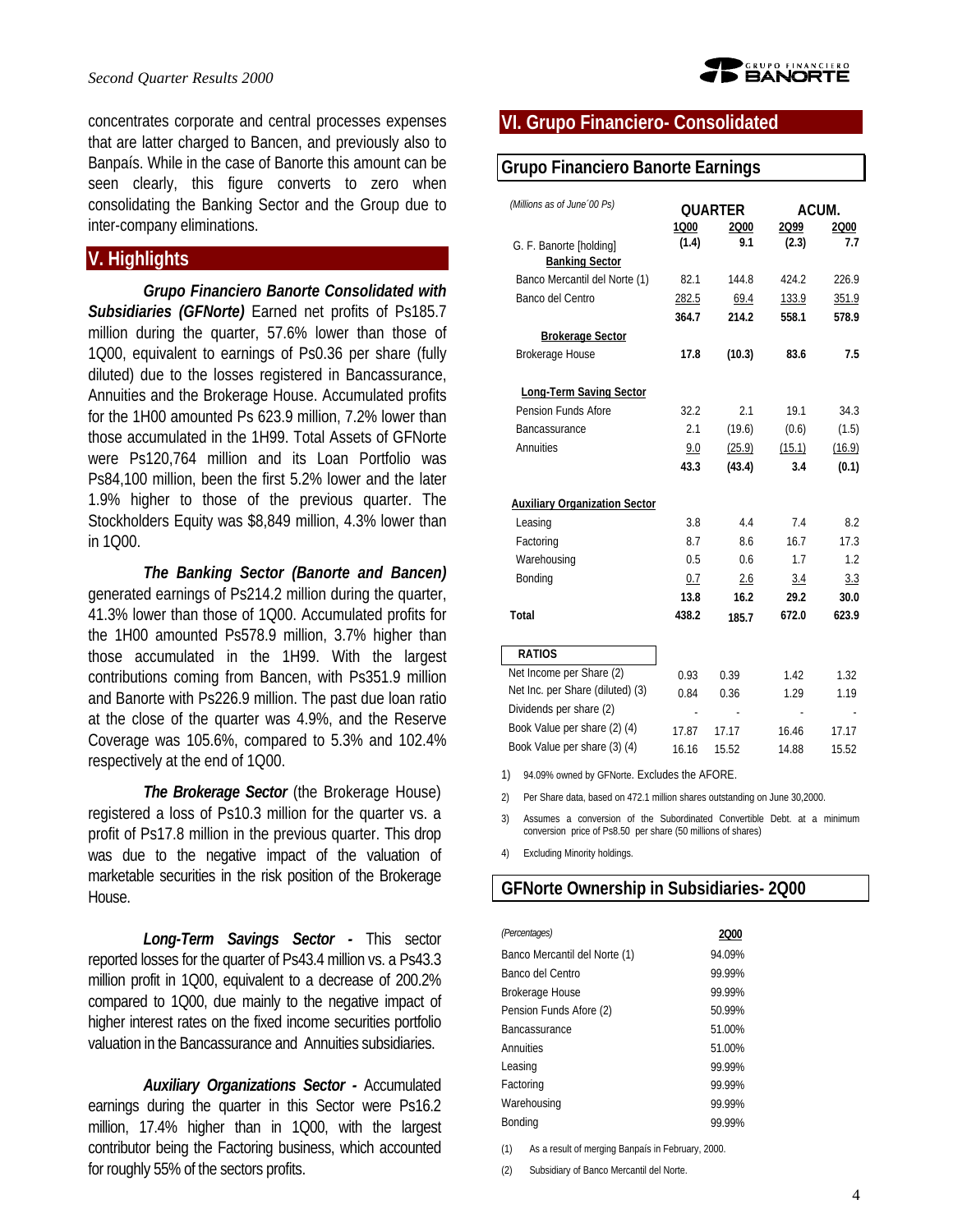### **Capital Structure of the Holding Company**

|          | <b>Current Shares Outstanding</b> |       |
|----------|-----------------------------------|-------|
|          | as of June 30,2000                | %     |
| O Series | 472,106,483                       | 100.0 |

### **Banorte's Rating – 2Q00**

| Calificadoras    | Opinion            | Category               | Date            |
|------------------|--------------------|------------------------|-----------------|
|                  |                    |                        |                 |
| Moody's Investor |                    | Banorte's Financial    | Jun-1999        |
|                  |                    | Strenath               |                 |
| <b>Bankwatch</b> | $IC-C$             | Banorte's Financial    | Feb-2000        |
|                  |                    | Strenath               |                 |
| Standard & Poors | <b>BB/Stable/B</b> | Banorte's Financial    | Aug-1999        |
|                  |                    | Strenath               |                 |
| Duff & Phelps    | AAA                | Remittance-Baked       | <b>Jul-1999</b> |
|                  |                    | Certificates (Banorte) |                 |

### **Relevant Numbers for Grupo Financiero**

| (Millions as of June '00 Ps)      | <b>OUARTER</b> |         | ACUM.   |         |
|-----------------------------------|----------------|---------|---------|---------|
| Income Statement                  | 1000           | 2000    | 2099    | 2000    |
| Net Interest Income (NII)         | 1,581.0        | 1,426.5 | 3,550.5 | 3,007.5 |
| + REPOMO-Margin                   | 4.4            | (12.9)  | 586.0   | (8.6)   |
| = NII after Repomo                | 1,585.4        | 1,413.5 | 4,136.5 | 2,998.9 |
| - Loan Loss Provisions            | 224.7          | 173.8   | 387.3   | 398.5   |
| - Loss Sharing Provisions         | 40.1           | 35.2    | 154.9   | 75.3    |
| =NII after Provisions             | 1,320.6        | 1,204.6 | 3,594.3 | 2,525.2 |
| + Non Interest Income             | 796.6          | 583.7   | 1,221.4 | 1,380.3 |
| = Total Operating Income          | 2,117.2        | 1,788.3 | 4,815.7 | 3,905.5 |
| - Non Interest Expense            | 1,540.6        | 1.605.8 | 3,377.8 | 3,146.3 |
| = Net Operating Income            | 576.7          | 182.5   | 1,437.9 | 759.2   |
| Other Expense (Income)            | (37.0)         | 67.0    | (614.4) | 30.0    |
| $=$ Pre-tax Income                | 539.6          | 249.5   | 823.5   | 789.2   |
| Income Tax & profit sharing       | (35.6)         | 28.3    | (91.6)  | (7.3)   |
| - Tax on asset                    | (5.4)          | (4.4)   | (17.3)  | (9.7)   |
| - Deff. Inc. Tax & profit sharing | (33.8)         | (43.5)  | 22.8    | (77.3)  |
| $=$ Net Income b/Subsidiaries     | 464.8          | 230.0   | 737.4   | 694.8   |
| + Undistrib. Earnings of Subs.    | 16.6           | (32.9)  | (15.6)  | (16.3)  |
| =Net Income-contin. Operation     | 481.4          | 197.1   | 721.8   | 678.5   |
| + Extraordinary Items, net        |                |         |         |         |
| - Minoritary Income               | (43.2)         | (11.3)  | (49.8)  | (54.5)  |
| =Total Net Income                 | 438.2          | 185.7   | 672.0   | 623.9   |

| <b>Balance Sheet</b>        | 2Q99    | 1000    | 2000    |
|-----------------------------|---------|---------|---------|
| <b>Total Assets</b>         | 104.613 | 127,363 | 120,764 |
| Loan Portfolio              | 83.598  | 82.564  | 84.100  |
| Deposits                    | 71.687  | 97.186  | 88,443  |
| Equity                      | 8.496   | 9.247   | 8.849   |
| <b>PDL</b>                  | 5.847   | 4.375   | 4,135   |
| LLR                         | 5.780   | 4.465   | 4.355   |
|                             |         |         |         |
| <b>Asset Quality Ratios</b> |         |         |         |
| PDL to Total Loans          | 7.0%    | 5.3%    | 4.9%    |
| $LLR$ to $PDL$              | 98.9%   | 102.0%  | 105.3%  |
|                             |         |         |         |
| <b>Profability Ratios</b>   |         |         |         |
| <b>ROA (1)</b>              | 1.0%    | 1.4%    | 0.6%    |
| ROE (2)                     | 12.7%   | 21.3%   | 9.1%    |



- 1) Annualized earnings as a percentage of the average of end of the month assets over the period.
- 2) Annualized earnings as a percentage of the average of end of the month equity over the period.

*LLR= Loan Loss Reserves, PDL= Past Due Loans, NPDL= Net Past Due Loans*

*Grupo Financiero Banorte (GFNorte)*  generated Ps185.7 million in earnings for the quarter, 57.6% lower than 1Q00. Accumulated profits for the 1H00 amounted Ps623.9 million, 7.2% lower than those accumulated in the 1H99. The Net Interest Income before Repomo was 9.8% lower when compared to the previous quarter principally due to Ps181.7 million included in 1Q00 derived from the accounting effect of transfering loan loss provisions from UDIS trusts to Bancen; to the positive effect in 2Q00 for Ps93.7 million of Interest Income stemming from an adjustment in the Debtors Programs from 1997 to 1Q00 reflected in 2Q00, and to a lower quarterly average interest rate level which was partly compensated by a 6.9% growth in Performing Loans (without Fobaproa). Accumulated for the year, the Net Interest Income showed a 15.3% decrease vs. 1H99 mainly due to lower interest rates levels and to a lower yield in Fobaproa Notes. During the quarter, Ps173.8 million in Loan Provisions were created as well as Ps35.2 million in Fobaproa loss sharing provisions. Non Interest Income decrease by 26.7% due mainly to the extraordinary fee income in the 1Q00 related to Serfín loans collections of 7 months of Ps192.4 million, that was shown in that quarter. For the first half of the year it showed a 13.0% increase when compared to 1H99 for the same reason. Non Interest Expense increased by 4.2% compared to the previous quarter due primarily to the annual salary increase at executive levels as well as to Tax Other than income tax. For the year, there was a 6.9% decrease vs 1H99 due primarily to the positive results of the cost efficiency and rationalization program started in second half of 1999.

The Group's stockholders' Equity decreased by Ps398 million vs 1Q00 mainly because of a Ps233.6 Goodwill cancelation in the Investment in Subsidiaries account against Retained Earnings as agreed in the last stockholders annual meeting, to the Bankassurance, Annuities and Brokerage House losses in the quarter, and to the negative effect of the D4 bulletin in Banortes capital for Ps259 million.

### **No of Employees & Distribution Network**

| <b>EMPLOYEES</b>      | 2099   | 1000   | 2000   |
|-----------------------|--------|--------|--------|
| <b>Banking Sector</b> | 9.558  | 8.928  | 8.935  |
| <b>Other Sectors</b>  | 1,277  | 2,170  | 2,192  |
| <b>Total Group</b>    | 10,835 | 11,098 | 11.127 |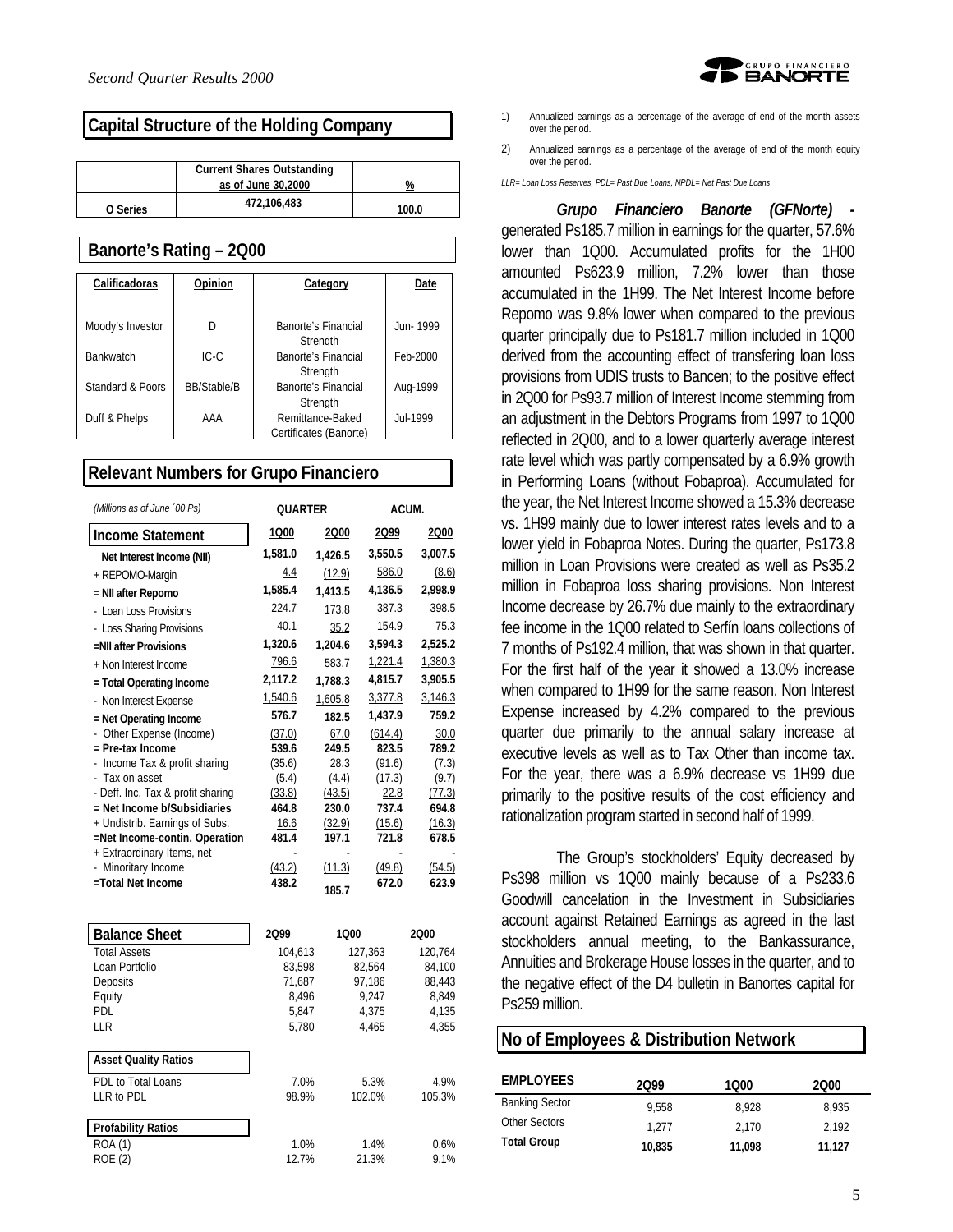| <b>DISTRIBUTION</b><br><b>NETWORK</b>                                             |       |       |  |       |
|-----------------------------------------------------------------------------------|-------|-------|--|-------|
| Branches (*)                                                                      | 467   | 456   |  | 453   |
| ATM                                                                               | 1.201 | 1.354 |  | 1.345 |
| (*) Includes banking modules and excludes 3 branches located in Cayman<br>Island. |       |       |  |       |

The quarter ended with an annual personnel reduction of 623 employees from the Banking Sector of the Group, equivalent to 6.5% when compared to June, 1999. As a result of the program of cost reduction and rationalization of spending initiated in the second half of 1999.

With regard to other sectors of the Group, the number increased by 915 compared to June, 1999, due mainly to the hiring of 721 sales representatives for the Afore and 135 for the Annuities business, to support the sales efforts and to look for increasing our market share in these businesses.

We ended the quarter with 453 branches and 1,345 ATMS.

# **VII. Information by Sectors (See Annex I) 1. Banking Sector**

| (Millions of June 00 Ps)             | <b>QUARTER</b> |         |         | ACUM.   |
|--------------------------------------|----------------|---------|---------|---------|
| <b>Income Statement</b>              | 1000           | 2000    | 2Q99    | 2000    |
| Net Interest Income                  | 1,638.7        | 1,507.2 | 3,669.6 | 3,146.0 |
| + REPOMO-Margin                      | 24.3           | (2.9)   | 624.8   | 21.4    |
| = NII after Repomo                   | 1,663.0        | 1,504.3 | 4,294.4 | 3,167.3 |
| - Loan Loss Provisions               | 222.1          | 173.1   | 383.3   | 395.2   |
| - Loss Sharing Provisions            | 40.1           | 35.2    | 154.9   | 75.3    |
| =NII after Provisions                | 1,400.8        | 1.296.0 | 3,756.2 | 2,696.9 |
| + Non Interest Income                | 420.7          | 307.2   | 511.7   | 727.9   |
| = Total Operating Income             | 1,821.5        | 1,603.2 | 4,267.8 | 3,424.7 |
| - Non Interest Expense               | 1,357.9        | 1,406.2 | 3,045.3 | 2,764.3 |
| $=$ Net Operating Income             | 463.6          | 196.8   | 1,222.5 | 660.5   |
| + Other Expense (Income)             | (33.3)         | 65.3    | (608.7) | 32.0    |
| $=$ Pre-tax Income                   | 430.3          | 262.1   | 613.7   | 692.5   |
| Income Tax & profit sharing          |                |         | (6.0)   |         |
| Tax on asset                         | (5.4)          | (4.4)   | (17.3)  | (9.7)   |
| - Deferred Inc. Tax & profit sharing | (51.3)         | (38.5)  |         | (89.9)  |
| $=$ Net Income b/Subsidiaries        | 373.6          | 219.4   | 590.4   | 592.8   |
| + Undistrib. Earnings of Subs.       | 33.6           | 6.2     | 21.6    | 39.8    |
| = Net Income-continu. Operation      | 407.2          | 225.5   | 612.0   | 632.7   |
| + Extraordinary Items, net           |                |         |         |         |
| Minoritary Income                    | (3.1)          |         | (31.5)  | (3.1)   |
| =Total Net Income                    | 404.1          | 225.5   | 580.5   | 629.5   |
| <b>Balance Sheet</b>                 | 2099           | 1000    |         | 2000    |
| <b>Total Assets</b>                  | 100,871        |         | 123,622 | 116,440 |
| Loan Portfolio                       | 83,441         |         | 82,418  | 83,988  |



| Deposits                    | 71,984 | 97.484  | 88,729  |
|-----------------------------|--------|---------|---------|
| Equity                      | 6.715  | 7.250   | 7,179   |
| PDL                         | 5.716  | 4.346   | 4,107   |
| LL R                        | 5.716  | 4.448   | 4,337   |
|                             |        |         |         |
| <b>Asset Quality Ratios</b> |        |         |         |
| PDL to Total Loans          | 6.9%   | 5.3%    | 4.9%    |
| LLR to PDL                  | 100.0% | 102.4%  | 105.6%  |
| NPDL to Equity              | 0.0%   | $-1.4%$ | $-3.2%$ |
|                             |        |         |         |
| <b>Profability Ratios</b>   |        |         |         |
| <b>ROA (1)</b>              | 0.9%   | 1.2%    | 0.8%    |
| ROE (2)                     | 13.8%  | 22.4%   | 13.2%   |
|                             |        |         |         |

1) Annualized earnings as a percentage of the average of month-end assets over the period.

2) Annualized earnings as a percentage of the average of month-end equity over the period.

*NII= Net Interest Income, LLP\_ Loan Loss Provisions, PDL= Past Due Loans, LLR= Loan Loss Reserves, NPDL=Net Pat Due Loans*

Profits from the Banking Sector totaled Ps225.5 million during the quarter, 44.2% less than the previous quarter. Accumulated profits for the 1H00 amounted Ps629.5 million, 8.4% higher than those accumulated in the 1H99. During the quarter, loan loss provisions increased by Ps173.1 million, and Ps35.2 million were charged for Fobaproa loss sharing provisions. Net Interest Income before Repomo decreased by 8.0% with respect to 1Q00. Non Interest Income for the quarter was Ps307.2 million, vs. Ps420.7 million of the previous quarter, a decrease of 27.0%, with the main factor being a lower fee income received from the Serfin loans collections (Fiduciary). Non Interest Expense was Ps1,406.2 for the quarter, 3.6% higher than in 1Q00 due primarily to the increase in management wages and to taxes other than income tax.

### **Net Interest Income**

| (Millions as of June .00 Ps) |         | 1000      |           | 2000    |       |
|------------------------------|---------|-----------|-----------|---------|-------|
|                              | ΒN      | <u>BC</u> | <u>BP</u> | ΒN      | BC    |
| Int. Inc.- Ioans & securit.  | 3.977.7 | 1,207.8   | 561.5     | 4,220.3 | 973.2 |
| Int. Inc.- repo agreement.   | 111.6   | 0.1       | 9.8       | 121.3   | 0.5   |
| Foreign exch. Valuation      | 16.1    |           | 3.6       | 3.4     |       |
| UDI valuation                |         |           | 0.1       |         |       |
| Interest Income              | 4,105.5 | 1,207.9   | 575.0     | 4,345.0 | 973.7 |
| Loan Fees                    | 104.7   | 8.8       | 2.5       | 117.7   | 7.6   |
| Int. Exp.-dep.& funding      | 2.654.7 | 709.4     | 463.4     | 2,846.7 | 624.5 |
| Int. exp.- repo agreement    | 492.1   | 4.4       | 9.6       | 448.6   | 4.8   |
| Foreign exch. Valuation      |         | 0.5       | ٠         |         | (0.1) |
| <b>UDI</b> valuation         | 29.6    | (1.0)     | ٠         | 6.9     | 1.4   |
| - Interest Expense           | 3.176.4 | 713.2     | 473.0     | 3,302.3 | 630.7 |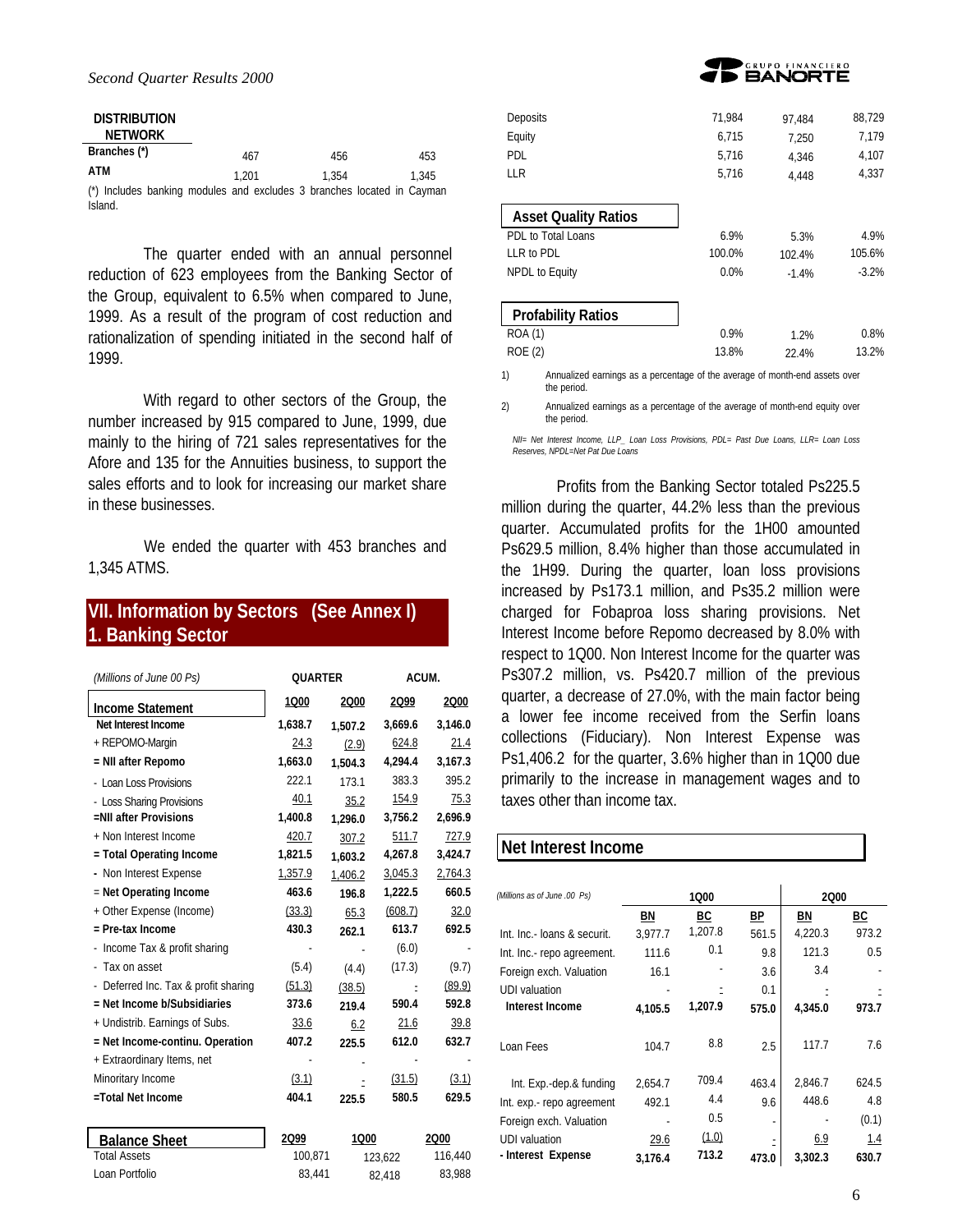| 1.9<br>1.0<br>0.1<br>3.3<br>Fees paid<br>502.4 | Ave. earn. Assets<br>$%$ NIM<br>(1) | 1,031.9<br>4.6% | 89,276.4 23,491.5 43,615.5 102,606. 23,256.8<br>8.6% | $1.0\%$ | 104.4 1,157.1<br>4.5% | 350.1<br>6.0% |
|------------------------------------------------|-------------------------------------|-----------------|------------------------------------------------------|---------|-----------------------|---------------|
|                                                | $=$ NII                             |                 |                                                      |         |                       | 0.5           |

(1) Anualized Net Interest Income (NII) to averge total earnings assets for the period.  *NII= Net Interest Income*

*BN=Banorte & BC=Bancen*

During the Second Quarter of 2000, there were two accounting changes that affected the net interest income figures, one pertaining to the interest income on loans and securities, and one to the loan loss provisions, respectively. In both cases for an amount of Ps93.7 million stemming from a calculation adjustment in the accounting of the debtors support programs from 1997 through the first quarter of 2000 in favor of Banorte and Bancen. As instructed by the CNByV (the National Banking and Securities Commission), we increased the interest income as a net positive result of this recalculation and, at the same time, we were instructed to create loan loss reserves for the same amount, while the official process for payment authorization is being completed by this same authority.

Net Interest Income before Repomo for the Banking Sector was Ps1,507.2 million, 8.0% lower than for the first quarter of 2000. This decrease was due primarily to the accounting effect for Ps181.7 million of transfering loan loss provisions from UDI trusts to Bancen in 1Q00; to the possitive effect in 2Q00 for Ps93.7 million of Interest Income stemming from an adjustment in the Debtors Programs from 1997 to 1Q00. The impact of lower average interest rates during 2Q00 (28 day Cetes: 1Q00=15.3% vs 2Q00=14.1%) was partly compensated by a 6.9% growth in performing loans (without Fobaproa) and to the valuation of the interest income derived from dollar assets using a higher exchange rate than during the previous quarter (Exchange rate for 1Q00 =9.30 Ps/USD vs. 2Q00=9.90Ps/USD). When comparing the net interest income before Repomo for 1H00, it was down 14.2% compared to 1999, due primarily to lower interest rate levels (9.5 percentual points vs 1H99) and to the reduction in the yield of the Fobaproa Notes since December 1999.



### **Non Interest Income**

| (Millions as of June '00 Ps) | <b>OUARTER</b> |        | ACUM. |       |  |
|------------------------------|----------------|--------|-------|-------|--|
|                              | 1Q00           | 2000   | 2Q99  | 2000  |  |
| Fees on purchased services:  |                |        |       |       |  |
| + Fund Transfers             | 6.4            | 6.9    | 12.2  | 13.4  |  |
| + Account Manag. Fees        | 42.7           | 46.7   | 70.6  | 89.4  |  |
| + Fiduciary                  | 201.5          | 33.7   | 18.9  | 235.2 |  |
| + Credit Card                | 2.7            | 2.5    | 10.7  | 5.1   |  |
| + From Fobaproa              | 83.5           | 216.3  | 225.7 | 299.8 |  |
| + Other Fees                 | 106.7          | 58.3   | 101.3 | 165.0 |  |
|                              | 443.4          | 364.5  | 439.4 | 807.9 |  |
| Fees on payed services:      |                |        |       |       |  |
| + Fund Transfers             |                |        | 0.3   |       |  |
| + Other Fees                 | 84.1           | 85.3   | 115.2 | 169.3 |  |
|                              | 84.1           | 85.3   | 115.5 | 169.3 |  |
| $=$ Net Fees                 | 359.3          | 279.2  | 323.9 | 638.6 |  |
| = Trading Income             |                |        |       |       |  |
| + Foreign Exchange           | 31.1           | 45.9   | 126.4 | 77.0  |  |
| + Sec.- Realized gains       | 11.1           | 7.1    | 42.3  | 18.2  |  |
| + Sec.- Unrealized gains     | 19.2           | (25.0) | 19.1  | (5.8) |  |
|                              | 61.4           | 28.0   | 187.8 | 89.3  |  |
| = Non Interest Income        | 420.7          | 307.2  | 511.7 | 727.9 |  |

Non-Interest Income for the quarter was 27.0% lower than for the first quarter of 2000, due mainly to Ps192.4 million in extraordinary fee income from collections of the Serfín portfolio, stemming from the fiduciary account in the previous quarter. This same line item reported only Ps 20.7 million in the second quarter of 2000, due to the lagging time for reception of files and the beggining of the collection process in the quarter. We expect these fees to normalize in 3Q00. On the other hand, fees from Fobaproa collections increased by 159.0% due to the fact that in June of this year fees were charged for the management of repossesed assets awarded from the onset until 1999 for Ps114 millions in addition to normal fees from collections. Trading Income decreased by 54.4% in the quarter due to the negative impact of higher interest rates in the valuation of marketable securities that went from Ps19.2 million in 1Q00 to a Ps25.0 million loss in 2Q00. In accumulated form, interest income for the first half of 2000 was 42.3% higher than during the same period in 1999, due mainly to income stemming from collections on the Serfín portfolio reported in the Fiduciary account, and to fees received from Fobaproa loans collections.

Note: The earnings presented in the first quarter 2000 report shown under the fiduciary heading are derived from collections on the Serfín portfolio made from August 31, 1999 (the cut-off date for the valuation of this portfolio in the IPAB tender process), up to the end of March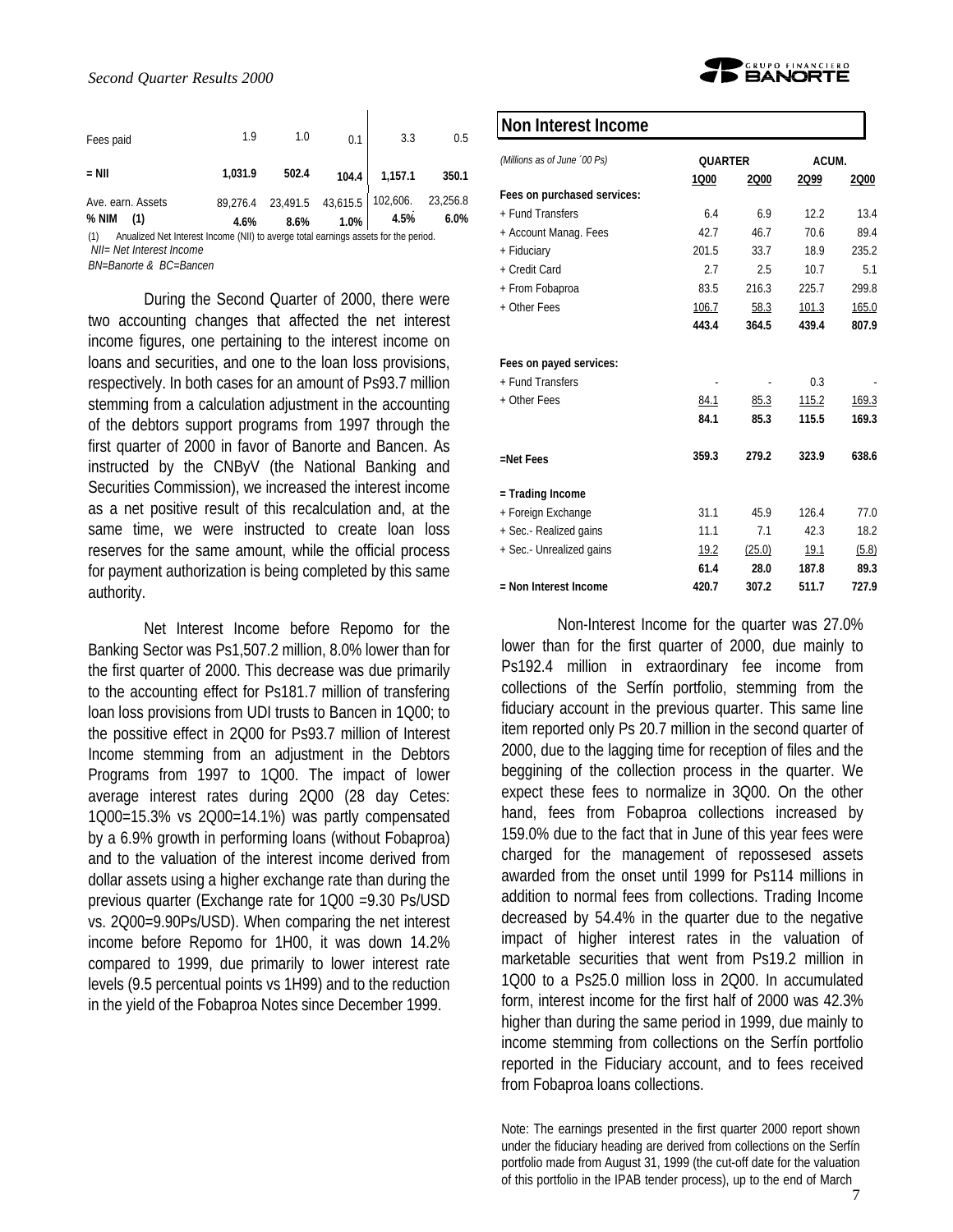2000 (equivalent to 7 months). This amount was the net result of subtracting the cost of funding, plus the associated collection costs for the same period, from the gross income from collections on the portfolio. This portfolio was received for collection on March 1st, 2000.

| Non Interest Expense              |                |         |         |         |
|-----------------------------------|----------------|---------|---------|---------|
| (Millions as of June '00 Ps)      | <b>OUARTER</b> |         | ACUM.   |         |
|                                   | 1Q00           | 2000    | 2Q99    | 2000    |
| Personnel Expenses                | 574.2          | 600.5   | 1.165.0 | 1.174.7 |
| +Fees Paid                        | 71.8           | 776     | 201.1   | 149.4   |
| +Operation & Adminis. Expenses    | 367.5          | 362.7   | 953.0   | 730.2   |
| +Rent, Depreciation& Amortization | 176.5          | 147.1   | 389.3   | 323.6   |
| $+$ Tax other than income tax     | 88.8           | 119.8   | 220.4   | 208.6   |
| +Contributions to IPAB            | 79 Q           | 98.7    | 116.6   | 177.8   |
| - Corporate Expense Recoveries    |                |         |         |         |
| = Non Interest Expense            | 1.357.9        | 1.406.4 | 3.045.3 | 2.764.3 |

Non-interest expense for the quarter increased by 3.6% compared to the first quarter of 2000, due mainly to the 12% annual salary at the executive level starting in April of this year which explains the 4.6% increase in Personnel Expenses (non executive personnel salary increase will be reflected until 3Q00), and to higher VAT taxes derived from higher purchase volumes during the quarter compared to the first quarter of 2000 (Ps24.4 million), and Ps7.4 million from the impact of salary increases in terms of the 2% payroll tax, and to a lesser degree, an increase in consulting fees paid to contract outside personnel to strengthen the collection efforts on the Serfín portfolio acquired in the first quarter of 2000. When comparing the second quarter of 2000 to the same period in 1999, a Ps281.0 million drop in spending is noticeable, which represents a reduction of 9.2%. This is due to the positive effects of the program to reduce spending, the rationalization efforts started in the second half of last year.

|  | Other Expenses (Revenues) |  |
|--|---------------------------|--|
|--|---------------------------|--|

| (Millions as of June<br>00 Ps) |         | <b>OUARTER</b> |         | ACUM.   |  |  |
|--------------------------------|---------|----------------|---------|---------|--|--|
|                                | 1Q00    | 2000           | 2Q99    | 2000    |  |  |
| +Other Revenues                | 105.4   | 133.4          | 103.8   | 238.8   |  |  |
| +Foreign Exchange              |         |                |         |         |  |  |
| +Recoveries                    | 171     | 9.9            | 178.9   | 27.0    |  |  |
| +Repomo-other                  | 16.7    |                |         | 16.7    |  |  |
| $=$ Other Products             | 139.2   | 143.3          | 282.6   | 282.5   |  |  |
| -Other Expenses                | (53.5)  | (39.3)         | (190.5) | (92.9)  |  |  |
| -Repomo-other                  | (119.0) | (38.7)         | (700.9) | (157.6) |  |  |
| =Other Expenses                | (172.5) | (78.0)         | (891.4) | (250.5) |  |  |
| = Other Expenses(Revenues)     | (33.3)  | 65.3           | (608.7) | 32.0    |  |  |



The net results from other products and expenses were Ps65.3 million versus Ps33.3 million negative in the previous quarter due to a major decrease of Ps80.3 million in Repomo-other resulting from lower inflation during the quarter (Inflation 1Q00=2.8% vs. 2Q00=1.5%) and to a Ps28.0 million increase in Other Products coming from profits from selling repossesed assets (Ps10 million), from the administration of the mutual funds of the Group (Ps6 million) and from several other products. In annualized form, the net result from other products and expenses increased by Ps640.7 million, 85% of which is explained by the decrease in the Repomo- other account versus the first half of 1999.

# **Loan Portfolio** *(Millions as of June ´00 Ps)* **2Q99 1Q00 2Q00 Performing Loans** Commercial 15,941 14,340 15,249 Financial Intermediaries 1,418 3,937 4,850 Consumer 524 565 576 Mortgages 3,496 4,101 4,089 Goverment Entities 2,974 3,103 3,117 Fobaproa 53,373 52,025 52,000 **Total 77,725 78,072 79,881 PDL** Commercial 2,318 2,052 1,883 Financial Intermediaries **6** Consumer 660 588 583 Mortgages 2,738 1,704 1,635 Goverment Entities **Total 5,716 4,346 4,107 Total Propietary Loans 83,441 82,418 83,988 % PDL 6.9% 5.3% 4.9%** *PDL= Past Due Loans*

Don't exists Mortgages Rents Esquem

 (\*)We reclassified a loan in the commercial loans to Financial Intermediaries portfolio in both 1Q00 and 2Q00, related to the purchase of the rights for the Serfín Portfolio, for an amount of Ps1,300 millions.

The quarter ended with an increase in the loan portfolio of 1.9% compared to the previous quarter to end with a balance of Ps 83,988 million. The portfolio without Fobaproa grew by 5.2% during the quarter and 6.4% vs 2T99 due to the granting of new commercial and financial intermediaries loans, which are reflected in a 6.3% increase in the Performing loans. There was also an increase of 23.2% in loans to Financial Intermediaries, of which about 50% were granted to non-banking subsidiaries of the Group and the remainder to businesses, which provide auto-financing. The high activity level in the growth of the economy in the country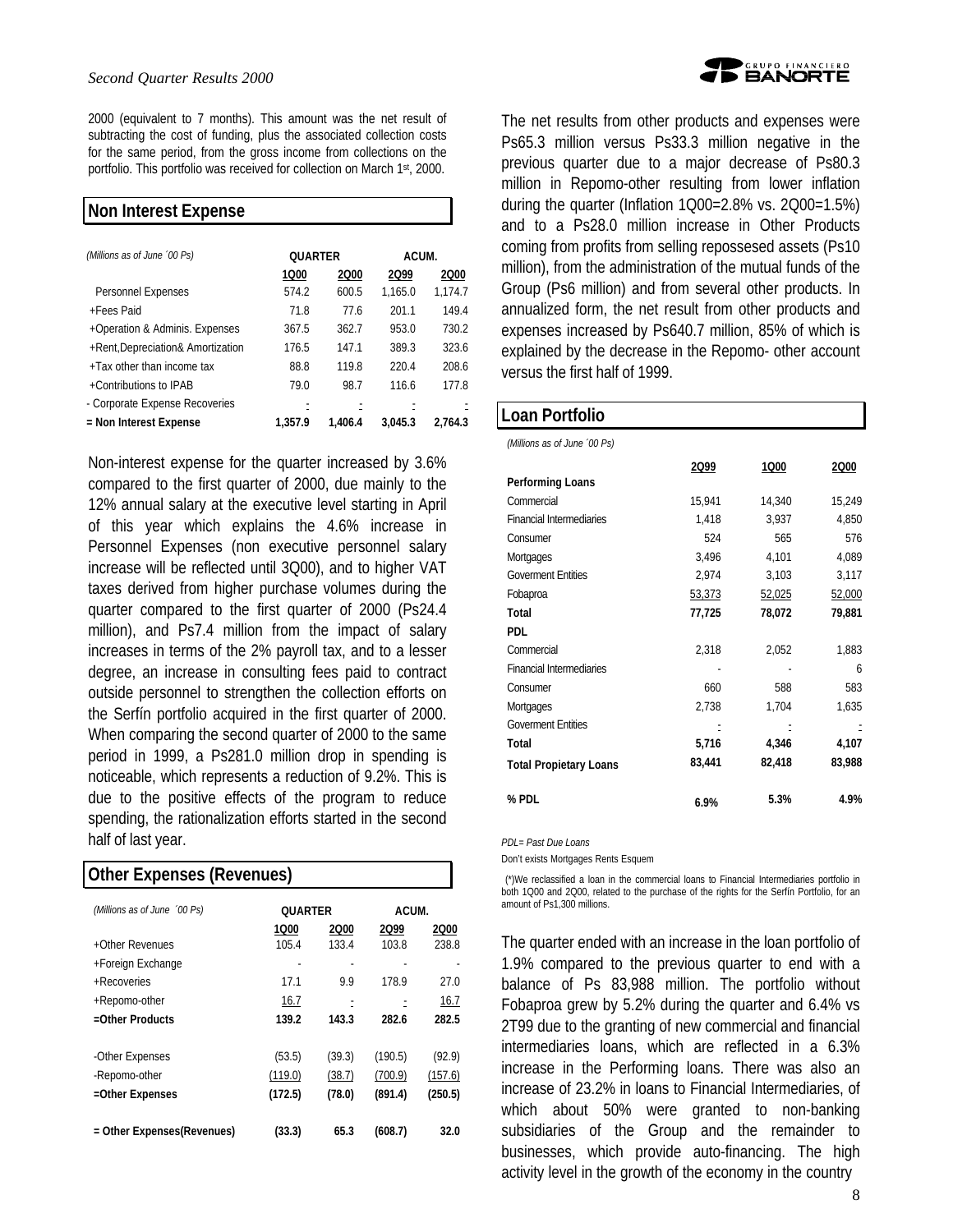

is seen in a greater demand for loans, which is reflected in the growth of the loan portfolio (without Fobaproa).

The past due portfolio decreased by 5.5% compared to the first quarter of 2000, due mainly to the collection efforts on the commercial portfolio, which decreased by 8.3%. On the other hand, the mortgage past due loans went down by Ps69 million due to a reclassification of other type of loans which were restructured long-term with a mortgage guarantee and which have now been turned back into commercial loans. The past due loan ratio at the end of the second quarter of 2000 was 4.9%, versus 5.3% in the first quarter of 2000.



#### **Classified Loans**

(Millions of June´00 Pesos)

|                       | 1000   |               | 2000   |                       |  |
|-----------------------|--------|---------------|--------|-----------------------|--|
| Category              | Loans  | $\frac{9}{6}$ | Loans  | $\frac{\%}{\sqrt{2}}$ |  |
| А                     | 17,332 | 64.5          | 17.867 | 62.7                  |  |
| в                     | 3.722  | 13.9          | 5,105  | 17.9                  |  |
| C                     | 1,658  | 6.2           | 1.746  | 6.1                   |  |
| D                     | 2.495  | 9.3           | 3,032  | 10.6                  |  |
| E (*)                 | 1,644  | <u>6.1</u>    | 766    | 2.7                   |  |
| Total                 | 26,851 | 100.0         | 28,516 | 100.0                 |  |
| Excepted              | 51,168 | 65.3          | 53,047 | 64.9                  |  |
| <b>Not Classified</b> | 389    | 0.5           | 185    | 0.2                   |  |
|                       | 78,408 | 65.8          | 81.748 | 65.1                  |  |

(\*) Net of Charges offs

Note : Consolidated with UDIS

(\*\*) Assessed with December '99 peso figures, except the credit card, which uses the numbers from March 31, 2000, per application of Report 1449 of the CNByV (the National Banking and Securities Commission).

(\*\*\*) Assessed with March '00 peso figures, except the credit card and mortgage, which use the numbers from June 30, 2000, per application of Report 1449 and 1460 of the CNByV, respectively.

### **Fobaproa Loss Sharing Provisions**

During the quarter, Ps30.0 million in Fobaproa Loss Sharing Provisions were charged through the income statement, that together with the amortization of Ps5.2 million in provisions charged against Deferred Assets (originally created since 3Q98) totaled Ps35.2 million. The balance of Fobaproa reserves at the end of the quarter was at Ps468.7 million and the reserves charged against Deferred Assets amounted to Ps0 million due to the application of Bulletin 601-II-DGT-13825 of the CNByV by which we cancelled out Ps354 million worth of deferred assets against Fobaproa loss sharing provisions. Even after this cancellation of provisions we still are fully accomplishing the required provising as of June 2000, since we had excess reserves on top of what is required by the authorities.

#### **Maximum Aditional Contingency with Fobaproa**

This information was calculated as of June, 2000 and includes the calculation of the Maximum Additional Contingency for the Banorte's Fobaproa Notes that is the only bank (from the orginal three banks) that has Loss Sharing stemming from the sold of Loans to Fobaproa and contingency on the notes exchanged for Repossessed Assets (Foba-70).

The balance of the Banorte's Fobaproa notes, net of deposits in checking accounts was Ps7,140 million. The Cash Recoveries to-date is equivalent to 18.1% of the gross note amount and 40.9% including Repossesed Assets.

#### (*Millones de Pesos Constantes*)

| Fobaproa Notes                 | <b>Balance</b> |       | <b>Recoveries</b> |
|--------------------------------|----------------|-------|-------------------|
| <b>Gross Balance</b>           | 9.286          |       |                   |
| Checking account balance       | 1,677          |       | 18.1%             |
| <b>Balance Net of Deposits</b> | 7,609          |       |                   |
| <b>Loss Sharing Reserves</b>   | 469            |       |                   |
| <b>Net Balance</b>             | 7,140          |       |                   |
| <b>Repossessed Assets</b>      | 2.120          |       | 22.8%             |
| Loans                          | 1,403          | 3.523 |                   |
| <b>TOTAL</b>                   |                |       | 40.9%             |

### Maximum Additional Contingency (includes

Incentive Scheme) (*Millones de Pesos Constantes*)

| 0%    | 20%   | 40%   | 60%   |
|-------|-------|-------|-------|
|       |       |       |       |
| 0%    | 11%   | 23%   | 34%   |
| 9.286 | 9.286 | 9.286 | 9,286 |
| 1,677 | 1,677 | 1,677 | 1,677 |
| 7.609 | 7.609 | 7.609 | 7.609 |
|       | 705   | 1,409 | 2,114 |
| 7.609 | 6.905 | 6.200 | 5,496 |
|       |       |       |       |
| 1,834 | 1,664 | 1.494 | 1,324 |
| 469   | 469   | 469   | 469   |
| 1.365 | 1.195 | 1.026 | 856   |
|       |       |       |       |
| 373   | 373   | 187   | ∩     |
| 70    | 70    | 70    | 70    |
| 302   | 302   | 117   | (70)  |
|       |       |       |       |
|       |       |       |       |

## **Maximum Additional Contingency 1,668 1,498 1,143 786**

(1): The calculation was based on Ps1,600 million of loans of the first sale to Fobaproa with a 29% loss sharing, Ps2,000 of the second sale with a 25%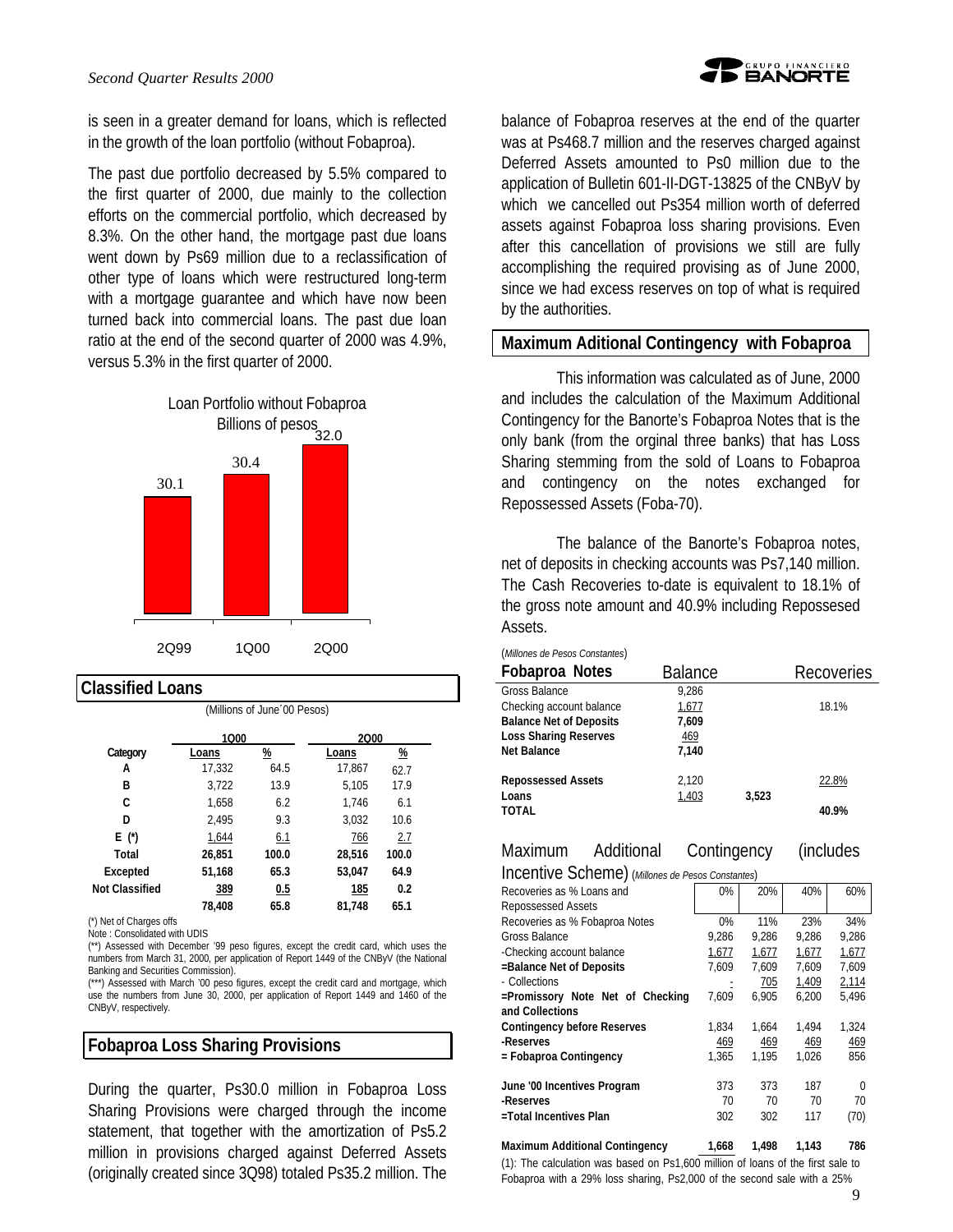

loss sharing, and, Ps400 millions of the third sale with 0% loss sharing which gives a 24.1% weighted average percentage for all Fobaproa Notes.

### **Maximum Contingency with Fobaproa (F-70)**

Banorte has a Fobaproa note representing the Repossessed Assets transferred to Fobaproa ("Foba-70"). The Gross balance of the note was Ps802.7millions and the balance of the note as of June 2000, net of deposits in checking account, was Ps630 millions. Furthermore a reserve for Ps258.7 millions was created. The restated balance of the Repossesed Assets was Ps434 million at the end of June, 2000.

Maximum Additional Contingency (*Millones de Pesos Constantes*)

| Recoveries as %                  | 0%          | 20%         | 40%         | $50\% (1)$  | 60%        |
|----------------------------------|-------------|-------------|-------------|-------------|------------|
| Repossessed Assets               |             |             |             |             |            |
| Gross Balance                    | 803         | 803         | 803         | 803         | 803        |
| -Checking account balance        | 172         | <u> 172</u> | <u>172</u>  | <u> 172</u> | <u>172</u> |
| =Balance Net of Deposits         | 630         | 630         | 630         | 630         | 630        |
| - Collections                    |             | 87          | <u> 174</u> | 217         | 260        |
| Note<br>=Promissory<br>Net<br>οf | 630         | 544         | 457         | 413         | 370        |
| <b>Collections</b>               |             |             |             |             |            |
| -Reserves                        | <u> 259</u> | 259         | <u>259</u>  | <u>259</u>  | 259        |
| = Fobaproa Contingency           | 372         | 285         | 198         | 155         | 111        |
| Reserves for market              |             |             |             |             |            |
| valuations(2)                    | 61          | <u>61</u>   | <u>61</u>   | <u>61</u>   | 61         |
| Additional<br>$=$ Maximum        | 311         | 224         | 137         | 94          | 50         |
| Contingency                      |             |             |             |             |            |

Notes: (1) Estimated from the Net Estimated Sales Value (VNRE)

 (2) In December 1999, we created a reserve for a decrease in repossesed assets value based on comparing the book values with the possible recovery values based on the market.

The sum of losses from the sale of repossesed assets not recognized in the results at the close of June 2000 was Ps0, since these were all recognized in the first quarter of 2000 for an amount of Ps1.0 million through the Other Income/Expense account of Banorte.

The procedure for determining the "Net Estimated Sales Value" (VNRE) of the repossesed assets is to estimate this based on the results obtained to date and on the quality of the remaining ones, which is estimated at 50% of the updated book value of those assets.

# **Loan Loss Reserves (LLR)**

| (Millions as of June '00 Ps)     |       | 2000  |       |
|----------------------------------|-------|-------|-------|
|                                  | ΒN    | ВC    | Total |
| Previous Period end-LLR          | 3.124 | 1.324 | 4,448 |
| + Provisions taken in the period | 112   | 61    | 173   |
| - Charge offs and discounts      | 181   | 81    | 262   |
| -Special Fobaproa Notes Rsves    |       |       |       |
| + Valuation & Other              | (18)  | (4)   | (22)  |
| $=$ LLR at period end            | 3,037 | 1,300 | 4.337 |

*BN=Banorte & BC=Bancen*

During the quarter, Ps173.1 million was set aside for provisions, of which Ps93.7 million was done per instructions from the CNByV in relation with the calculation adjustment for the debtors support programs, in favor of Banorte and Bancen. On the other hand, Ps262 million was reported in charge offs and discounts related to the collections and restructuring of the commercial and mortgage past due portfolio.

# **Reserve Coverage as of 2Q00**  *(Millions as of June ´00 Ps)* **BANORTE PDL LLR LLR/PDL** Commercial 1,529 1,529 100.0% Financial Intermediaries Consumer 477 477 100.0% Mortgage 1,300 1,031 79.3% Government Entities  $\frac{1}{2}$  **Total 3,306 3,037 91.9% BANCEN** Commercial 354 354 100.0% Financial Intermediaries 6 6 6 100.0% Consumer 106 106 100.0% Mortgage 335 335 100.0% Goverment Entities - - - Surplus **- 499 - 499 - 499 - 499 - 499 - 499 - 499** - 499 - 499 - 499 - 499 - 499 - 499 - 499 - 499 - 499 - 499 - 499 - 499 - 499 - 499 - 499 - 499 - 499 - 499 - 499 - 499 - 499 - 499 - 499 - 499 - 499 - 499 - 499 - 499 -  **Total 801 1,300 162.3% Total 4,107 4,337 105.6%**

The Reserve Coverage of the banking sector of the Group was 105.6% at the end of 2Q00, higher than the 102.4% of 1Q00. Banorte had a 91.9% reserve coverage, with a 100.0% coverage in Commercial and Consumer loans and 79.3% in Mortgage; and Bancen showed a 162.3% reserve coverage with 100.0% coverage in all three types of loans with Ps499 million as a surplus.

#### **Deposits**

| (Millions as of June '00 Ps)           |        |        |        |
|----------------------------------------|--------|--------|--------|
|                                        | 2Q99   | 1Q00   | 2000   |
| Demand Deposits                        | 20.214 | 21,647 | 22.492 |
| <b>Time Deposits</b>                   | 48.429 | 74.818 | 65,194 |
| <b>Bonds</b>                           | 3,341  | 1,018  | 1,043  |
| Total                                  | 71.984 | 97.484 | 88,729 |
| On behalf of Third Parties<br>Deposits | 50,001 | 24,210 | 27,560 |

During the quarter, there was a decrease of 9.0% in deposits, which was primarily reflected in time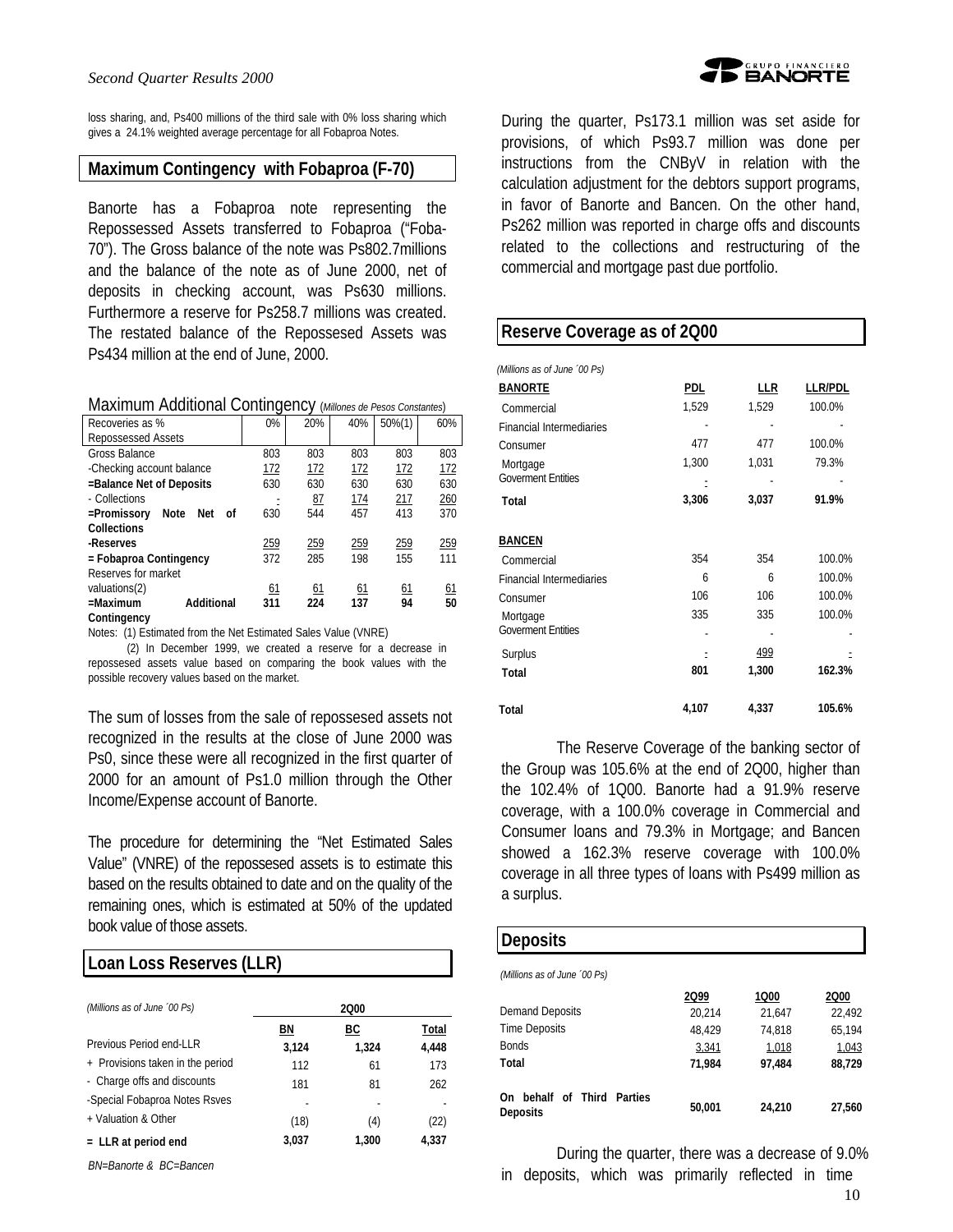deposits. This decrease owes itself to the maturity of treasury operations, contracted in the month of December 1999, which were not renewed due to market conditions, for an amount of Ps7,000 million, which had been invested in fixed rate securities , registered in the Negotiable Instruments account on the Balance Sheet.

### Traditional and Behalf of third Parties Deposits Billions of pesos



### **Capitalization**

| (Millions as of June '00 Ps)  | 1000   |       | 2000   |       |
|-------------------------------|--------|-------|--------|-------|
|                               | ΒN     | ВC    | BN     | BC    |
| Basic Capital                 | 3,926  | 1,929 | 4,335  | 1,999 |
| Supplemental Capital          | 468    | 35    | 445    | 33    |
| Net Capital (NC)              | 4,395  | 1,964 | 4,780  | 2,032 |
| Risk credit assets            | 37,016 | 2,910 | 38,206 | 2,854 |
| NC / RCA                      | 11.9%  | 67.5% | 12.5%  | 71.2% |
| Total risks assets (1)        | 39.595 | 3.580 | 41.043 | 3.666 |
| <b>Capitalization Ratio</b>   |        |       |        |       |
| Tier 1                        | 9.9%   | 53.9% | 10.6%  | 54.5% |
| Tier 2                        | 1.2%   | 1.0%  | 1.1%   | 0.9%  |
| <b>Total Capitaliz. Ratio</b> | 11.1%  | 54.9% | 11.7%  | 55.4% |

(1) Includes Market Risks. Without inter-company eliminations *BN=Banorte & BC=Bancen*

The capitalization ratios for each bank at the close of the quarter were as follows: Banorte 11.7%, higher than the 11.1% of the previous quarter, and Bancen 55.4%, higher than the 54.9%. The net capital of Banorte increased by Ps385 million principally due to the cancellation of Ps354 million of Deferred assets against Loss provisions for Fobaproa that was substracted to the basic Capital on 1Q00 following the new capitalization rules effective departing January, 2000. In the Net capital of Bancen it increases by Ps68 million basicly due to the earnings of the quarter.

Notes:

- 1) The adjustment between the current Net Value of the repossesed assets with regard to appraisals made in 1Q00, was for Ps114 million that afected in 2Q00 to the accounts Retained Earnings an Non monetary assets results for valuation of fixed assets in Banorte. Both of them were registered in the Stockholders' Equity acount, agreed with the official letter 601-II-DGT-13807 from CNByV. In the case of Bancen there was not adjustment because of the appraisals value was higher than the Book Value.
- 2) There was a cancellation of Ps31.2 million if Deferred Assets against Retained Earnings of Banorte agreed to the Official letter 601-II-DGT-13825. In the case of Bancen there was not impact resulted from this official letter.

# **US Dollar Assets and Liabilities**

| (Millions of Dollars)       | 1000    |       | 2000    |       |
|-----------------------------|---------|-------|---------|-------|
| Liabilities                 | BN(1)   | BC    | ΒN      | ВC    |
| <b>Retail Deposits</b>      | 759.3   | 119.0 | 883.7   | 118.8 |
| <b>Market Deposits</b>      | 464.4   |       | 400.8   |       |
| Loans                       | 538.2   | 0.3   | 433.5   | 0.3   |
| Intergroup Funding          |         | 110.0 |         | 110.0 |
| Development Banks           | 179.1   | 41.9  | 198.3   | 40.5  |
| <b>Cross Currency Swaps</b> | 100.0   |       | 150.0   |       |
| Deferred payments           | 7.9     |       | 10.6    |       |
| Loan Loss Reserves          | 31.1    | 20.0  | 31.7    | 18.3  |
| Foreign Exchange Der        | 118.3   |       | 102.3   |       |
| Other liabilities           |         | 12.0  |         | 4.9   |
| Total                       | 2.198.3 | 303.2 | 2,210.9 | 292.8 |
| Assets                      |         |       |         |       |
| Cash                        | 13.9    | 08    | 8.8     | 11    |
| Deposits on Foreign B       | 311.2   | 40.8  | 349.9   | 33.3  |
| Intergroup Deposits         | 110.0   |       | 110.0   |       |
| USCP A1P1                   | 9.9     |       | 45.0    |       |
| Investment portfolio        | 251.9   |       | 216.9   |       |
| Loan portfolio              | 536.3   | 10.6  | 516.7   | 76    |
| Fobaproa or IPAB Note       | 827.3   | 250.4 | 824.9   | 250.8 |
| Foreign Exchange Der        | 111.2   |       | 107.5   |       |
| Other assets                | 26.6    | 0.6   | 31.3    |       |
| Total                       | 2,198.3 | 303.2 | 2,210.9 | 292.8 |

BN=Banorte & BC=Bancen

Note: Starting with this quarterly report, we will no longer be including the loan that the Cayman Branch has with Banorte in the bank loans and deposits in foreign Banks. In March 2000, this represented US\$289.3 million and in June 2000, US\$189.0 million.

During the quarter, a similar dollar position was maintained as in the first quarter of 2000. Nevertheless, Retail Deposits increased 16.4% in Banorte, due to the pre-election uncertainty and volatility, which was reflected in a greater number of dollar operations. This funding replaced the Market Deposits and loans from banks.

During the months of April and May 2000, US\$50 million were placed in "Cross Currency Swap" operations at an average term of 3 years, from which USD25 million were included in 1Q00, and other USD25 milion in 2Q00, accumulating a total of USD150 million. These resources will



11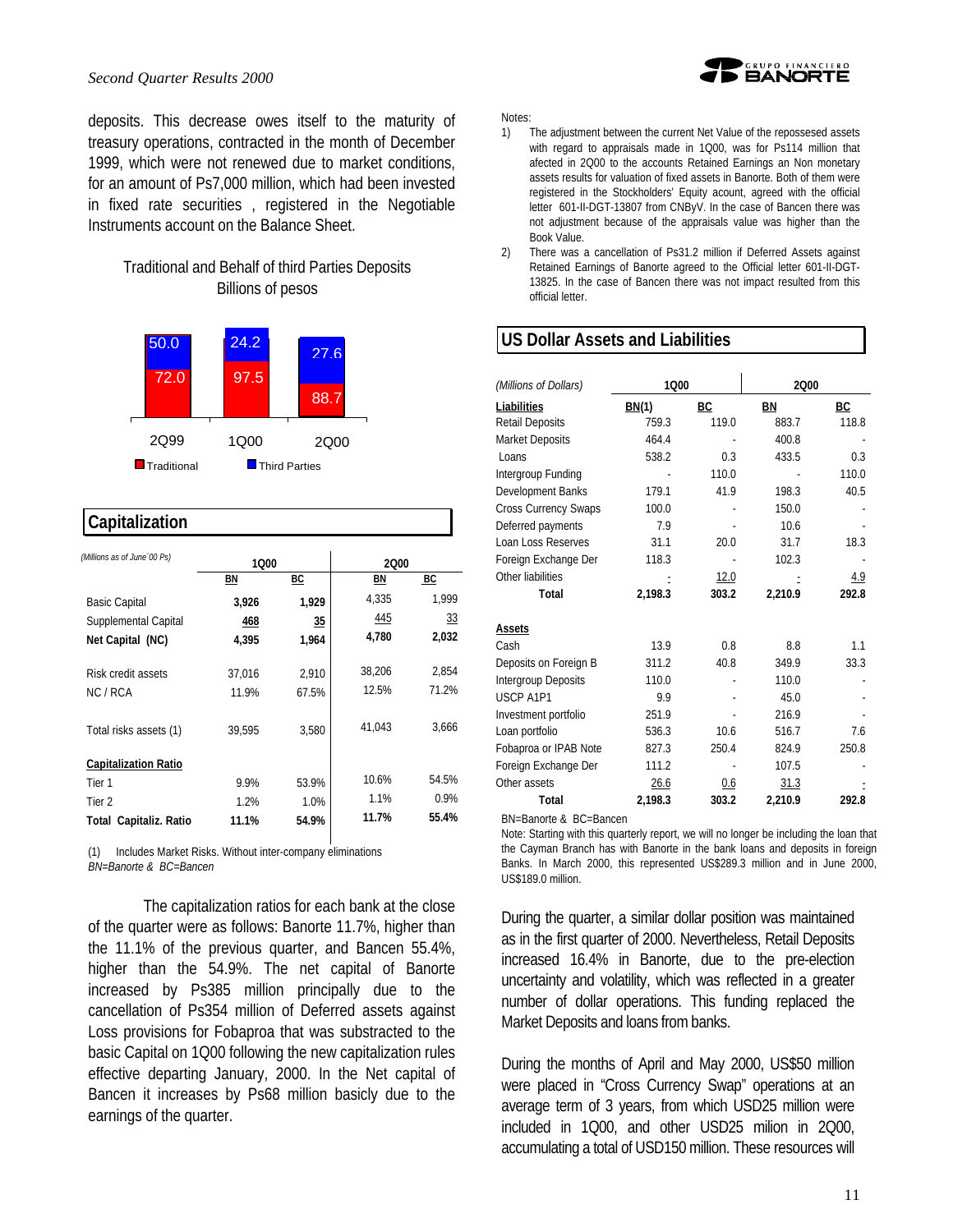be used to support companies involved in international business.

### **2. Other Sectors**

### Brokerage Sector

| (Millions as of June '00 Ps) | <b>OUARTER</b> |        | ACUM.  |        |  |
|------------------------------|----------------|--------|--------|--------|--|
| <b>Brokerage House</b>       | 1000           | 2000   | 2Q99   | 2000   |  |
| Net Income                   | 17.8           | (10.3) | 83.6   | 7.5    |  |
| Equity                       | 525            | 516    | 446    | 516    |  |
| <b>Total Assets</b>          | 2.543          | 3.096  | 2.715  | 3.096  |  |
| Assets under Management      | 64.125         | 58.243 | 62.487 | 58.243 |  |

The *Brokerage House* posted a Ps10.3 million loss during the second quarter of 2000, compared with the last quarter when it showed a profit of Ps17.8 million. This drop was due to the negative impact of the valuation of marketable securities in the risk position of the Brokerage House. In total for the first half of 2000 versus the first half of 1999, the major decrease in net earnings is owed, in addition to the aforementioned impact from the second quarter of 2000, to the transfer of the administration of the mutual funds to Bancen starting the fourth quarter of 1999. Because of this transfer, such large inflows of revenue are no longer being reported for the Brokerage House.

### Long Term Savings Sector

| (Millions as of June '00 Ps) | QUARTER |        | ACUM.  |        |  |
|------------------------------|---------|--------|--------|--------|--|
|                              | 1Q00    | 2000   | 2Q99   | 2000   |  |
| Afore                        |         |        |        |        |  |
| Net Income                   | 67.1    | 4.3    | 37.5   | 71.4   |  |
| Equity                       | 1,015   | 896    | 818    | 896    |  |
| <b>Total Assets</b>          | 1,057   | 990    | 846    | 990    |  |
| Assets under Management      | 6,272   | 6,799  | 4,334  | 6,799  |  |
| <b>Bancassurance</b>         |         |        |        |        |  |
| Net Income                   | 4.1     | (38.4) | (1.2)  | (34.3) |  |
| Equity                       | 133     | 112    | 115    | 112    |  |
| <b>Total Assets</b>          | 1,282   | 1,255  | 662    | 1,255  |  |
| <b>Annuities</b>             |         |        |        |        |  |
| Net Income                   | 17.7    | (50.8) | (29.5) | (33.1) |  |
| Equity                       | 115     | 91     | 82     | 91     |  |
| <b>Total Assets</b>          | 1.344   | 1.574  | 639    | 1,574  |  |

The *Afore* had profits for Ps4.3 million in 2Q00 (51% for Banorte), 93.6% lower than those of 1Q00 due, in an important portion, to the results emerged from the business cycle because bimonthly contributions from the companies that are received by the AFORE unevenly distributed througout the year receiving two contributions in 1st. and 3rd. quarters an just one contribution in 2nd and 4th quarters. In total, the earnings for the first half of 2000 were 90.4% higher than in 1999 as a consequence of the 57% increase in managed assets.

The *Bancassurance* business had a loss of Ps38.4 million vs. a Ps4.1 million profit in the previous quarter (51% for GFNorte). This major decline is due to the negative impact of the valuation of marketable securities from the investment portfolio's position in which the technical reserves are invested. This impact was important and was because part of the investments are mid and long term. In total for 2000, the accumulated losses for the first half of the year were greater than the year before due to the aforementioned factor in the second quarter of 2000.

The *Annuities Company* showed a loss of Ps50.8 million, which compares unfavorably with the Ps17.7 million profit in the previous quarter (51% of which GFNorte). This significant decline is due to the negative impact of the valuation of marketable securities from the investment portfolio's position in which the technical reserves are invested. This impact was very important because of the investments are long term by it's bussines nature. In total for 2000, the accumulated losses for the first half of the year were greater than the year before due to the aforementioned factor in the Second Quarter of 2000.

# Auxiliary Organizations Sector

| (Millions as of June '00 Ps) | QUARTER |       | ACUM. |       |  |  |
|------------------------------|---------|-------|-------|-------|--|--|
|                              | 1000    | 2000  | 2Q99  | 2Q00  |  |  |
| Leasing                      |         |       |       |       |  |  |
| Net Income                   | 3.8     | 4.4   | 74    | 8.2   |  |  |
| Equity                       | 94      | 96    | 86    | 96    |  |  |
| Loan Portfolio(*)            | 468     | 510   | 577   | 510   |  |  |
| Past Due Loans               | 19      | 19    | 117   | 19    |  |  |
| Loan Loss Reserves           | 7       | 9     | 56    | 9     |  |  |
| <b>Total Assets</b>          | 472     | 513   | 537   | 513   |  |  |
| <b>Factoring</b>             |         |       |       |       |  |  |
| Net Income                   | 8.7     | 86    | 167   | 17.3  |  |  |
| Equity                       | 124     | 132   | 103   | 132   |  |  |
| Loan Portfolio               | 1.084   | 1.399 | 875   | 1,400 |  |  |
| Past Due Loans               | 10      | 10    | 9     | 10    |  |  |
| Loan Loss Reserves           | 10      | 10    | 6     | 10    |  |  |
| <b>Total Assets</b>          | 1,092   | 1,406 | 873   | 1,406 |  |  |
| Warehousing                  |         |       |       |       |  |  |
| Net Income                   | 0.5     | 0.6   | 1.7   | 1.2   |  |  |
| Equity                       | 54      | 55    | 53    | 55    |  |  |
| Inventories(**)              | ÷,      | 315   |       | 315   |  |  |
| <b>Total Assets</b>          | 59      | 375   | 56    | 375   |  |  |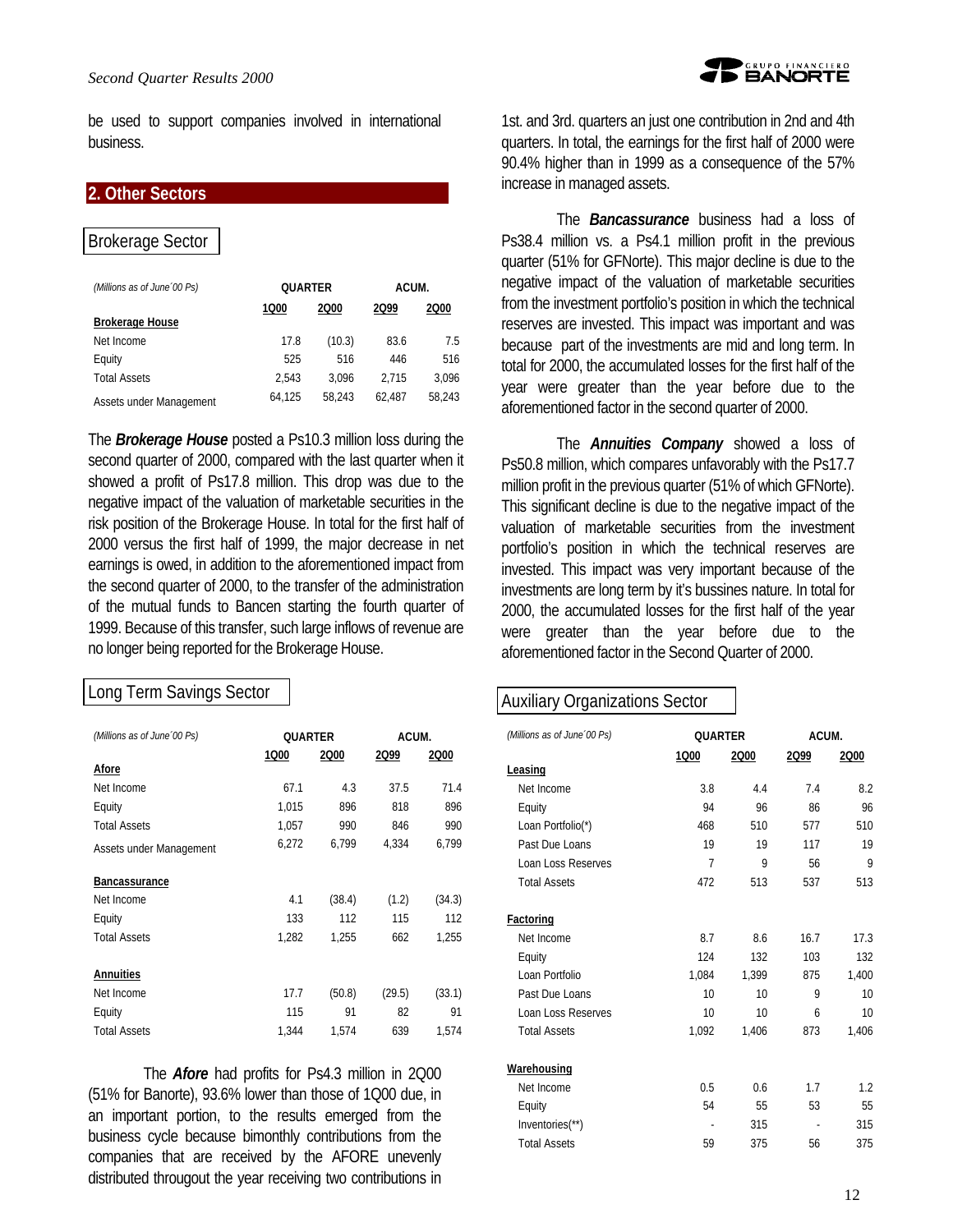#### **Bonding**

| Net Income          | 0.7 | 2.6 | 3.4 | 3.3 |
|---------------------|-----|-----|-----|-----|
| Equity              | 54  | 56  | 52  | 56  |
| <b>Total Assets</b> | 114 | 116 | 107 | 116 |

**New Accounting Principles : Warehousing, Leasing & Factoring= Circular 1458**

(\*) Departing 2Q00 it includes operating lease.

(\*\*) Accounted in Other Assets, Deferred charges and Intangibles account.

The *Leasing Company* earned Ps4.4 million for the quarter, up from the Ps3.8 million earned in the first quarter of 2000, since the portfolio increased by 9.0% with respect to the previous quarter. The accumulated earnings as of the second quarter of 2000 were 10.8% higher than the year before due to an important decrease in the past due portfolio, which went down by 84%. Currently we are number 8 out of 32 leasing companies in the sector. We moved up from 9th to 8th place compared to the first quarter of 2000.

The *Factoring Company* generated Ps8.6 million in profits in the second quarter of 2000, very similar to what it earned in the first quarter of 2000, due to the fact that the average portfolio during the quarter was much the same as in the first quarter of 2000, given that the 29.1% growth of the portfolio occurred toward end of the month of June. Accumulated earnings for the first half of 2000 were 3.6% greater than accumulated earnings for the first half of 1999 due to a strategy of working with larger companies that offer greater security. This was reflected in the 60% growth of the portfolio without increasing the past due portfolio. Currently, we are in first place among 11 factoring businesses.

The *Warehousing* posted second quarter 2000 earnings of Ps0.6 million, 20% higher than the previous quarter. In annual terms, this translates to a profit of Ps1.2 million in 1S00. At the close of the first half of 2000, we are starting a new service for marketing inventories for the industry, thereby achieving outstanding financial advantages for those companies who contract this service. In this way, the warehousing unit is not only generating more business, but also positioning itself as a new channel of placement for low risk loans for GFNorte and continues to stand out on a national level as an innovator in the warehousing environment.

The *Bonding Company* generated Ps2.6 million in net profits for the quarter, 271.4% more than in the first quarter of 2000. This was because in the previous quarter it had to pay out claims from earlier administrations, which impacted expenses. In accumulated terms, earnings for 2000 are similar to those in 1999.

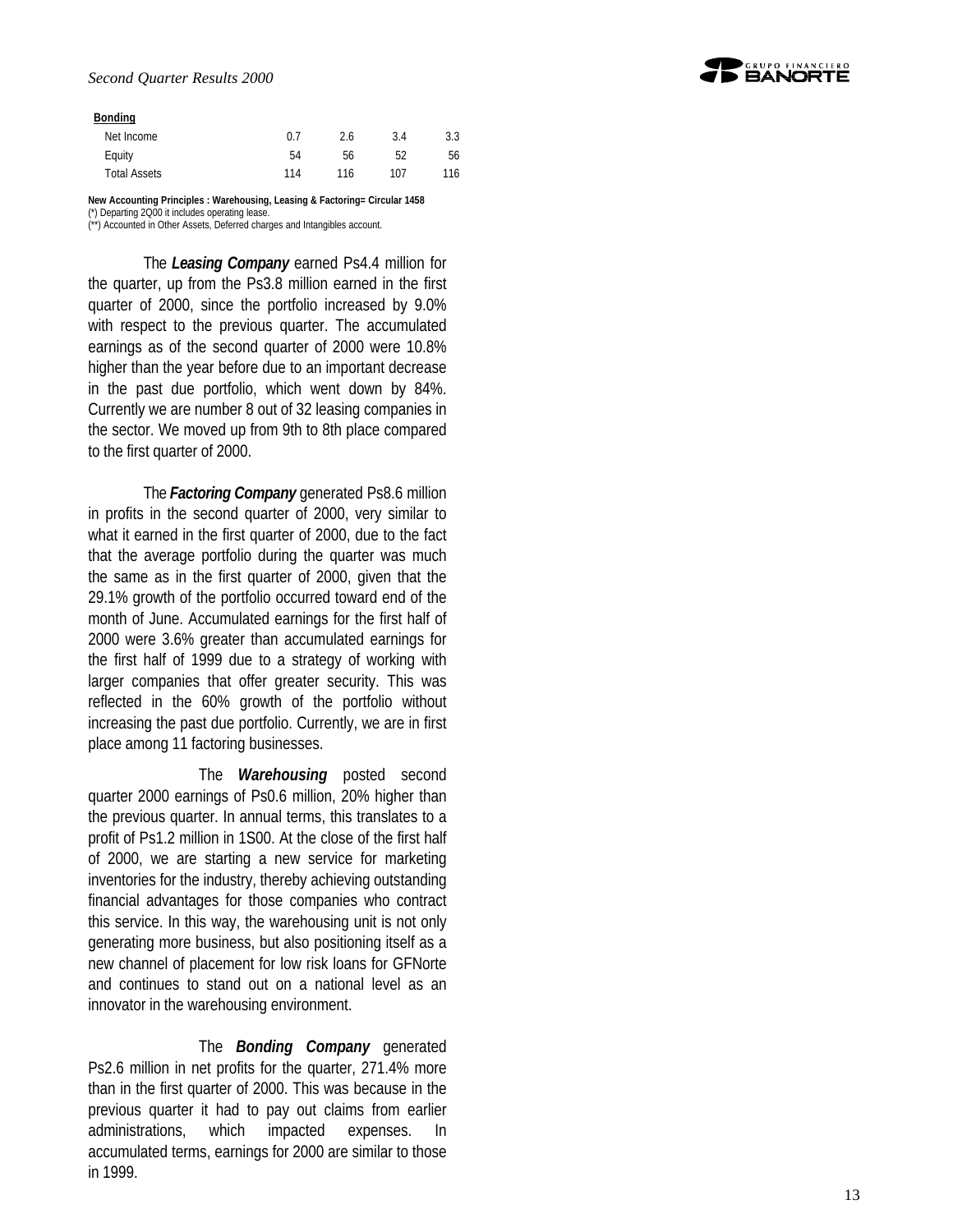ANNEX I.- Grupo Financiero-Information by Segments

### **Proforma consolidated data as of 2Q00(\*)**

| (Millions as of June '00 Ps)           | (1)<br><b>BANORTE</b> | (3)<br><b>BANCEN</b> | <b>TOTAL</b><br><b>SECTOR</b> |
|----------------------------------------|-----------------------|----------------------|-------------------------------|
| <b>Income Statement</b>                |                       |                      |                               |
| ΝIΙ                                    | 1,157.1               | 350.1                | 1,057.2                       |
| Non Interest Income                    | 278.7                 | 28.5                 | 307.2                         |
| Non Interest Expense                   | 1,122.1               | 284.3                | 1,406.2                       |
| Other income (expense)                 | (4.0)                 | 69.3                 | 65.3                          |
| Extraordinary items, net               |                       |                      |                               |
| Net Income                             | 132.9                 | 92.5                 | 225.5                         |
| <b>Balance Sheet</b>                   |                       |                      |                               |
| Assets                                 | 92,517                | 23.923               | 116,440                       |
| Loans                                  | 62,682                | 21,306               | 83,988                        |
| Deposits                               | 70,876                | 17,853               | 88,729                        |
| Equity                                 | 5,157                 | 2,022                | 7,179                         |
| <b>PDI</b>                             | 3,306                 | 801                  | 4,107                         |
| LLR                                    | 3,037                 | 1,300                | 4,337                         |
| Ratios                                 |                       |                      |                               |
| $%$ NII                                | 4.5                   | 6.0                  | N.A.                          |
| <b>Expense/ Total Assets</b>           | 4.9                   | 4.8                  | 4.8                           |
| % PDL                                  | 5.3%                  | 3.8%                 | 4.9%                          |
| Reserves / PDL                         | 91.9%                 | 162.2%               | 105.6%                        |
| % Capitalization (2)<br>$(\tilde{\ })$ | 11.7%                 | 55.4%                | N.A.                          |

(\*¨) Without taking intercompanies accounts

1) Includes a 94.73% participation of the Group.<br>2) Includes Market Risks

2) Includes Market Risks.

Excludes the AFORE.

*NII= Net Interest Income, PDL= Past Due Loans, LLR= Loan Loss Reserves*

With the ultimate goal of improving the understanding of information of the Group and given the importance of the 3 banks (Banorte and Bancen) within the Financial Group, (together representing more than 90% each of the Shares, Deposits, and Profits of the Group), we have included their financial statements and combined indicators pro-forma together under the "Banking Sector" heading. The Banking Sector is defined as the 2 banks with their respective subsidiaries, except the Afore unit (a subsidiary of Banorte), which is not considered part of this Sector for management reasons (as of the end of 1998). We have also grouped companies corresponding to other Sectors, which are defined in accordance with the orientation of the companies. These Sectors are as follows: The Brokerage Sector which is made up of the Brokerage House; the Long-Term Savings Sector, made up of the Annuities, Bancassurance and Afore companies, and the Auxiliary Organizations Sector which includes the Leasing, the Brokerage, the Warehousing, and the Bonding companies. For purposes of the Reconciliation Table by Sector, these sectors are all put under the heading "Other Sectors" given that they each represent only a very small participation in the group. This segmentation was done on the basis of the International Accounting Normative (NIC 14) and the Statement of Financial and Accounting Standards N° 131 that refers to the rules for presenting financial information by segment.



#### **Inter-bank Eliminations Summary**

| (Millions as of June '00 Ps) | <b>BANORTE</b> | <b>BANCEN</b> | INTERBANK<br><b>ELIMINATIONS</b> |
|------------------------------|----------------|---------------|----------------------------------|
| <b>Income Statement</b>      |                |               |                                  |
| NII                          | (23.1)         | 23.1          |                                  |
| Non Interest Income          |                |               |                                  |
| Non Interest Expense         | (88.2)         |               | (88.2)                           |
| Other Income (expense)       | 1.1            |               | 1.1                              |
| Extraordinary items, net     |                |               |                                  |
| <b>Balance Sheet</b>         |                |               |                                  |
| Assets                       | (1,081)        | (1)           | (1,082)                          |
| Loans                        |                |               |                                  |
| Deposits                     | (1)            |               | (1)                              |
| Equity                       |                |               |                                  |
| <b>PDL</b>                   |                |               |                                  |
| LLR                          |                |               |                                  |

*NII= Net Interest Income, PDL= Past Due Loans, LLR= Loan Loss Reserves*

The afore mentioned table shows the eliminations between the three banks, considered as the "Banking Sector," showing the balance of the same under each heading in the Income Statement and the Balance Sheet. Note, however, that the individual numbers from the pro-forma table of combined indicators cannot be compared directly with those of the individual Financial Statements of each Bank, as one must consider the eliminations contained in this section, and also take into account that the Afore unit is not included under Banorte but *i*s, nevertheless, included in the individual Financial Statements of Banorte.

### **Reconciliation of Segments Summary-2Q00**

| <b>BANKING</b><br><b>SECTOR</b> | <b>OTHER</b><br><b>SECTORS</b> | WITHOUT<br>OT. SECT. | TOTAL<br>Group |
|---------------------------------|--------------------------------|----------------------|----------------|
|                                 |                                |                      |                |
| 1,507.2                         | 26.8                           | (107.5)              | 1,426.5        |
| 307.2                           | 160.5                          | 116.0                | 583.7          |
| 1,406.4                         | 201.0                          | (1.7)                | 1,605.8        |
| 65.3                            | 2.8                            | (1.1)                | 67.0           |
|                                 |                                |                      |                |
|                                 |                                |                      |                |
|                                 |                                |                      |                |
| 116,440                         | 14,486                         | (10, 162)            | 120,764        |
| 83.988                          | 1,847                          | (1,734)              | 84,100         |
| 88,729                          |                                | (286)                | 88,443         |
| 7,179                           | 9,800                          | (8, 130)             | 8,849          |
| 4,107                           | 28                             |                      | 4,135          |
| 4.337                           | 18                             |                      | 4.355          |
|                                 |                                |                      |                |

*NII= Net Interest Income, PDL= Past Due Loans, LLR= Loan Loss Reserves*

The criteria for distributing income and expenditures between the Subsidiaries of the Group is done on the basis of the relative size and operational volume of each company, depending on the type of primary service it provides. These criteria are applied to the expenses related to the operation of primary areas, these being Accounting, Systems, and Operations, and also to the expenses for maintaining the corporate structure.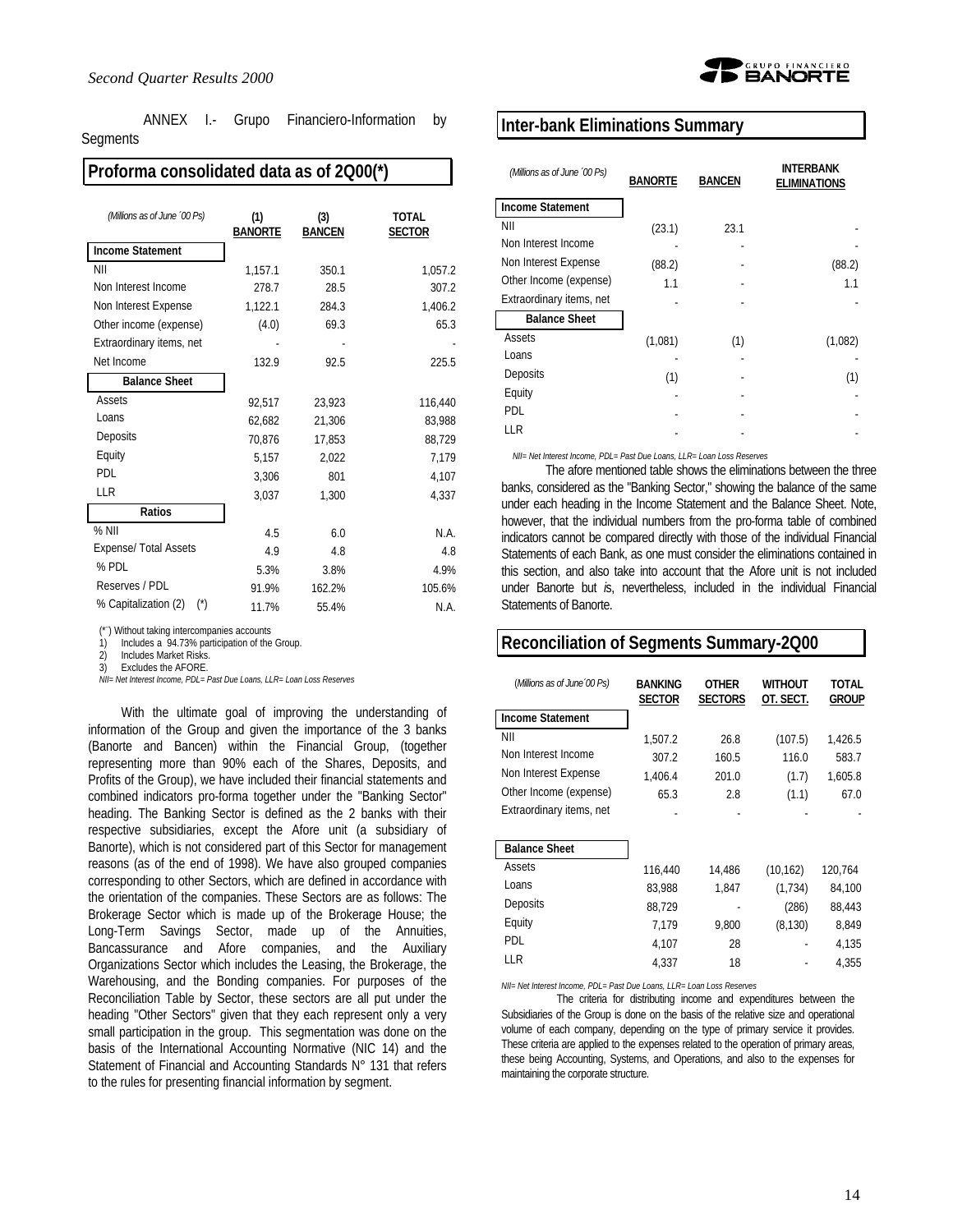

## **GRUPO FINANCIERO BANORTE – Consolidated Balance Sheet** *(Millions as of June´00 Pesos)*

| <b>ASSETS</b>                           | 1099    | 2099    | 3Q99           | 4Q99    | 1000    | 2000    | 3Q00 | 4Q00 |
|-----------------------------------------|---------|---------|----------------|---------|---------|---------|------|------|
| Cash and due from Banks                 | 10.583  | 11.014  | 11,956         | 13,656  | 10.995  | 10.429  |      |      |
| Negotiable Instruments                  | 1,525   | 2,640   | 2,572          | 16,232  | 24,172  | 17,475  |      |      |
| Securities held for sale                | 352     | 343     | 336            | 300     | 48      | 46      |      |      |
| Securities held to maturity             | 5,259   | 4,295   | 4,497          | 4,457   | 4,749   | 4,364   |      |      |
| <b>Financial Instruments:</b>           | 7.136   | 7,279   | 7,405          | 20,989  | 28,969  | 22.156  |      |      |
| Repurchase agreements, net              | 85      | 56      | 19             | 80      | 60      | 209     |      |      |
| Operations with collateral              |         |         |                |         |         |         |      |      |
| Futures receivable, net                 |         |         | $\overline{2}$ |         |         |         |      |      |
| Options and derivatives, net            | 6       | 4       | 6              | 79      | 183     | 69      |      |      |
| <b>Repos &amp; Derivatives:</b>         | 91      | 60      | 27             | 160     | 243     | 279     |      |      |
| Commercial                              | 16,052  | 17,180  | 15,946         | 16,058  | 15,772  | 17,033  |      |      |
| <b>Financial Intermediaries</b>         | 596     | 206     | 666            | 1,737   | 2,606   | 3,133   |      |      |
| Consumer                                | 618     | 524     | 549            | 543     | 565     | 576     |      |      |
| Mortgage                                | 3,706   | 3,496   | 3,478          | 3,656   | 4,101   | 4.089   |      |      |
| <b>Goverment Entities</b>               | 2,894   | 2,974   | 3.079          | 3,087   | 3,120   | 3,134   |      |      |
| Fobaproa                                | 53,277  | 53,373  | 53,166         | 51,817  | 52,025  | 52,000  |      |      |
| Fiduciary collection rights             |         |         |                |         |         |         |      |      |
| Performing Loans                        | 77,142  | 77,752  | 76,884         | 76,898  | 78,189  | 79,965  |      |      |
| Commercial                              | 2,472   | 2,448   | 2,006          | 2,150   | 2,083   | 1.911   |      |      |
| <b>Financial Intermediaries</b>         |         |         |                |         |         | 6       |      |      |
| Consumer                                | 516     | 660     | 636            | 695     | 588     | 583     |      |      |
| Mortgage                                | 2,875   | 2,738   | 2,338          | 1,935   | 1,704   | 1,635   |      |      |
| <b>Goverment Entities</b>               |         | $\sim$  |                |         |         |         |      |      |
| Past Due Loans                          | 5,864   | 5,847   | 4,981          | 4,781   | 4,375   | 4,135   |      |      |
| <b>Total Loans</b>                      | 83,006  | 83,598  | 81,865         | 81,679  | 82,564  | 84,100  |      |      |
| Preventive loan loss reserves           | 5,805   | 5,780   | 4,961          | 4,790   | 4,465   | 4,355   |      |      |
| Net Loan Portfolio                      | 77,202  | 77,818  | 76,904         | 76,889  | 78,099  | 79,745  |      |      |
| Sundry debtors and other assets net     | 1,850   | 1,709   | 1,728          | 1,504   | 1,745   | 1,403   |      |      |
| Foreclosed assets, net                  | 610     | 629     | 805            | 1,421   | 1,368   | 1,361   |      |      |
| Real Estate, Furniture & Equipment, net | 3,326   | 3,296   | 3,310          | 3,371   | 3,216   | 3,180   |      |      |
| Investments in subsidiaries             | 464     | 498     | 568            | 712     | 814     | 831     |      |      |
| Deferred taxes                          | 613     | 599     | 583            | 548     | 387     | 16      |      |      |
| Goodwill                                | 277     | 262     | 254            | 245     | 237     |         |      |      |
| Deffered charges & Intangibles          | 1,484   | 1,450   | 1,436          | 1,341   | 1,257   | 1,363   |      |      |
| UDIS Mortgage loans reserve coverage    |         | $\sim$  |                |         | 32      |         |      |      |
| <b>Other Assets</b>                     | 8,624   | 8,443   | 8,683          | 9,142   | 9,057   | 8,155   |      |      |
| <b>TOTAL ASSETS</b>                     | 103,635 | 104,613 | 104,975        | 120,835 | 127,363 | 120,764 |      |      |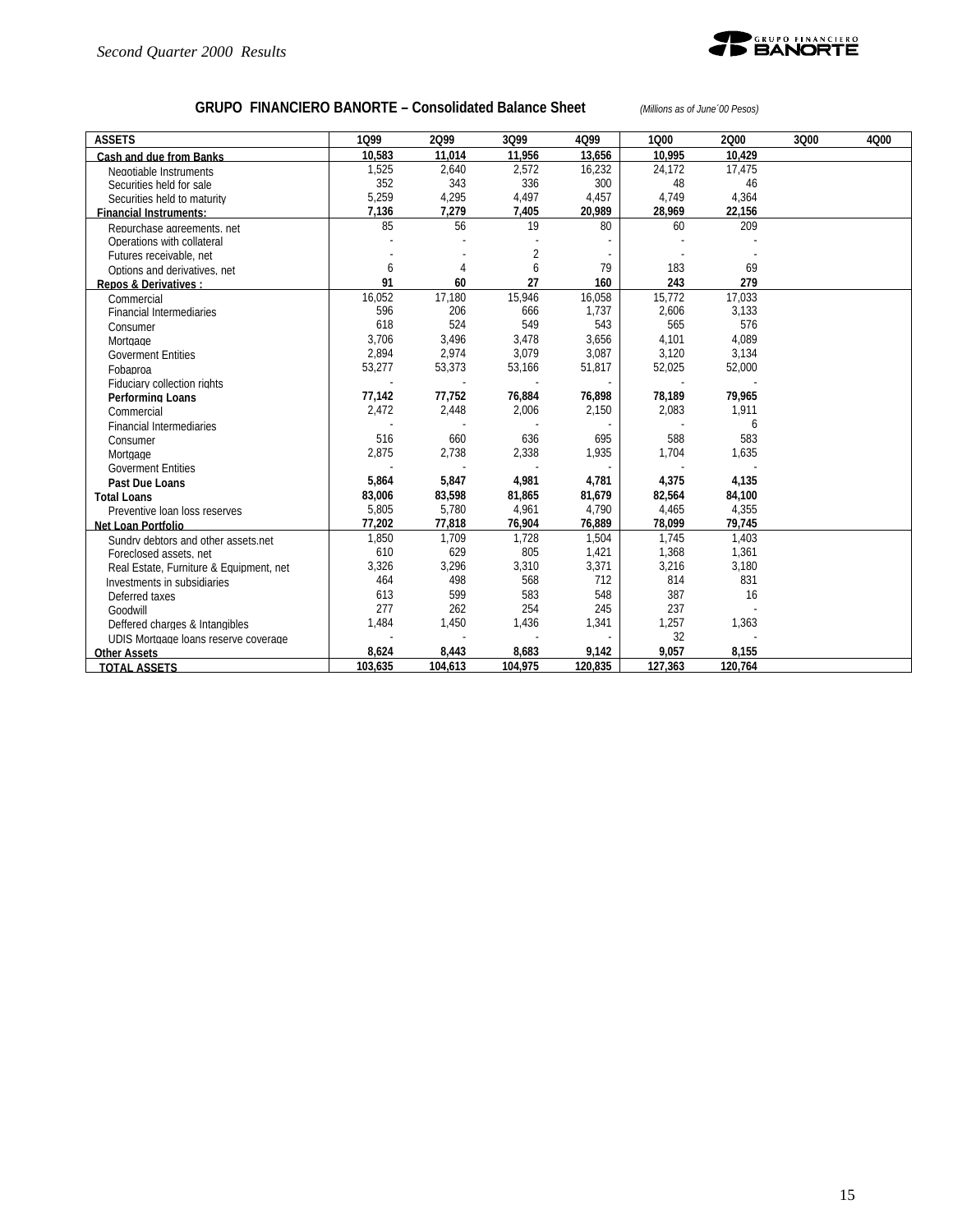

## **GRUPO FINANCIERO BANORTE – Consolidated Balance Sheet** *(Millions as of June´00 Pesos)*

| <b>LIABILITIES</b>                          | 1099     | 2099     | 3Q99           | 4Q99    | 1000           | 2000    | 3Q00 | 4Q00 |
|---------------------------------------------|----------|----------|----------------|---------|----------------|---------|------|------|
| Demand Deposits                             | 18.472   | 20.192   | 22.621         | 24.020  | 21.634         | 22.476  |      |      |
| <b>Time Deposits</b>                        | 49,384   | 48,154   | 45,597         | 61,813  | 74,534         | 64,923  |      |      |
| <b>Bonds</b>                                | 3,986    | 3,341    | 3,235          | 3,165   | 1,018          | 1.043   |      |      |
| <b>Deposits</b>                             | 71,842   | 71,687   | 71,453         | 88,998  | 97,186         | 88.443  |      |      |
| Demand                                      |          |          |                |         | 373            | 2.500   |      |      |
| Short term                                  |          |          |                |         | 6,832          | 6.984   |      |      |
| Long term                                   |          |          |                |         | 9,375          | 9,097   |      |      |
| Due to banks and correspondents             | 17,850   | 17,853   | 18,781         | 18,784  | 16,580         | 18,581  |      |      |
| Repurchase agreements, net                  | 14       | 22       | $\overline{2}$ | 41      | 15             | 228     |      |      |
| Operations with collateral                  |          |          |                |         |                |         |      |      |
| Futures receivable, net                     |          |          |                |         | $\overline{2}$ |         |      |      |
| Options and derivatives, net                |          |          |                | 96      | 324            | 428     |      |      |
| <b>Repos &amp; Derivatives:</b>             | 14       | 22       |                | 137     | 341            | 657     |      |      |
| Income Tax & Profit Sharing                 | 46       | 93       | 116            | 136     | 109            | 57      |      |      |
| Other Pavable accounts                      | 3,727    | 4,803    | 4,262          | 2,651   | 3,598          | 4,043   |      |      |
| Other pavable accounts                      | 3,773    | 4,896    | 4,378          | 2,787   | 3,707          | 4,100   |      |      |
| Subordinated non Convertible Debenture      | 1.403    | 1.383    | 1.361          | 1.034   | 192            |         |      |      |
| Deferred Taxes                              | 182      | 158      | 159            | 192     | 14             | 37      |      |      |
| Deferred credits                            | 143      | 120      | 135            | 98      | 95             | 97      |      |      |
| <b>TOTAL LIABILITIES</b>                    | 95,207   | 96,117   | 96,271         | 112,029 | 118,116        | 111,915 |      |      |
| <b>STOCKHOLDER'S EQUITY</b>                 |          |          |                |         |                |         |      |      |
| Paid-in Capital                             | 4,325    | 4,341    | 4,341          | 4,341   | 4,341          | 4,340   |      |      |
| Share subscription premiums                 | 860      | 911      | 911            | 911     | 911            | 911     |      |      |
| Subordinated Convertible Debentures         | 489      | 467      | 460            | 451     | 432            | 427     |      |      |
| <b>Subscribed Capital</b>                   | 5,674    | 5,720    | 5,713          | 5,703   | 5,684          | 5,679   |      |      |
| <b>Capital Reserves</b>                     | 396      | 626      | 626            | 625     | 592            | 647     |      |      |
| <b>Retained Earnings</b>                    | 5,679    | 5,157    | 5,146          | 5,146   | 6,283          | 5,990   |      |      |
| Surplus (Deficit) from securities           |          |          |                |         |                |         |      |      |
| Results of foreign operations exchange      |          |          |                |         |                |         |      |      |
| Excess (Insuf.) in capital restatement      | (4, 457) | (4, 404) | (4, 439)       | (4,623) | (4,536)        | (4,535) |      |      |
| Non Mon assets results Fixed Assets         |          |          |                |         |                |         |      |      |
| Non Mon assets results Investm subsidiaries |          |          |                |         | (24)           | (299)   |      |      |
| Adjustment in the employees pension funds   |          |          |                |         |                |         |      |      |
| Accumulated deffered tax effect             |          |          |                |         |                |         |      |      |
| Net Income                                  | 425      | 672      | 904            | 1,186   | 438            | 624     |      |      |
| <b>Earned Capital</b>                       | 2,042    | 2,051    | 2,237          | 2,334   | 2,753          | 2,427   |      |      |
| Minority Holdings                           | 711      | 725      | 755            | 769     | 810            | 744     |      |      |
| Total Stockholder's Equity                  | 8.427    | 8.496    | 8.704          | 8.806   | 9.247          | 8.849   |      |      |
| TOTAL LIABILITIES & STOCKHOLDER'S           | 103,635  | 104,613  | 104,975        | 120,835 | 127,363        | 120,764 |      |      |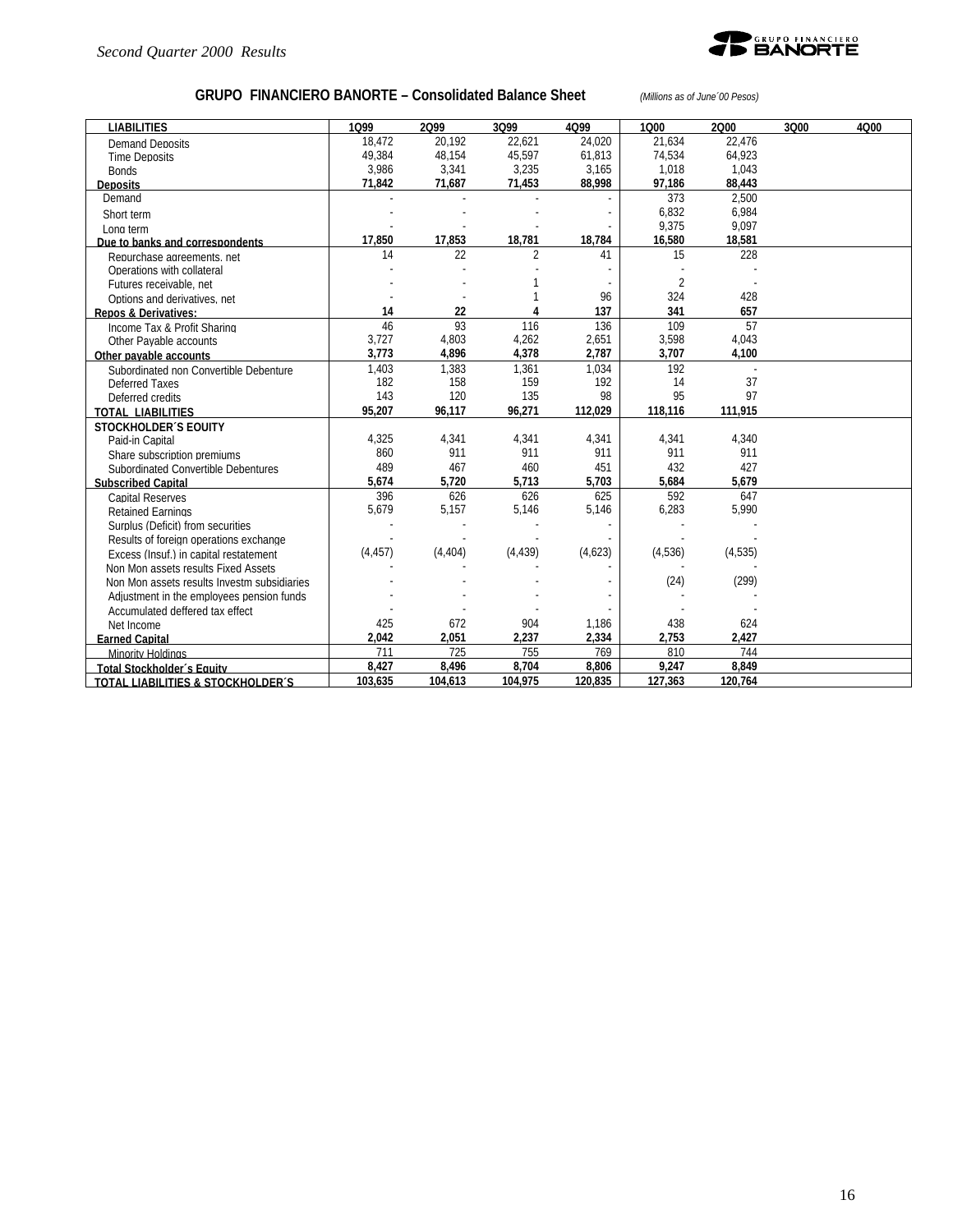

## **MEMORANDUM ACCOUNTS OF GRUPO FINANCIERO BANORTE CONSOLIDATED***(Million as of June ´00 Pesos)*

|                                                        | 1Q99         | 2099         | 3Q99      | 4Q99      | 1000           | 2000      | 3Q00 | 4Q00 |
|--------------------------------------------------------|--------------|--------------|-----------|-----------|----------------|-----------|------|------|
| ON BEHALF OF THIRD PARTY TRANSACTIONS                  |              |              |           |           |                |           |      |      |
| Customers' banks                                       | 5            | $\mathbf{1}$ | 14        | 4         |                | 4         |      |      |
| Dividends receivable from customers                    |              |              |           |           |                |           |      |      |
| Interest receivable from customers                     |              |              |           |           |                |           |      |      |
| Liquidation of customer transactions                   | 404          | (2,047)      | (4, 430)  | (886)     | (1,853)        | 159       |      |      |
| Customer loans                                         |              |              |           |           |                |           |      |      |
| Liquidation with foreign currencies of customers       |              |              |           |           |                |           |      |      |
| Margin accounts in futures operations                  |              |              |           |           |                |           |      |      |
| Other current accounts                                 |              |              |           |           |                |           |      |      |
| <b>CUSTOMERS CURRENT ACCOUNT</b>                       | 408          | (2,046)      | (4, 416)  | (883)     | (1, 853)       | 163       |      |      |
| Client securities held in custody                      | 62,019       | 63,521       | 69,376    | 63,065    | 64,728         | 56,819    |      |      |
| Securities and documents received in quarantee         | $\mathbf{1}$ | 1            |           | 1         | 4              | 3         |      |      |
| Client securities abroad                               |              |              |           |           |                |           |      |      |
| <b>CLIENT SECURITIES</b>                               | 62,020       | 63,522       | 69,376    | 63,066    | 64,731         | 56,822    |      |      |
| Repurchase operations for customers                    | 15,207       | 27,974       | 31,106    | 22,738    | 20,669         | 28,092    |      |      |
| Clients securities loans                               |              |              |           |           |                |           |      |      |
| Purchase of Futures & forward contracts (nati. total)  |              |              |           |           |                |           |      |      |
| Sale of futures and forward contracts (national total) |              |              |           |           |                |           |      |      |
| Purchasing operations (option price)                   | 18           | 18           | 24        | 146       | 231            | 326       |      |      |
| Sales operations (option price)                        |              |              |           |           |                |           |      |      |
| Purchase of derivative packages                        |              |              |           |           |                |           |      |      |
| Sale of derivative packages                            |              |              |           |           |                |           |      |      |
| Administration trusts                                  | 442          | 994          | 1,053     | 1,047     | 1,015          | 932       |      |      |
| TRANSACTIONS ON BEHALF OF CLIENT                       | 15,667       | 28,986       | 32,183    | 23,931    | 21,915         | 29,350    |      |      |
| TOTAL ON BEHALF OF THIRD PARTY                         | 78,095       | 90,462       | 97,143    | 86,114    | 84,793         | 86,336    |      |      |
| Signature guarantees granted                           | 91           | 3            | 3         | 3         | 3              | 3         |      |      |
| Issuing of irrevocable letters of credit               | 909          | 653          | 458       | 549       | 536            | 427       |      |      |
| Property in trust and guardianship                     | 54,083       | 54,725       | 54,986    | 34,974    | 34,521         | 35,352    |      |      |
| Assets held in custody or in administration            | 66,862       | 68,912       | 65,905    | 86,349    | 110,542        | 91,798    |      |      |
| Amounts committed to operations with FOBAPROA          | 8,168        | 9,711        | 10,018    | 8,181     | 8,641          | 9,027     |      |      |
| In Transit drafts                                      |              | 403          | 272       | 112       |                |           |      |      |
| Certificates of Deposit in circulation                 |              |              | $\sim$    |           | 131            | 451       |      |      |
| Secured Credit Cards from the company                  | 12,743       | 13,095       | 13,249    | 13,559    |                |           |      |      |
| Securities given to the company in custody             |              | 573          | 17        | 15        | 1,895          | 2,499     |      |      |
| Government securities in custody of the company        |              |              |           |           | 20             | 24        |      |      |
| Securities given to the company on guarantee           |              |              |           |           | $\overline{2}$ |           |      |      |
| Securities outside the country                         |              |              |           |           | 19             | 19        |      |      |
| Liquidations with foreign currencies abroad            |              |              |           |           |                |           |      |      |
| Debits to the contingency fund                         |              |              |           |           |                |           |      |      |
| Other contingent obligations                           | 43,766       | 50,001       | 46,877    | 31,095    | 16,479         | 17,487    |      |      |
| Banking transactions on behalf of third-parties        |              |              |           | 2,375     | 24,210         | 27,560    |      |      |
| Investments in funds for the retirem.saving system     | 81,840       | 81,830       | 82,512    | 80,315    | 2,358          | 2,381     |      |      |
| Integration of the credit portfolio                    | 2,611        | 2,356        | 2,258     | 2,377     | 79,605         | 82,111    |      |      |
| Amounts contracted in derivative instruments           | 205,252      | 260,036      | 261,538   | 284,082   | 2,268          | 2,413     |      |      |
| Other trust account items                              | 476,323      | 542,298      | 538,092   | 543,985   | 276,940        | 276,335   |      |      |
| OWN ACCOUNT OPERATIONS                                 | 476.323      | 542,298      | 538,092   | 543,985   | 558,171        | 547,888   |      |      |
| Repurchase agreements                                  |              |              |           |           |                |           |      |      |
| Securities to be received                              | 28,198       | 44,147       | 48,206    | 36,996    | 33,154         | 41,397    |      |      |
| (Less) Securities to be delivered                      | (28, 113)    | (44,092)     | (48, 190) | (36, 915) | (33,094)       | (41, 518) |      |      |
| REPURCHASE TRANSACTIONS- RECEIVED                      | 85           | 55           | 16        | 80        | 60             | (121)     |      |      |
| Securities to be received                              | 5,195        | 17,900       | 17,646    | 10,896    | 12,831         | 18,320    |      |      |
| (Less) securities to be delivered                      | (5,209)      | (17,904)     | (17, 644) | (10, 937) | (12, 847)      | (18, 218) |      |      |
| REPURCHASE TRANSACTIONS- SOLD                          | (14)         | (4)          | 2         | (41)      | (15)           | 102       |      |      |
| TOTAL ON OWN ACCOUNT OPERATIONS                        | 476,394      | 542,350      | 538,111   | 544,024   | 558,215        | 547,869   |      |      |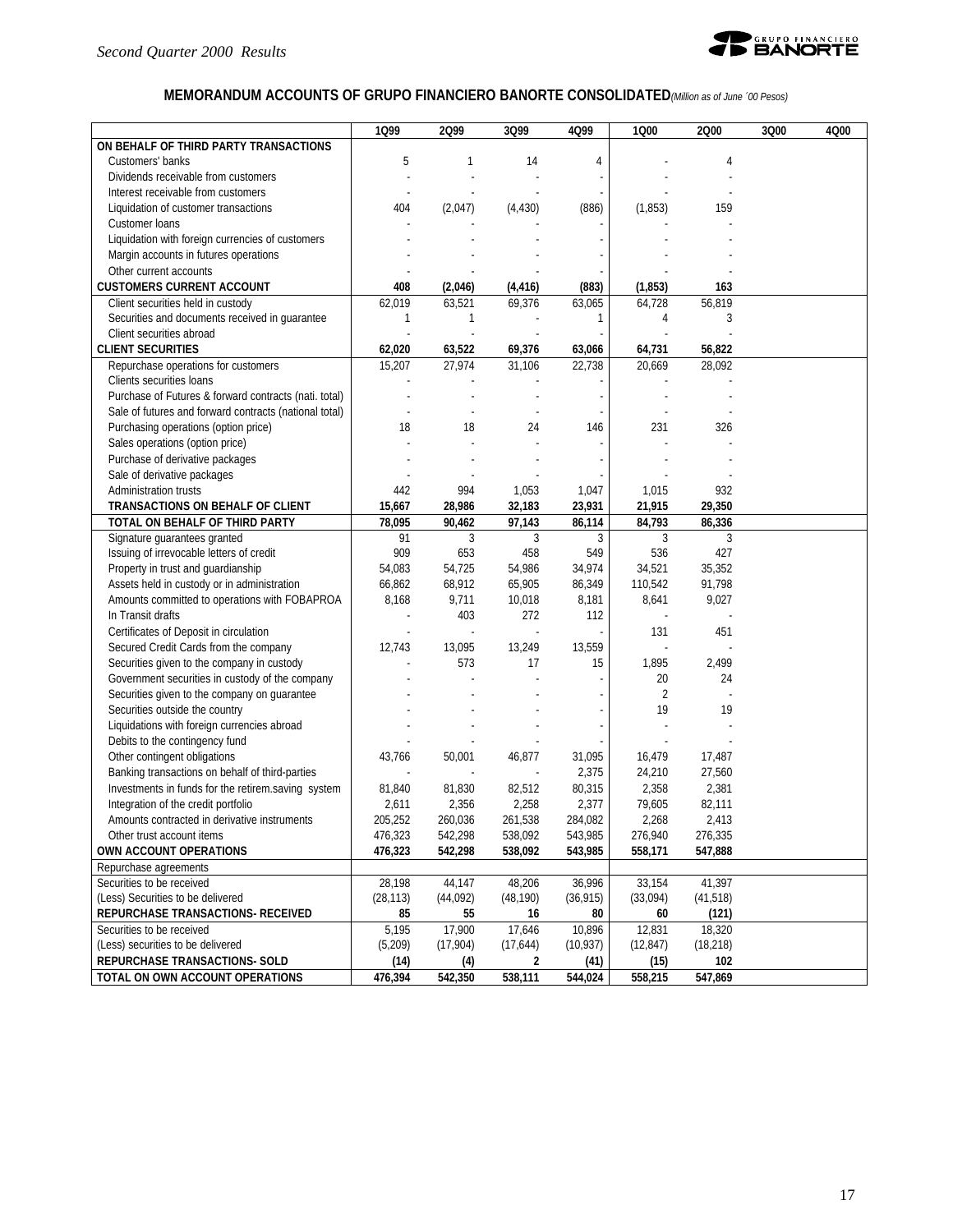

#### **GRUPO FINANCIERO BANORTE-Consolidated Income Statement** *(Millions as of June´00 Pesos)*

| 7,817.7<br>5,884.8<br>6,228.9<br>6,107.0<br>5,833.0<br>5,241.2<br>Interest Income<br>3,938.9<br>5,952.4<br>4,381.1<br>4,681.2<br>4,609.6<br>4,368.3<br>Interest Expense<br>Loan Fees<br>91.3<br>101.7<br>119.5<br>119.3<br>127.7<br>130.3<br>Fees Paid<br>3.6<br>7.8<br>9.7<br>4.2<br>$3.0\,$<br>3.5<br>1,597.5<br>Net Interest Income (NII)<br>1,953.0<br>1,657.5<br>1,623.6<br>1,581.0<br>1,426.5<br>Repomo-Margin<br>412.1<br>173.9<br>134.1<br>109.5<br>(12.9)<br>4.4<br>2,365.2<br>1,771.4<br>1,791.6<br>1,733.1<br>1,585.4<br>1,413.5<br>NII after Repomo<br>167.3<br>Loan Loss Provisions<br>220.0<br>75.6<br>176.0<br>224.7<br>173.8<br>55.6<br>99.3<br>125.6<br>35.2<br>Loss Sharing Provisions<br>(10.8)<br>40.1<br>2,089.5<br>1,590.4<br>1,320.6<br>1,204.6<br><b>NII after Provisions</b><br>1,504.8<br>1,568.0<br>6.2<br>6.9<br>6.0<br>7.6<br>Fund transfers<br>6.4<br>6.4<br>35.4<br>35.2<br>45.1<br>44.6<br>42.7<br>46.7<br>Account management<br>6.3<br>9.6<br>201.5<br>33.7<br>Fiduciary<br>12.7<br>11.4<br>5.4<br>5.3<br>5.5<br>2.6<br>2.7<br>2.5<br>Credit Card<br>141.9<br>83.7<br>472.7<br>138.7<br>83.5<br>216.3<br>Fees from FOBAPROA<br>194.9<br>162.9<br>266.2<br>284.9<br>179.3<br>Other fees<br>174.4<br>389.8<br>807.4<br>377.5<br>485.5<br>306.0<br>621.7<br>Fees on purchased services,<br>0.2<br>Fund transfers<br>0.1<br>$\overline{\phantom{a}}$<br>$\overline{\phantom{a}}$<br>$\bar{\mathbb{Z}}$<br>$\sim$<br>54.2<br>101.5<br>76.1<br>Other fees<br>61.1<br>101.2<br>79.1<br>54.4<br>76.1<br>61.1<br>101.3<br>101.6<br>79.1<br>Fees on payed services,<br>65.4<br>60.8<br>31.1<br>45.9<br>Foreign exchange<br>41.8<br>3.6<br>210.5<br>309.3<br>274.4<br>262.3<br>198.9<br>188.2<br>Securities - Realized gains<br>16.4<br>33.6<br>21.1<br>Securities- Unrealized gains<br>(21.2)<br>(10.4)<br>(56.8)<br>292.3<br>299.5<br>251.1<br>Market-related Income<br>348.9<br>305.8<br>177.3<br>627.7<br>796.6<br>583.7<br>593.7<br>1,012.0<br>575.5<br><b>Total Non Interest Income</b><br>2,117.2<br>2,717.2<br>2,098.5<br>2,602.3<br>2,143.5<br>1,788.3<br><b>Total Operating Income</b><br>784.8<br>767.6<br>688.5<br>723.1<br>668.8<br>680.6<br>Personnel<br>99.7<br>92.5<br>73.9<br>79.1<br>Fees Paid<br>105.2<br>100.9<br>546.2<br>346.7<br>409.3<br>Operation & Administrative expenses<br>506.3<br>841.1<br>406.8<br>238.7<br>191.1<br>192.2<br>206.2<br>200.6<br>172.2<br>Rents, depreciation and amortization<br>85.2<br>328.3<br>91.8<br>123.1<br>Taxes, other than income tax<br>139.6<br>166.0<br>98.7<br>Contributions to IPAB<br>52.3<br>64.3<br>85.4<br>85.9<br>79.0<br>Corporate expenses Recoveries<br><b>Non-Interest Expense</b><br>1,540.6<br>1,605.8<br>1,696.4<br>1,681.5<br>2,170.5<br>1,827.1<br>576.7<br>182.5<br><b>Operating Income</b><br>1,020.9<br>417.0<br>431.8<br>316.4<br>75.2<br>39.2<br>105.0<br>131.0<br>Other Income<br>22.9<br>160.3<br>Foreign exchange<br>105.6<br>Recoveries<br>73.9<br>82.6<br>27.0<br>18.6<br>10.4<br>Repomo-other (Debtor balance)<br>14.2<br>4.6<br>149.0<br>121.8<br>187.3<br>137.7<br>146.0<br><b>Total Other Products</b><br>128.5<br>(75.0)<br>(67.7)<br>(53.5)<br>(39.3)<br>Other Expense<br>(115.7)<br>(16.3)<br>Repomo-other (Creditor balance)<br>(519.9)<br>(181.3)<br>(167.6)<br>(153.9)<br>(121.2)<br>(39.6)<br><b>Total Other Expense</b><br>(635.6)<br>(256.3)<br>(235.3)<br>(170.2)<br>(174.7)<br>(79.0)<br>Other expenses (Revenues), net<br>(507.1)<br>(10/2)<br>(113.5)<br>17.1<br>(31.0)<br>67.0<br>309.8<br>318.4<br>333.5<br>539.6<br>513.7<br>249.5<br>Pre-tax Income<br>(30.4)<br>(39.5)<br>(16.7)<br>(27.6)<br>22.2<br>Income tax<br>4.8<br>(9.8)<br>6.1<br>Profit sharing<br>(11.9)<br>(5.1)<br>(1.5)<br>(8.0)<br>(5.4)<br>Tax on Assets<br>(8.1)<br>(9.2)<br>(8.4)<br>(15.9)<br>(4.4)<br>2.7<br>Deferred Inc. Tax and Profit sharing<br>20.0<br>(9.2)<br>(57.0)<br>(33.8)<br>(43.5)<br>(45.5)<br>(69.6)<br>(74.8)<br>(40.6)<br>(39.3)<br>(19.6)<br>Net income before subsidiaries<br>468.3<br>269.1<br>279.1<br>464.8<br>264.0<br>230.0<br>(32.9)<br>(3.8)<br>(11.8)<br>(14.9)<br>38.1<br>16.6<br>Subsidiaries net income<br>Net Income from continuos operations<br>464.5<br>257.4<br>264.2<br>302.1<br>481.4<br>197.1<br>Extraodinary items, net<br>(39.2)<br>Minority Interest<br>(10.5)<br>(32.3)<br>(20.1)<br>(43.2)<br>(11.3) | <b>NET INTEREST INCOME</b> | 1099  | 2Q99  | 3Q99  | 4Q99  | 1Q00  | 2Q00  | 3Q00 | 4Q00 |
|---------------------------------------------------------------------------------------------------------------------------------------------------------------------------------------------------------------------------------------------------------------------------------------------------------------------------------------------------------------------------------------------------------------------------------------------------------------------------------------------------------------------------------------------------------------------------------------------------------------------------------------------------------------------------------------------------------------------------------------------------------------------------------------------------------------------------------------------------------------------------------------------------------------------------------------------------------------------------------------------------------------------------------------------------------------------------------------------------------------------------------------------------------------------------------------------------------------------------------------------------------------------------------------------------------------------------------------------------------------------------------------------------------------------------------------------------------------------------------------------------------------------------------------------------------------------------------------------------------------------------------------------------------------------------------------------------------------------------------------------------------------------------------------------------------------------------------------------------------------------------------------------------------------------------------------------------------------------------------------------------------------------------------------------------------------------------------------------------------------------------------------------------------------------------------------------------------------------------------------------------------------------------------------------------------------------------------------------------------------------------------------------------------------------------------------------------------------------------------------------------------------------------------------------------------------------------------------------------------------------------------------------------------------------------------------------------------------------------------------------------------------------------------------------------------------------------------------------------------------------------------------------------------------------------------------------------------------------------------------------------------------------------------------------------------------------------------------------------------------------------------------------------------------------------------------------------------------------------------------------------------------------------------------------------------------------------------------------------------------------------------------------------------------------------------------------------------------------------------------------------------------------------------------------------------------------------------------------------------------------------------------------------------------------------------------------------------------------------------------------------------------------------------------------------------------------------------------------------------------------------------------------------------------------------------------------------------------------------------------------------------------------------------------------------------------------------------------------------------------------------------------------------------------------------------------------------------------------------------------------------------------------------------------------------------------------------------------------------------|----------------------------|-------|-------|-------|-------|-------|-------|------|------|
|                                                                                                                                                                                                                                                                                                                                                                                                                                                                                                                                                                                                                                                                                                                                                                                                                                                                                                                                                                                                                                                                                                                                                                                                                                                                                                                                                                                                                                                                                                                                                                                                                                                                                                                                                                                                                                                                                                                                                                                                                                                                                                                                                                                                                                                                                                                                                                                                                                                                                                                                                                                                                                                                                                                                                                                                                                                                                                                                                                                                                                                                                                                                                                                                                                                                                                                                                                                                                                                                                                                                                                                                                                                                                                                                                                                                                                                                                                                                                                                                                                                                                                                                                                                                                                                                                                                                                         |                            |       |       |       |       |       |       |      |      |
|                                                                                                                                                                                                                                                                                                                                                                                                                                                                                                                                                                                                                                                                                                                                                                                                                                                                                                                                                                                                                                                                                                                                                                                                                                                                                                                                                                                                                                                                                                                                                                                                                                                                                                                                                                                                                                                                                                                                                                                                                                                                                                                                                                                                                                                                                                                                                                                                                                                                                                                                                                                                                                                                                                                                                                                                                                                                                                                                                                                                                                                                                                                                                                                                                                                                                                                                                                                                                                                                                                                                                                                                                                                                                                                                                                                                                                                                                                                                                                                                                                                                                                                                                                                                                                                                                                                                                         |                            |       |       |       |       |       |       |      |      |
|                                                                                                                                                                                                                                                                                                                                                                                                                                                                                                                                                                                                                                                                                                                                                                                                                                                                                                                                                                                                                                                                                                                                                                                                                                                                                                                                                                                                                                                                                                                                                                                                                                                                                                                                                                                                                                                                                                                                                                                                                                                                                                                                                                                                                                                                                                                                                                                                                                                                                                                                                                                                                                                                                                                                                                                                                                                                                                                                                                                                                                                                                                                                                                                                                                                                                                                                                                                                                                                                                                                                                                                                                                                                                                                                                                                                                                                                                                                                                                                                                                                                                                                                                                                                                                                                                                                                                         |                            |       |       |       |       |       |       |      |      |
|                                                                                                                                                                                                                                                                                                                                                                                                                                                                                                                                                                                                                                                                                                                                                                                                                                                                                                                                                                                                                                                                                                                                                                                                                                                                                                                                                                                                                                                                                                                                                                                                                                                                                                                                                                                                                                                                                                                                                                                                                                                                                                                                                                                                                                                                                                                                                                                                                                                                                                                                                                                                                                                                                                                                                                                                                                                                                                                                                                                                                                                                                                                                                                                                                                                                                                                                                                                                                                                                                                                                                                                                                                                                                                                                                                                                                                                                                                                                                                                                                                                                                                                                                                                                                                                                                                                                                         |                            |       |       |       |       |       |       |      |      |
|                                                                                                                                                                                                                                                                                                                                                                                                                                                                                                                                                                                                                                                                                                                                                                                                                                                                                                                                                                                                                                                                                                                                                                                                                                                                                                                                                                                                                                                                                                                                                                                                                                                                                                                                                                                                                                                                                                                                                                                                                                                                                                                                                                                                                                                                                                                                                                                                                                                                                                                                                                                                                                                                                                                                                                                                                                                                                                                                                                                                                                                                                                                                                                                                                                                                                                                                                                                                                                                                                                                                                                                                                                                                                                                                                                                                                                                                                                                                                                                                                                                                                                                                                                                                                                                                                                                                                         |                            |       |       |       |       |       |       |      |      |
|                                                                                                                                                                                                                                                                                                                                                                                                                                                                                                                                                                                                                                                                                                                                                                                                                                                                                                                                                                                                                                                                                                                                                                                                                                                                                                                                                                                                                                                                                                                                                                                                                                                                                                                                                                                                                                                                                                                                                                                                                                                                                                                                                                                                                                                                                                                                                                                                                                                                                                                                                                                                                                                                                                                                                                                                                                                                                                                                                                                                                                                                                                                                                                                                                                                                                                                                                                                                                                                                                                                                                                                                                                                                                                                                                                                                                                                                                                                                                                                                                                                                                                                                                                                                                                                                                                                                                         |                            |       |       |       |       |       |       |      |      |
|                                                                                                                                                                                                                                                                                                                                                                                                                                                                                                                                                                                                                                                                                                                                                                                                                                                                                                                                                                                                                                                                                                                                                                                                                                                                                                                                                                                                                                                                                                                                                                                                                                                                                                                                                                                                                                                                                                                                                                                                                                                                                                                                                                                                                                                                                                                                                                                                                                                                                                                                                                                                                                                                                                                                                                                                                                                                                                                                                                                                                                                                                                                                                                                                                                                                                                                                                                                                                                                                                                                                                                                                                                                                                                                                                                                                                                                                                                                                                                                                                                                                                                                                                                                                                                                                                                                                                         |                            |       |       |       |       |       |       |      |      |
|                                                                                                                                                                                                                                                                                                                                                                                                                                                                                                                                                                                                                                                                                                                                                                                                                                                                                                                                                                                                                                                                                                                                                                                                                                                                                                                                                                                                                                                                                                                                                                                                                                                                                                                                                                                                                                                                                                                                                                                                                                                                                                                                                                                                                                                                                                                                                                                                                                                                                                                                                                                                                                                                                                                                                                                                                                                                                                                                                                                                                                                                                                                                                                                                                                                                                                                                                                                                                                                                                                                                                                                                                                                                                                                                                                                                                                                                                                                                                                                                                                                                                                                                                                                                                                                                                                                                                         |                            |       |       |       |       |       |       |      |      |
|                                                                                                                                                                                                                                                                                                                                                                                                                                                                                                                                                                                                                                                                                                                                                                                                                                                                                                                                                                                                                                                                                                                                                                                                                                                                                                                                                                                                                                                                                                                                                                                                                                                                                                                                                                                                                                                                                                                                                                                                                                                                                                                                                                                                                                                                                                                                                                                                                                                                                                                                                                                                                                                                                                                                                                                                                                                                                                                                                                                                                                                                                                                                                                                                                                                                                                                                                                                                                                                                                                                                                                                                                                                                                                                                                                                                                                                                                                                                                                                                                                                                                                                                                                                                                                                                                                                                                         |                            |       |       |       |       |       |       |      |      |
|                                                                                                                                                                                                                                                                                                                                                                                                                                                                                                                                                                                                                                                                                                                                                                                                                                                                                                                                                                                                                                                                                                                                                                                                                                                                                                                                                                                                                                                                                                                                                                                                                                                                                                                                                                                                                                                                                                                                                                                                                                                                                                                                                                                                                                                                                                                                                                                                                                                                                                                                                                                                                                                                                                                                                                                                                                                                                                                                                                                                                                                                                                                                                                                                                                                                                                                                                                                                                                                                                                                                                                                                                                                                                                                                                                                                                                                                                                                                                                                                                                                                                                                                                                                                                                                                                                                                                         |                            |       |       |       |       |       |       |      |      |
|                                                                                                                                                                                                                                                                                                                                                                                                                                                                                                                                                                                                                                                                                                                                                                                                                                                                                                                                                                                                                                                                                                                                                                                                                                                                                                                                                                                                                                                                                                                                                                                                                                                                                                                                                                                                                                                                                                                                                                                                                                                                                                                                                                                                                                                                                                                                                                                                                                                                                                                                                                                                                                                                                                                                                                                                                                                                                                                                                                                                                                                                                                                                                                                                                                                                                                                                                                                                                                                                                                                                                                                                                                                                                                                                                                                                                                                                                                                                                                                                                                                                                                                                                                                                                                                                                                                                                         |                            |       |       |       |       |       |       |      |      |
|                                                                                                                                                                                                                                                                                                                                                                                                                                                                                                                                                                                                                                                                                                                                                                                                                                                                                                                                                                                                                                                                                                                                                                                                                                                                                                                                                                                                                                                                                                                                                                                                                                                                                                                                                                                                                                                                                                                                                                                                                                                                                                                                                                                                                                                                                                                                                                                                                                                                                                                                                                                                                                                                                                                                                                                                                                                                                                                                                                                                                                                                                                                                                                                                                                                                                                                                                                                                                                                                                                                                                                                                                                                                                                                                                                                                                                                                                                                                                                                                                                                                                                                                                                                                                                                                                                                                                         |                            |       |       |       |       |       |       |      |      |
|                                                                                                                                                                                                                                                                                                                                                                                                                                                                                                                                                                                                                                                                                                                                                                                                                                                                                                                                                                                                                                                                                                                                                                                                                                                                                                                                                                                                                                                                                                                                                                                                                                                                                                                                                                                                                                                                                                                                                                                                                                                                                                                                                                                                                                                                                                                                                                                                                                                                                                                                                                                                                                                                                                                                                                                                                                                                                                                                                                                                                                                                                                                                                                                                                                                                                                                                                                                                                                                                                                                                                                                                                                                                                                                                                                                                                                                                                                                                                                                                                                                                                                                                                                                                                                                                                                                                                         |                            |       |       |       |       |       |       |      |      |
|                                                                                                                                                                                                                                                                                                                                                                                                                                                                                                                                                                                                                                                                                                                                                                                                                                                                                                                                                                                                                                                                                                                                                                                                                                                                                                                                                                                                                                                                                                                                                                                                                                                                                                                                                                                                                                                                                                                                                                                                                                                                                                                                                                                                                                                                                                                                                                                                                                                                                                                                                                                                                                                                                                                                                                                                                                                                                                                                                                                                                                                                                                                                                                                                                                                                                                                                                                                                                                                                                                                                                                                                                                                                                                                                                                                                                                                                                                                                                                                                                                                                                                                                                                                                                                                                                                                                                         |                            |       |       |       |       |       |       |      |      |
|                                                                                                                                                                                                                                                                                                                                                                                                                                                                                                                                                                                                                                                                                                                                                                                                                                                                                                                                                                                                                                                                                                                                                                                                                                                                                                                                                                                                                                                                                                                                                                                                                                                                                                                                                                                                                                                                                                                                                                                                                                                                                                                                                                                                                                                                                                                                                                                                                                                                                                                                                                                                                                                                                                                                                                                                                                                                                                                                                                                                                                                                                                                                                                                                                                                                                                                                                                                                                                                                                                                                                                                                                                                                                                                                                                                                                                                                                                                                                                                                                                                                                                                                                                                                                                                                                                                                                         |                            |       |       |       |       |       |       |      |      |
|                                                                                                                                                                                                                                                                                                                                                                                                                                                                                                                                                                                                                                                                                                                                                                                                                                                                                                                                                                                                                                                                                                                                                                                                                                                                                                                                                                                                                                                                                                                                                                                                                                                                                                                                                                                                                                                                                                                                                                                                                                                                                                                                                                                                                                                                                                                                                                                                                                                                                                                                                                                                                                                                                                                                                                                                                                                                                                                                                                                                                                                                                                                                                                                                                                                                                                                                                                                                                                                                                                                                                                                                                                                                                                                                                                                                                                                                                                                                                                                                                                                                                                                                                                                                                                                                                                                                                         |                            |       |       |       |       |       |       |      |      |
|                                                                                                                                                                                                                                                                                                                                                                                                                                                                                                                                                                                                                                                                                                                                                                                                                                                                                                                                                                                                                                                                                                                                                                                                                                                                                                                                                                                                                                                                                                                                                                                                                                                                                                                                                                                                                                                                                                                                                                                                                                                                                                                                                                                                                                                                                                                                                                                                                                                                                                                                                                                                                                                                                                                                                                                                                                                                                                                                                                                                                                                                                                                                                                                                                                                                                                                                                                                                                                                                                                                                                                                                                                                                                                                                                                                                                                                                                                                                                                                                                                                                                                                                                                                                                                                                                                                                                         |                            |       |       |       |       |       |       |      |      |
|                                                                                                                                                                                                                                                                                                                                                                                                                                                                                                                                                                                                                                                                                                                                                                                                                                                                                                                                                                                                                                                                                                                                                                                                                                                                                                                                                                                                                                                                                                                                                                                                                                                                                                                                                                                                                                                                                                                                                                                                                                                                                                                                                                                                                                                                                                                                                                                                                                                                                                                                                                                                                                                                                                                                                                                                                                                                                                                                                                                                                                                                                                                                                                                                                                                                                                                                                                                                                                                                                                                                                                                                                                                                                                                                                                                                                                                                                                                                                                                                                                                                                                                                                                                                                                                                                                                                                         |                            |       |       |       |       |       |       |      |      |
|                                                                                                                                                                                                                                                                                                                                                                                                                                                                                                                                                                                                                                                                                                                                                                                                                                                                                                                                                                                                                                                                                                                                                                                                                                                                                                                                                                                                                                                                                                                                                                                                                                                                                                                                                                                                                                                                                                                                                                                                                                                                                                                                                                                                                                                                                                                                                                                                                                                                                                                                                                                                                                                                                                                                                                                                                                                                                                                                                                                                                                                                                                                                                                                                                                                                                                                                                                                                                                                                                                                                                                                                                                                                                                                                                                                                                                                                                                                                                                                                                                                                                                                                                                                                                                                                                                                                                         |                            |       |       |       |       |       |       |      |      |
|                                                                                                                                                                                                                                                                                                                                                                                                                                                                                                                                                                                                                                                                                                                                                                                                                                                                                                                                                                                                                                                                                                                                                                                                                                                                                                                                                                                                                                                                                                                                                                                                                                                                                                                                                                                                                                                                                                                                                                                                                                                                                                                                                                                                                                                                                                                                                                                                                                                                                                                                                                                                                                                                                                                                                                                                                                                                                                                                                                                                                                                                                                                                                                                                                                                                                                                                                                                                                                                                                                                                                                                                                                                                                                                                                                                                                                                                                                                                                                                                                                                                                                                                                                                                                                                                                                                                                         |                            |       |       |       |       |       |       |      |      |
|                                                                                                                                                                                                                                                                                                                                                                                                                                                                                                                                                                                                                                                                                                                                                                                                                                                                                                                                                                                                                                                                                                                                                                                                                                                                                                                                                                                                                                                                                                                                                                                                                                                                                                                                                                                                                                                                                                                                                                                                                                                                                                                                                                                                                                                                                                                                                                                                                                                                                                                                                                                                                                                                                                                                                                                                                                                                                                                                                                                                                                                                                                                                                                                                                                                                                                                                                                                                                                                                                                                                                                                                                                                                                                                                                                                                                                                                                                                                                                                                                                                                                                                                                                                                                                                                                                                                                         |                            |       |       |       |       |       |       |      |      |
|                                                                                                                                                                                                                                                                                                                                                                                                                                                                                                                                                                                                                                                                                                                                                                                                                                                                                                                                                                                                                                                                                                                                                                                                                                                                                                                                                                                                                                                                                                                                                                                                                                                                                                                                                                                                                                                                                                                                                                                                                                                                                                                                                                                                                                                                                                                                                                                                                                                                                                                                                                                                                                                                                                                                                                                                                                                                                                                                                                                                                                                                                                                                                                                                                                                                                                                                                                                                                                                                                                                                                                                                                                                                                                                                                                                                                                                                                                                                                                                                                                                                                                                                                                                                                                                                                                                                                         |                            |       |       |       |       |       |       |      |      |
|                                                                                                                                                                                                                                                                                                                                                                                                                                                                                                                                                                                                                                                                                                                                                                                                                                                                                                                                                                                                                                                                                                                                                                                                                                                                                                                                                                                                                                                                                                                                                                                                                                                                                                                                                                                                                                                                                                                                                                                                                                                                                                                                                                                                                                                                                                                                                                                                                                                                                                                                                                                                                                                                                                                                                                                                                                                                                                                                                                                                                                                                                                                                                                                                                                                                                                                                                                                                                                                                                                                                                                                                                                                                                                                                                                                                                                                                                                                                                                                                                                                                                                                                                                                                                                                                                                                                                         |                            |       |       |       |       |       |       |      |      |
|                                                                                                                                                                                                                                                                                                                                                                                                                                                                                                                                                                                                                                                                                                                                                                                                                                                                                                                                                                                                                                                                                                                                                                                                                                                                                                                                                                                                                                                                                                                                                                                                                                                                                                                                                                                                                                                                                                                                                                                                                                                                                                                                                                                                                                                                                                                                                                                                                                                                                                                                                                                                                                                                                                                                                                                                                                                                                                                                                                                                                                                                                                                                                                                                                                                                                                                                                                                                                                                                                                                                                                                                                                                                                                                                                                                                                                                                                                                                                                                                                                                                                                                                                                                                                                                                                                                                                         |                            |       |       |       |       |       |       |      |      |
|                                                                                                                                                                                                                                                                                                                                                                                                                                                                                                                                                                                                                                                                                                                                                                                                                                                                                                                                                                                                                                                                                                                                                                                                                                                                                                                                                                                                                                                                                                                                                                                                                                                                                                                                                                                                                                                                                                                                                                                                                                                                                                                                                                                                                                                                                                                                                                                                                                                                                                                                                                                                                                                                                                                                                                                                                                                                                                                                                                                                                                                                                                                                                                                                                                                                                                                                                                                                                                                                                                                                                                                                                                                                                                                                                                                                                                                                                                                                                                                                                                                                                                                                                                                                                                                                                                                                                         |                            |       |       |       |       |       |       |      |      |
|                                                                                                                                                                                                                                                                                                                                                                                                                                                                                                                                                                                                                                                                                                                                                                                                                                                                                                                                                                                                                                                                                                                                                                                                                                                                                                                                                                                                                                                                                                                                                                                                                                                                                                                                                                                                                                                                                                                                                                                                                                                                                                                                                                                                                                                                                                                                                                                                                                                                                                                                                                                                                                                                                                                                                                                                                                                                                                                                                                                                                                                                                                                                                                                                                                                                                                                                                                                                                                                                                                                                                                                                                                                                                                                                                                                                                                                                                                                                                                                                                                                                                                                                                                                                                                                                                                                                                         |                            |       |       |       |       |       |       |      |      |
|                                                                                                                                                                                                                                                                                                                                                                                                                                                                                                                                                                                                                                                                                                                                                                                                                                                                                                                                                                                                                                                                                                                                                                                                                                                                                                                                                                                                                                                                                                                                                                                                                                                                                                                                                                                                                                                                                                                                                                                                                                                                                                                                                                                                                                                                                                                                                                                                                                                                                                                                                                                                                                                                                                                                                                                                                                                                                                                                                                                                                                                                                                                                                                                                                                                                                                                                                                                                                                                                                                                                                                                                                                                                                                                                                                                                                                                                                                                                                                                                                                                                                                                                                                                                                                                                                                                                                         |                            |       |       |       |       |       |       |      |      |
|                                                                                                                                                                                                                                                                                                                                                                                                                                                                                                                                                                                                                                                                                                                                                                                                                                                                                                                                                                                                                                                                                                                                                                                                                                                                                                                                                                                                                                                                                                                                                                                                                                                                                                                                                                                                                                                                                                                                                                                                                                                                                                                                                                                                                                                                                                                                                                                                                                                                                                                                                                                                                                                                                                                                                                                                                                                                                                                                                                                                                                                                                                                                                                                                                                                                                                                                                                                                                                                                                                                                                                                                                                                                                                                                                                                                                                                                                                                                                                                                                                                                                                                                                                                                                                                                                                                                                         |                            |       |       |       |       |       |       |      |      |
|                                                                                                                                                                                                                                                                                                                                                                                                                                                                                                                                                                                                                                                                                                                                                                                                                                                                                                                                                                                                                                                                                                                                                                                                                                                                                                                                                                                                                                                                                                                                                                                                                                                                                                                                                                                                                                                                                                                                                                                                                                                                                                                                                                                                                                                                                                                                                                                                                                                                                                                                                                                                                                                                                                                                                                                                                                                                                                                                                                                                                                                                                                                                                                                                                                                                                                                                                                                                                                                                                                                                                                                                                                                                                                                                                                                                                                                                                                                                                                                                                                                                                                                                                                                                                                                                                                                                                         |                            |       |       |       |       |       |       |      |      |
|                                                                                                                                                                                                                                                                                                                                                                                                                                                                                                                                                                                                                                                                                                                                                                                                                                                                                                                                                                                                                                                                                                                                                                                                                                                                                                                                                                                                                                                                                                                                                                                                                                                                                                                                                                                                                                                                                                                                                                                                                                                                                                                                                                                                                                                                                                                                                                                                                                                                                                                                                                                                                                                                                                                                                                                                                                                                                                                                                                                                                                                                                                                                                                                                                                                                                                                                                                                                                                                                                                                                                                                                                                                                                                                                                                                                                                                                                                                                                                                                                                                                                                                                                                                                                                                                                                                                                         |                            |       |       |       |       |       |       |      |      |
|                                                                                                                                                                                                                                                                                                                                                                                                                                                                                                                                                                                                                                                                                                                                                                                                                                                                                                                                                                                                                                                                                                                                                                                                                                                                                                                                                                                                                                                                                                                                                                                                                                                                                                                                                                                                                                                                                                                                                                                                                                                                                                                                                                                                                                                                                                                                                                                                                                                                                                                                                                                                                                                                                                                                                                                                                                                                                                                                                                                                                                                                                                                                                                                                                                                                                                                                                                                                                                                                                                                                                                                                                                                                                                                                                                                                                                                                                                                                                                                                                                                                                                                                                                                                                                                                                                                                                         |                            |       |       |       |       |       |       |      |      |
|                                                                                                                                                                                                                                                                                                                                                                                                                                                                                                                                                                                                                                                                                                                                                                                                                                                                                                                                                                                                                                                                                                                                                                                                                                                                                                                                                                                                                                                                                                                                                                                                                                                                                                                                                                                                                                                                                                                                                                                                                                                                                                                                                                                                                                                                                                                                                                                                                                                                                                                                                                                                                                                                                                                                                                                                                                                                                                                                                                                                                                                                                                                                                                                                                                                                                                                                                                                                                                                                                                                                                                                                                                                                                                                                                                                                                                                                                                                                                                                                                                                                                                                                                                                                                                                                                                                                                         |                            |       |       |       |       |       |       |      |      |
|                                                                                                                                                                                                                                                                                                                                                                                                                                                                                                                                                                                                                                                                                                                                                                                                                                                                                                                                                                                                                                                                                                                                                                                                                                                                                                                                                                                                                                                                                                                                                                                                                                                                                                                                                                                                                                                                                                                                                                                                                                                                                                                                                                                                                                                                                                                                                                                                                                                                                                                                                                                                                                                                                                                                                                                                                                                                                                                                                                                                                                                                                                                                                                                                                                                                                                                                                                                                                                                                                                                                                                                                                                                                                                                                                                                                                                                                                                                                                                                                                                                                                                                                                                                                                                                                                                                                                         |                            |       |       |       |       |       |       |      |      |
|                                                                                                                                                                                                                                                                                                                                                                                                                                                                                                                                                                                                                                                                                                                                                                                                                                                                                                                                                                                                                                                                                                                                                                                                                                                                                                                                                                                                                                                                                                                                                                                                                                                                                                                                                                                                                                                                                                                                                                                                                                                                                                                                                                                                                                                                                                                                                                                                                                                                                                                                                                                                                                                                                                                                                                                                                                                                                                                                                                                                                                                                                                                                                                                                                                                                                                                                                                                                                                                                                                                                                                                                                                                                                                                                                                                                                                                                                                                                                                                                                                                                                                                                                                                                                                                                                                                                                         |                            |       |       |       |       |       |       |      |      |
|                                                                                                                                                                                                                                                                                                                                                                                                                                                                                                                                                                                                                                                                                                                                                                                                                                                                                                                                                                                                                                                                                                                                                                                                                                                                                                                                                                                                                                                                                                                                                                                                                                                                                                                                                                                                                                                                                                                                                                                                                                                                                                                                                                                                                                                                                                                                                                                                                                                                                                                                                                                                                                                                                                                                                                                                                                                                                                                                                                                                                                                                                                                                                                                                                                                                                                                                                                                                                                                                                                                                                                                                                                                                                                                                                                                                                                                                                                                                                                                                                                                                                                                                                                                                                                                                                                                                                         |                            |       |       |       |       |       |       |      |      |
|                                                                                                                                                                                                                                                                                                                                                                                                                                                                                                                                                                                                                                                                                                                                                                                                                                                                                                                                                                                                                                                                                                                                                                                                                                                                                                                                                                                                                                                                                                                                                                                                                                                                                                                                                                                                                                                                                                                                                                                                                                                                                                                                                                                                                                                                                                                                                                                                                                                                                                                                                                                                                                                                                                                                                                                                                                                                                                                                                                                                                                                                                                                                                                                                                                                                                                                                                                                                                                                                                                                                                                                                                                                                                                                                                                                                                                                                                                                                                                                                                                                                                                                                                                                                                                                                                                                                                         |                            |       |       |       |       |       |       |      |      |
|                                                                                                                                                                                                                                                                                                                                                                                                                                                                                                                                                                                                                                                                                                                                                                                                                                                                                                                                                                                                                                                                                                                                                                                                                                                                                                                                                                                                                                                                                                                                                                                                                                                                                                                                                                                                                                                                                                                                                                                                                                                                                                                                                                                                                                                                                                                                                                                                                                                                                                                                                                                                                                                                                                                                                                                                                                                                                                                                                                                                                                                                                                                                                                                                                                                                                                                                                                                                                                                                                                                                                                                                                                                                                                                                                                                                                                                                                                                                                                                                                                                                                                                                                                                                                                                                                                                                                         |                            |       |       |       |       |       |       |      |      |
|                                                                                                                                                                                                                                                                                                                                                                                                                                                                                                                                                                                                                                                                                                                                                                                                                                                                                                                                                                                                                                                                                                                                                                                                                                                                                                                                                                                                                                                                                                                                                                                                                                                                                                                                                                                                                                                                                                                                                                                                                                                                                                                                                                                                                                                                                                                                                                                                                                                                                                                                                                                                                                                                                                                                                                                                                                                                                                                                                                                                                                                                                                                                                                                                                                                                                                                                                                                                                                                                                                                                                                                                                                                                                                                                                                                                                                                                                                                                                                                                                                                                                                                                                                                                                                                                                                                                                         |                            |       |       |       |       |       |       |      |      |
|                                                                                                                                                                                                                                                                                                                                                                                                                                                                                                                                                                                                                                                                                                                                                                                                                                                                                                                                                                                                                                                                                                                                                                                                                                                                                                                                                                                                                                                                                                                                                                                                                                                                                                                                                                                                                                                                                                                                                                                                                                                                                                                                                                                                                                                                                                                                                                                                                                                                                                                                                                                                                                                                                                                                                                                                                                                                                                                                                                                                                                                                                                                                                                                                                                                                                                                                                                                                                                                                                                                                                                                                                                                                                                                                                                                                                                                                                                                                                                                                                                                                                                                                                                                                                                                                                                                                                         |                            |       |       |       |       |       |       |      |      |
|                                                                                                                                                                                                                                                                                                                                                                                                                                                                                                                                                                                                                                                                                                                                                                                                                                                                                                                                                                                                                                                                                                                                                                                                                                                                                                                                                                                                                                                                                                                                                                                                                                                                                                                                                                                                                                                                                                                                                                                                                                                                                                                                                                                                                                                                                                                                                                                                                                                                                                                                                                                                                                                                                                                                                                                                                                                                                                                                                                                                                                                                                                                                                                                                                                                                                                                                                                                                                                                                                                                                                                                                                                                                                                                                                                                                                                                                                                                                                                                                                                                                                                                                                                                                                                                                                                                                                         |                            |       |       |       |       |       |       |      |      |
|                                                                                                                                                                                                                                                                                                                                                                                                                                                                                                                                                                                                                                                                                                                                                                                                                                                                                                                                                                                                                                                                                                                                                                                                                                                                                                                                                                                                                                                                                                                                                                                                                                                                                                                                                                                                                                                                                                                                                                                                                                                                                                                                                                                                                                                                                                                                                                                                                                                                                                                                                                                                                                                                                                                                                                                                                                                                                                                                                                                                                                                                                                                                                                                                                                                                                                                                                                                                                                                                                                                                                                                                                                                                                                                                                                                                                                                                                                                                                                                                                                                                                                                                                                                                                                                                                                                                                         |                            |       |       |       |       |       |       |      |      |
|                                                                                                                                                                                                                                                                                                                                                                                                                                                                                                                                                                                                                                                                                                                                                                                                                                                                                                                                                                                                                                                                                                                                                                                                                                                                                                                                                                                                                                                                                                                                                                                                                                                                                                                                                                                                                                                                                                                                                                                                                                                                                                                                                                                                                                                                                                                                                                                                                                                                                                                                                                                                                                                                                                                                                                                                                                                                                                                                                                                                                                                                                                                                                                                                                                                                                                                                                                                                                                                                                                                                                                                                                                                                                                                                                                                                                                                                                                                                                                                                                                                                                                                                                                                                                                                                                                                                                         |                            |       |       |       |       |       |       |      |      |
|                                                                                                                                                                                                                                                                                                                                                                                                                                                                                                                                                                                                                                                                                                                                                                                                                                                                                                                                                                                                                                                                                                                                                                                                                                                                                                                                                                                                                                                                                                                                                                                                                                                                                                                                                                                                                                                                                                                                                                                                                                                                                                                                                                                                                                                                                                                                                                                                                                                                                                                                                                                                                                                                                                                                                                                                                                                                                                                                                                                                                                                                                                                                                                                                                                                                                                                                                                                                                                                                                                                                                                                                                                                                                                                                                                                                                                                                                                                                                                                                                                                                                                                                                                                                                                                                                                                                                         |                            |       |       |       |       |       |       |      |      |
|                                                                                                                                                                                                                                                                                                                                                                                                                                                                                                                                                                                                                                                                                                                                                                                                                                                                                                                                                                                                                                                                                                                                                                                                                                                                                                                                                                                                                                                                                                                                                                                                                                                                                                                                                                                                                                                                                                                                                                                                                                                                                                                                                                                                                                                                                                                                                                                                                                                                                                                                                                                                                                                                                                                                                                                                                                                                                                                                                                                                                                                                                                                                                                                                                                                                                                                                                                                                                                                                                                                                                                                                                                                                                                                                                                                                                                                                                                                                                                                                                                                                                                                                                                                                                                                                                                                                                         |                            |       |       |       |       |       |       |      |      |
|                                                                                                                                                                                                                                                                                                                                                                                                                                                                                                                                                                                                                                                                                                                                                                                                                                                                                                                                                                                                                                                                                                                                                                                                                                                                                                                                                                                                                                                                                                                                                                                                                                                                                                                                                                                                                                                                                                                                                                                                                                                                                                                                                                                                                                                                                                                                                                                                                                                                                                                                                                                                                                                                                                                                                                                                                                                                                                                                                                                                                                                                                                                                                                                                                                                                                                                                                                                                                                                                                                                                                                                                                                                                                                                                                                                                                                                                                                                                                                                                                                                                                                                                                                                                                                                                                                                                                         |                            |       |       |       |       |       |       |      |      |
|                                                                                                                                                                                                                                                                                                                                                                                                                                                                                                                                                                                                                                                                                                                                                                                                                                                                                                                                                                                                                                                                                                                                                                                                                                                                                                                                                                                                                                                                                                                                                                                                                                                                                                                                                                                                                                                                                                                                                                                                                                                                                                                                                                                                                                                                                                                                                                                                                                                                                                                                                                                                                                                                                                                                                                                                                                                                                                                                                                                                                                                                                                                                                                                                                                                                                                                                                                                                                                                                                                                                                                                                                                                                                                                                                                                                                                                                                                                                                                                                                                                                                                                                                                                                                                                                                                                                                         |                            |       |       |       |       |       |       |      |      |
|                                                                                                                                                                                                                                                                                                                                                                                                                                                                                                                                                                                                                                                                                                                                                                                                                                                                                                                                                                                                                                                                                                                                                                                                                                                                                                                                                                                                                                                                                                                                                                                                                                                                                                                                                                                                                                                                                                                                                                                                                                                                                                                                                                                                                                                                                                                                                                                                                                                                                                                                                                                                                                                                                                                                                                                                                                                                                                                                                                                                                                                                                                                                                                                                                                                                                                                                                                                                                                                                                                                                                                                                                                                                                                                                                                                                                                                                                                                                                                                                                                                                                                                                                                                                                                                                                                                                                         |                            |       |       |       |       |       |       |      |      |
|                                                                                                                                                                                                                                                                                                                                                                                                                                                                                                                                                                                                                                                                                                                                                                                                                                                                                                                                                                                                                                                                                                                                                                                                                                                                                                                                                                                                                                                                                                                                                                                                                                                                                                                                                                                                                                                                                                                                                                                                                                                                                                                                                                                                                                                                                                                                                                                                                                                                                                                                                                                                                                                                                                                                                                                                                                                                                                                                                                                                                                                                                                                                                                                                                                                                                                                                                                                                                                                                                                                                                                                                                                                                                                                                                                                                                                                                                                                                                                                                                                                                                                                                                                                                                                                                                                                                                         |                            |       |       |       |       |       |       |      |      |
|                                                                                                                                                                                                                                                                                                                                                                                                                                                                                                                                                                                                                                                                                                                                                                                                                                                                                                                                                                                                                                                                                                                                                                                                                                                                                                                                                                                                                                                                                                                                                                                                                                                                                                                                                                                                                                                                                                                                                                                                                                                                                                                                                                                                                                                                                                                                                                                                                                                                                                                                                                                                                                                                                                                                                                                                                                                                                                                                                                                                                                                                                                                                                                                                                                                                                                                                                                                                                                                                                                                                                                                                                                                                                                                                                                                                                                                                                                                                                                                                                                                                                                                                                                                                                                                                                                                                                         |                            |       |       |       |       |       |       |      |      |
|                                                                                                                                                                                                                                                                                                                                                                                                                                                                                                                                                                                                                                                                                                                                                                                                                                                                                                                                                                                                                                                                                                                                                                                                                                                                                                                                                                                                                                                                                                                                                                                                                                                                                                                                                                                                                                                                                                                                                                                                                                                                                                                                                                                                                                                                                                                                                                                                                                                                                                                                                                                                                                                                                                                                                                                                                                                                                                                                                                                                                                                                                                                                                                                                                                                                                                                                                                                                                                                                                                                                                                                                                                                                                                                                                                                                                                                                                                                                                                                                                                                                                                                                                                                                                                                                                                                                                         |                            |       |       |       |       |       |       |      |      |
|                                                                                                                                                                                                                                                                                                                                                                                                                                                                                                                                                                                                                                                                                                                                                                                                                                                                                                                                                                                                                                                                                                                                                                                                                                                                                                                                                                                                                                                                                                                                                                                                                                                                                                                                                                                                                                                                                                                                                                                                                                                                                                                                                                                                                                                                                                                                                                                                                                                                                                                                                                                                                                                                                                                                                                                                                                                                                                                                                                                                                                                                                                                                                                                                                                                                                                                                                                                                                                                                                                                                                                                                                                                                                                                                                                                                                                                                                                                                                                                                                                                                                                                                                                                                                                                                                                                                                         |                            |       |       |       |       |       |       |      |      |
|                                                                                                                                                                                                                                                                                                                                                                                                                                                                                                                                                                                                                                                                                                                                                                                                                                                                                                                                                                                                                                                                                                                                                                                                                                                                                                                                                                                                                                                                                                                                                                                                                                                                                                                                                                                                                                                                                                                                                                                                                                                                                                                                                                                                                                                                                                                                                                                                                                                                                                                                                                                                                                                                                                                                                                                                                                                                                                                                                                                                                                                                                                                                                                                                                                                                                                                                                                                                                                                                                                                                                                                                                                                                                                                                                                                                                                                                                                                                                                                                                                                                                                                                                                                                                                                                                                                                                         |                            |       |       |       |       |       |       |      |      |
|                                                                                                                                                                                                                                                                                                                                                                                                                                                                                                                                                                                                                                                                                                                                                                                                                                                                                                                                                                                                                                                                                                                                                                                                                                                                                                                                                                                                                                                                                                                                                                                                                                                                                                                                                                                                                                                                                                                                                                                                                                                                                                                                                                                                                                                                                                                                                                                                                                                                                                                                                                                                                                                                                                                                                                                                                                                                                                                                                                                                                                                                                                                                                                                                                                                                                                                                                                                                                                                                                                                                                                                                                                                                                                                                                                                                                                                                                                                                                                                                                                                                                                                                                                                                                                                                                                                                                         |                            |       |       |       |       |       |       |      |      |
|                                                                                                                                                                                                                                                                                                                                                                                                                                                                                                                                                                                                                                                                                                                                                                                                                                                                                                                                                                                                                                                                                                                                                                                                                                                                                                                                                                                                                                                                                                                                                                                                                                                                                                                                                                                                                                                                                                                                                                                                                                                                                                                                                                                                                                                                                                                                                                                                                                                                                                                                                                                                                                                                                                                                                                                                                                                                                                                                                                                                                                                                                                                                                                                                                                                                                                                                                                                                                                                                                                                                                                                                                                                                                                                                                                                                                                                                                                                                                                                                                                                                                                                                                                                                                                                                                                                                                         |                            |       |       |       |       |       |       |      |      |
|                                                                                                                                                                                                                                                                                                                                                                                                                                                                                                                                                                                                                                                                                                                                                                                                                                                                                                                                                                                                                                                                                                                                                                                                                                                                                                                                                                                                                                                                                                                                                                                                                                                                                                                                                                                                                                                                                                                                                                                                                                                                                                                                                                                                                                                                                                                                                                                                                                                                                                                                                                                                                                                                                                                                                                                                                                                                                                                                                                                                                                                                                                                                                                                                                                                                                                                                                                                                                                                                                                                                                                                                                                                                                                                                                                                                                                                                                                                                                                                                                                                                                                                                                                                                                                                                                                                                                         | <b>TOTAL NET INCOME</b>    | 425.2 | 246.8 | 232.0 | 282.0 | 438.2 | 185.7 |      |      |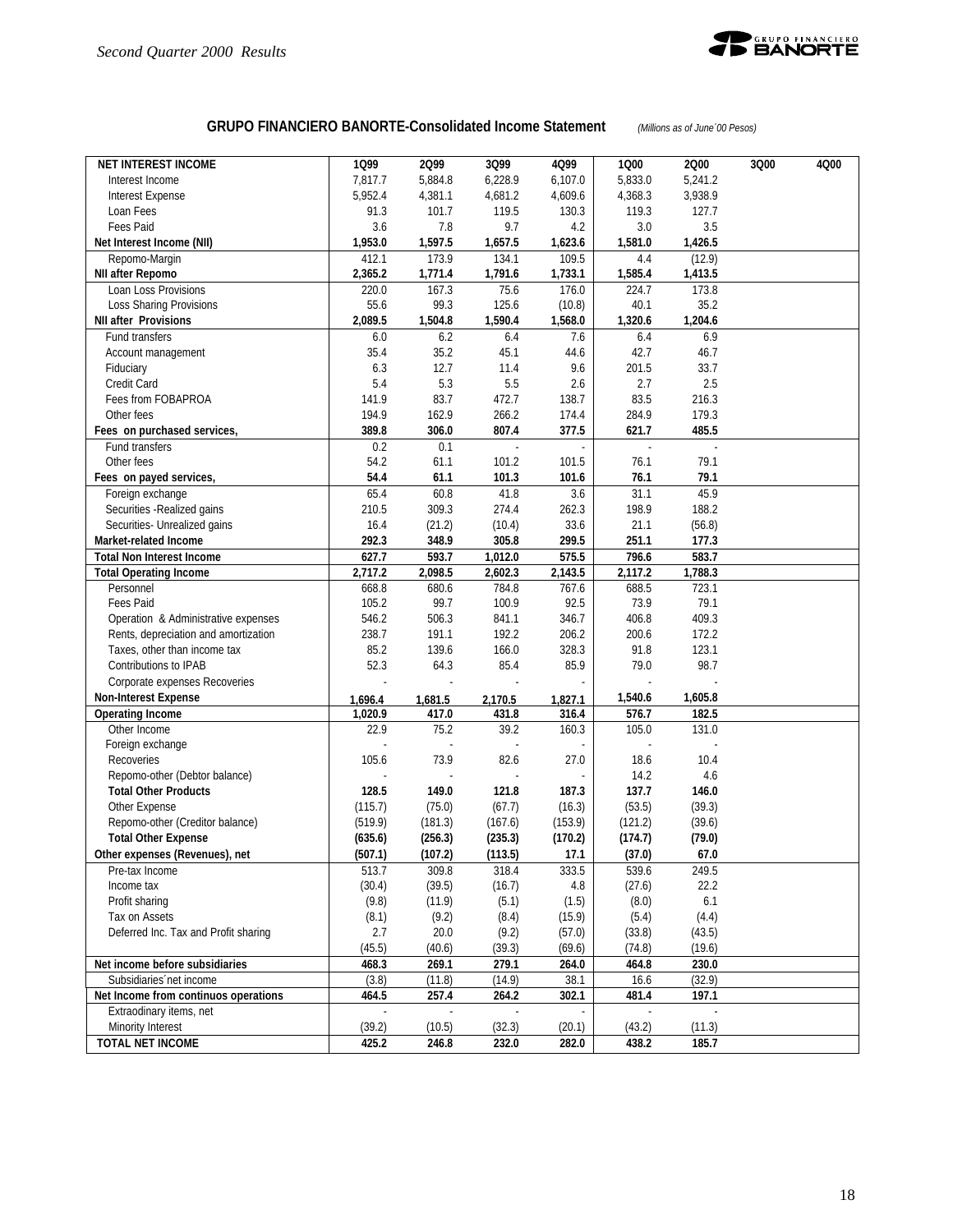

#### **GRUPO CONSOLIDATED STATEMENT OF CASH FLOW JANUARY 1, 2000 – JUNE 30,2000**

 *(Millions as of June ´00 Pesos)*

#### **CASH FLOW FROM OPERATING ACTIVITIES :**

| Net Income                                                              | 623.9           |
|-------------------------------------------------------------------------|-----------------|
| Adjustments to Reconcile Net Income to Net Cash by Operating Activities |                 |
| Mark to Market Valuation Results<br>Provisions for loan losses          | (24.2)<br>472.9 |
| Depreciation and amortization                                           | 177.8           |
| Defferred Taxes                                                         | 67.8            |
| Provisions for Obligations                                              | (2.7)           |
|                                                                         | 1,315.6         |
| <b>Cash Flows From Investing Activities:</b>                            |                 |
| <b>Banks Deposits</b>                                                   | 749.6           |
| Decrease (Increase) loan portfolio                                      | (4,456.0)       |
| Decrease (Increase) treasury operations                                 | (1,450.0)       |
| Decrease (Increase) financial instruments                               | 400.3           |
| Loans from banks and other entities                                     | 72.7            |
| Net Resources provided by operations                                    | (4,683.4)       |
| <b>Financial Activities:</b>                                            |                 |
| <b>Subordinated Debentures</b>                                          | (17.0)          |
| Subordinated Debentures amortization                                    | (1,018.7)       |
| <b>Equity Variation</b>                                                 |                 |
| Net Resources provided by Investing activities                          | (1,035.7)       |
| <b>CASH FLOW FROM FINANCING ACTIVITIES:</b>                             |                 |
| Proceeds from issuance of common stock                                  | (601.3)         |
| Decrease (Increase) deffered charges or credits                         | 503.7           |
| Decrease (Increase) Foreclosed assets                                   | 38.8            |
| Decrease (Increase) in accounts receivable and payable                  | 1,436.0         |
| Net Cash provided by financing activities                               | 1,377.2         |
| Decrease (increase) in cash and due from banks                          | (3,026.3)       |
| Cash and due from banks at the beginning of the year                    | 13,455.7        |
| Cash and due from banks at the end of the year                          | 10,429.4        |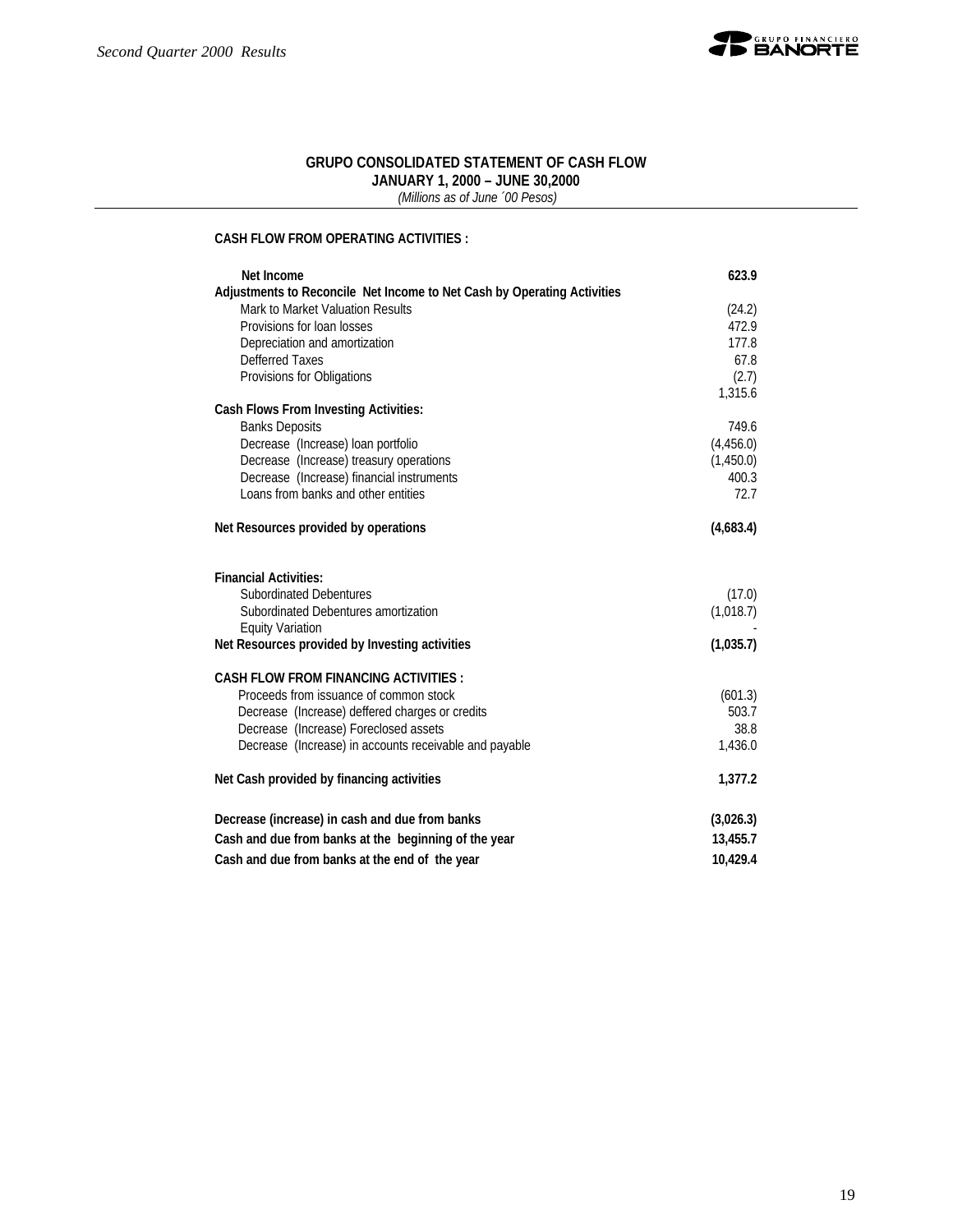

|                                          | <b>CONTRIBUATED CAPITAL</b> |                   |                      |  |  |  |  |  |
|------------------------------------------|-----------------------------|-------------------|----------------------|--|--|--|--|--|
| (Millions as of June '00 Ps)             | Capital                     | Premium, Bonds    | Subordinated         |  |  |  |  |  |
|                                          | <b>Stock</b>                | & oth. Securities | Conv. Debt. Issuance |  |  |  |  |  |
| Balance as of December 31,1999           | 4,340.8                     | 911.2             | 430.5                |  |  |  |  |  |
| <b>Stock Changes</b>                     |                             |                   |                      |  |  |  |  |  |
| Issuance of stock                        | $\leq$ 1                    |                   |                      |  |  |  |  |  |
| Net Income capitalization                |                             |                   |                      |  |  |  |  |  |
| <b>Reserves Creations</b>                |                             |                   |                      |  |  |  |  |  |
| Dividen Payment                          |                             |                   |                      |  |  |  |  |  |
| Profits transfers                        |                             |                   |                      |  |  |  |  |  |
| Total                                    | $\leq$ 1                    | 0                 | 0                    |  |  |  |  |  |
| <b>Retained Earnings</b>                 |                             |                   |                      |  |  |  |  |  |
| Net Income                               |                             |                   |                      |  |  |  |  |  |
| Interests on Convertible Sub. Debt.      |                             |                   | (3.5)                |  |  |  |  |  |
| Total                                    | 0                           | 0                 | (3.5)                |  |  |  |  |  |
| <b>Effects of Accounting Changes</b>     |                             |                   |                      |  |  |  |  |  |
| Securities valuation                     |                             |                   |                      |  |  |  |  |  |
| Results of converting foreign operations |                             |                   |                      |  |  |  |  |  |
| Stockholders Equity restatement          |                             |                   |                      |  |  |  |  |  |
| Results of assets holdings               |                             |                   |                      |  |  |  |  |  |
| Adjustment in the employees pension fund |                             |                   |                      |  |  |  |  |  |
| Minority Interest                        |                             |                   |                      |  |  |  |  |  |
| Total                                    | 0                           | 0                 | 0                    |  |  |  |  |  |
| Balance as of June 30,2000               | 4,340.3                     | 911.2             | 427.0                |  |  |  |  |  |

# **CONSOLIDATED STATEMENTS OF CHANGES IN STOCKHOLDERS´ EQUITY / JANUARY 1, 2000- JUNE 30, 2000-.**

|                                                                                                                        |                     |                      |                                            | <b>EARNED CAPITAL</b>                            |                           |                               |                                                     |
|------------------------------------------------------------------------------------------------------------------------|---------------------|----------------------|--------------------------------------------|--------------------------------------------------|---------------------------|-------------------------------|-----------------------------------------------------|
|                                                                                                                        | Capital<br>Reserves | Retained<br>earnings | Excess if Insuf.<br>Capital<br>Restatement | Resultado por<br>Tenencia de<br>Activos (val. de | Net Income<br>of the year | Minoritary<br><b>Interest</b> | Total<br>Stockholders <sup>®</sup><br><b>Equity</b> |
| Balance as of December 31,1999                                                                                         | 587.6               | 5,096.9              | (4,623.4)                                  | $\bf{0}$                                         | 1,186.1                   | 768.9                         | 8,698.7                                             |
| <b>Stock Changes</b><br>Issuance of stock<br>Net Income capitalization<br><b>Reserves Creations</b><br>Dividen Payment | 59.6                |                      |                                            |                                                  |                           |                               | 59.1                                                |
| Profits transfers<br>Total<br><b>Retained Earnings</b>                                                                 | 59.6                | 893.0<br>893.0       | 0                                          | 0                                                | (1, 186.1)<br>(1, 186.1)  | 0                             | (293.1)<br>(234.0)                                  |
| Net Income<br>Interests on Convertible Sub. Debt.<br>Total                                                             | $\bf{0}$            | $\bf{0}$             | $\bf{0}$                                   | 0                                                | 623.9<br>623.9            |                               | 623.9<br>(3.5)<br>620.5                             |
| <b>Effects of Accounting Changes</b><br>Securities valuation<br>Results of converting foreign operations               |                     |                      |                                            |                                                  |                           |                               |                                                     |
| Stockholders Equity restatement<br>Results of assets holdings<br>Adjustment in the employees pension fund              |                     |                      | 88.0                                       | (299.0)                                          |                           |                               | 88.0<br>(299.0)                                     |
| Minority Interest<br>Total                                                                                             | $\overline{0}$      | $\mathbf 0$          | 88.0                                       | (299.0)                                          |                           | (25.1)<br>(25.1)              | (25.1)<br>(236.2)                                   |
| Balance as of June 30,2000                                                                                             | 647.2               | 5,989.9              | (4,535.5)                                  | (299.0)                                          | 623.9                     | 743.8                         | 8,849.0                                             |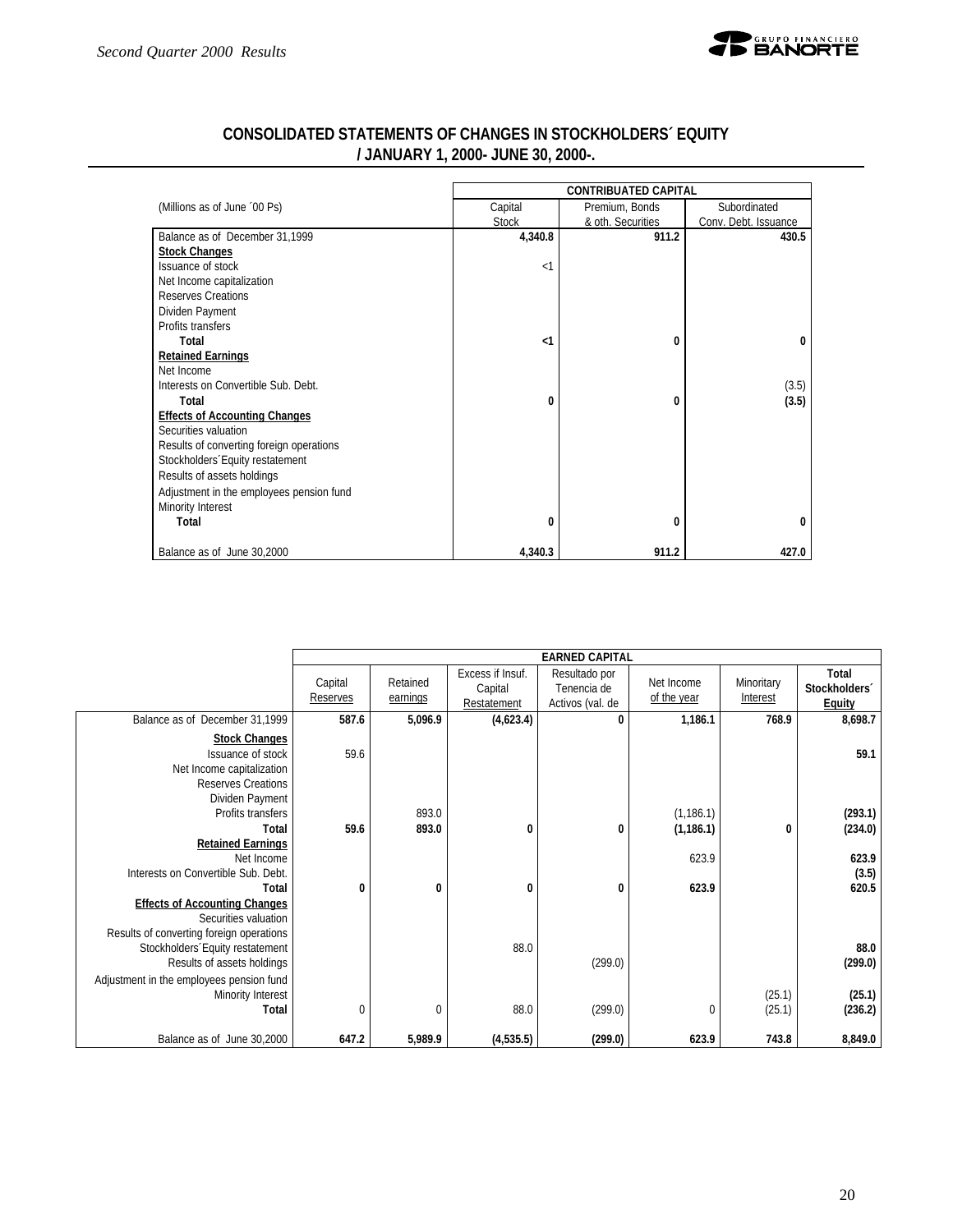

# **BANKING SECTOR- Balance Sheet (\*)** *(Millions as of June´00 Pesos)*

| <b>ASSETS</b>                           | 1099    | 2099           | 3Q99           | 4Q99           | 1000    | 2000    | 3Q00 | 4000 |
|-----------------------------------------|---------|----------------|----------------|----------------|---------|---------|------|------|
| Cash and due from Banks                 | 10.575  | 11.006         | 11.944         | 13.650         | 10.980  | 10.425  |      |      |
| Negotiable Instruments                  | 105     | 100            | 812            | 15,606         | 22,233  | 14,855  |      |      |
| Securities held for sale                | 352     | 343            | 336            | 300            | 48      | 46      |      |      |
| Securities held to maturity             | 5,259   | 4,295          | 4,497          | 4,457          | 4,749   | 4,634   |      |      |
| <b>Financial Instruments:</b>           | 5,716   | 4,738          | 5,645          | 20,363         | 27,029  | 19,535  |      |      |
| Repurchase agreements, net              | 31      | 42             | 13             | 35             | 29      | 61      |      |      |
| Operations with collateral              |         |                |                |                |         |         |      |      |
| Futures receivable, net                 |         |                |                |                |         |         |      |      |
| Options and derivatives, net            | 5       | $\overline{2}$ | $\overline{2}$ | $\overline{2}$ | 10      | 9       |      |      |
| <b>Repos &amp; Derivatives:</b>         | 36      | 44             | 15             | 37             | 39      | 70      |      |      |
| Commercial                              | 14,941  | 15,941         | 14,775         | 14,527         | 14,340  | 15,249  |      |      |
| <b>Financial Intermediaries</b>         | 1,473   | 1,418          | 1.755          | 3,190          | 3,937   | 4,850   |      |      |
| Credit Card & Consumer                  | 618     | 524            | 549            | 543            | 565     | 576     |      |      |
| Mortgage                                | 3,706   | 3,496          | 3,478          | 3,656          | 4,101   | 4,089   |      |      |
| <b>Goverment Entities</b>               | 2,894   | 2,974          | 3,079          | 3,069          | 3,103   | 3,117   |      |      |
| Fobaproa                                | 53,277  | 53,373         | 53,166         | 51,817         | 52,025  | 52,000  |      |      |
| <b>Fiduciary collection rights</b>      |         |                |                |                |         |         |      |      |
| Performing Loans                        | 76,909  | 77,725         | 76,802         | 76,803         | 78,072  | 79,881  |      |      |
| Commercial                              | 2,335   | 2,318          | 1,961          | 2,112          | 2,054   | 1,883   |      |      |
| <b>Financial Intermediaries</b>         |         |                |                |                |         | 6       |      |      |
| Credit Card & Consumer                  | 516     | 660            | 636            | 695            | 588     | 583     |      |      |
| Mortgage                                | 2,875   | 2,738          | 2,338          | 1,935          | 1,704   | 1,635   |      |      |
| <b>Goverment Entities</b>               |         |                |                |                |         |         |      |      |
| Past Due Loans                          | 5,726   | 5,716          | 4,936          | 4,743          | 4,346   | 4,107   |      |      |
| <b>Total Loans</b>                      | 82,635  | 83,441         | 81,738         | 81,546         | 82,418  | 83,988  |      |      |
| Preventive loan loss reserves           | 5,738   | 5,716          | 4,945          | 4,774          | 4,448   | 4,337   |      |      |
| Net Loan Portfolio                      | 76,897  | 77,725         | 76,793         | 76,771         | 77,969  | 79,651  |      |      |
| Sundry debtors and other assets.net     | 1,798   | 1,677          | 1,628          | 1,315          | 1,502   | 1,362   |      |      |
| Foreclosed assets, net                  | 597     | 616            | 787            | 1,405          | 1,353   | 1,347   |      |      |
| Real Estate, Furniture & Equipment, net | 3,183   | 3,155          | 3,168          | 3,216          | 3,054   | 3,006   |      |      |
| Investments in subsidiaries             | 544     | 562            | 592            | 698            | 779     | 717     |      |      |
| Deferred taxes                          | 613     | 599            | 583            | 548            | 316     | 16      |      |      |
| Deffered charges & Intangibles          | 772     | 748            | 751            | 672            | 571     | 311     |      |      |
| UDIS Mortgage loans reserve coverage    |         |                |                |                | 32      |         |      |      |
| <b>Other Assets</b>                     | 7,507   | 7,358          | 7,509          | 7,854          | 7,606   | 6,758   |      |      |
| <b>TOTAL ASSETS</b>                     | 100.731 | 100.871        | 101.906        | 118,676        | 123.622 | 116,440 |      |      |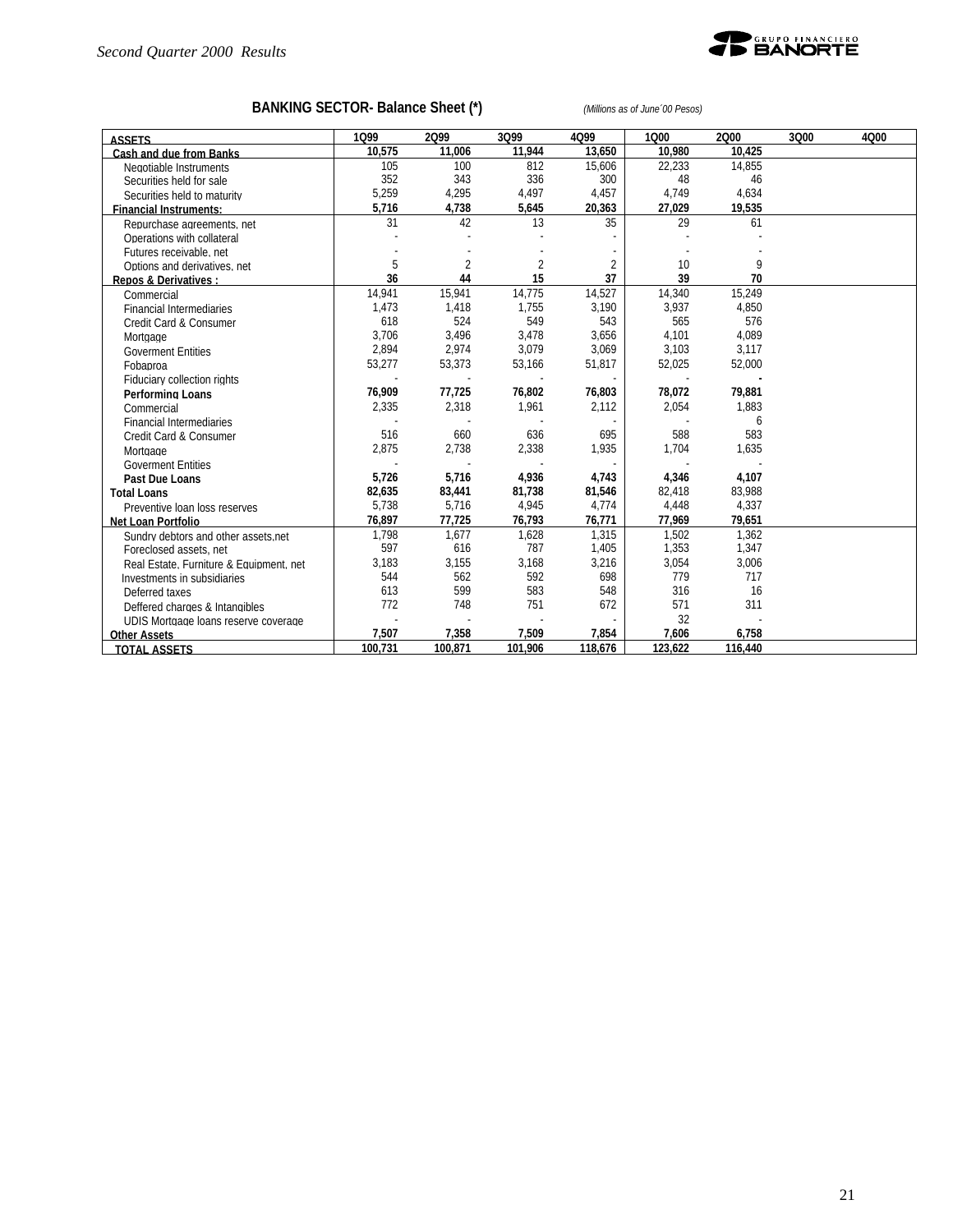

# **BANKING SECTOR- Balance Sheet (\*)***(Millions as of June´00 Pesos)*

| <b>LIABILITIES</b>                           | 1099           | 2099         | 3Q99    | 4Q99    | 1000    | 2000         | 3Q00 | 4000 |
|----------------------------------------------|----------------|--------------|---------|---------|---------|--------------|------|------|
| <b>Demand Deposits</b>                       | 18.483         | 20.214       | 22.636  | 24,033  | 21.647  | 22.492       |      |      |
| <b>Time Deposits</b>                         | 49.583         | 48429        | 45866   | 62,095  | 74,818  | 65,194       |      |      |
| <b>Bonds</b>                                 | 3,986          | 3341         | 3235    | 3,165   | 1,018   | 1,043        |      |      |
| <b>Deposits</b>                              | 72,052         | 71,984       | 71,736  | 89,293  | 97,484  | 88,729       |      |      |
| Demand                                       | 1.184          | 9            | 8       | 1,151   | 373     | 2.500        |      |      |
| Short term                                   | 4,121          | 6,574        | 7,092   | 6,499   | 6,829   | 6.719        |      |      |
| Long term                                    | 12,320         | 11,270       | 11,681  | 11,133  | 9,375   | 9,097        |      |      |
| Due to banks and correspondents              | 17,625         | 17,852       | 18,781  | 18,784  | 16,577  | 18,317       |      |      |
| Repurchase agreements, net                   | $\overline{4}$ | 13           | 1       | 20      | 4       | 61           |      |      |
| Operations with collateral                   |                |              |         |         |         |              |      |      |
| Futures receivable, net                      |                |              |         |         |         |              |      |      |
| Options and derivatives, net                 |                |              |         |         |         | 64           |      |      |
| <b>Repos &amp; Derivatives:</b>              | 4              | 13           | 2       | 20      | 4       | 125          |      |      |
| Income Tax & Profit Sharing                  |                | $\mathbf{1}$ | 6       | 6       | 6       | $\mathbf{1}$ |      |      |
| Other Pavable accounts                       | 2,614          | 2,671        | 2,875   | 2,360   | 2,005   | 1.969        |      |      |
| Other pavable accounts                       | 2,614          | 2,671        | 2,881   | 2,365   | 2,011   | 1,969        |      |      |
| Subordinated non Convertible Debenture       | 1,403          | 1,383        | 1,361   | 1,034   | 192     | L.           |      |      |
| Defered Taxes                                | 135            | 132          | 139     | 154     |         | 18           |      |      |
| Deferred credits                             | 143            | 120          | 135     | 98      | 104     | 102          |      |      |
| <b>TOTAL LIABILITIES</b>                     | 93,977         | 94,156       | 95,034  | 111,748 | 116,372 | 109,261      |      |      |
| <b>STOCKHOLDER'S EQUITY</b>                  |                |              |         |         |         |              |      |      |
| Paid-in Capital                              | 3,831          | 3,831        | 3,831   | 4,053   | 4,144   | 4,144        |      |      |
| Share subscription premiums                  | 30             | 30           | 30      | 31      | 279     | 280          |      |      |
| Subordinated Convertible Debentures          | 488            | 467          | 460     | 451     | 432     | 427          |      |      |
| <b>Subscribed Capital</b>                    | 4,350          | 4,329        | 4,322   | 4,534   | 4,855   | 4,851        |      |      |
| <b>Capital Reserves</b>                      | 2,284          | 2,420        | 2,429   | 2,424   | 2.425   | 2,725        |      |      |
| <b>Retained Earnings</b>                     | 1,557          | 1,308        | 1,297   | 1,060   | 2,139   | 1.697        |      |      |
| Surplus (Deficit) from securities            | (188)          | (258)        | (257)   | (445)   | (441)   | (462)        |      |      |
| Results of foreign operations exchange       |                |              |         |         |         |              |      |      |
| Excess (Insuf.) in capital restatement       | (1,922)        | (1,988)      | (2,029) | (1,895) | (1,966) | (1,966)      |      |      |
| Non Mon assets results fixed assets          |                |              |         |         | (114)   |              |      |      |
| Non Mon assets results Investm subsidiaries  |                |              |         |         | 45      | (37)         |      |      |
| Adjustment in the employees pension funds    |                |              |         | (97)    | (97)    |              |      |      |
| Accumulated deffered tax effect              |                |              |         |         |         | (259)        |      |      |
| Net Income                                   | 358            | 581          | 784     | 1011    | 404     | 630          |      |      |
| <b>Earned Capital</b>                        | 2,088          | 2,062        | 2,223   | 2,058   | 2,395   | 2,328        |      |      |
| <b>Minority Holdings</b>                     | 316            | 324          | 327     | 335     |         | L.           |      |      |
| Total Stockholder's Equity                   | 6,754          | 6,715        | 6.872   | 6,928   | 7.250   | 7.179        |      |      |
| <b>TOTAL LIABILITIES &amp; STOCKHOLDER'S</b> | 100,731        | 100,871      | 101,906 | 118,676 | 123,622 | 116,440      |      |      |

(\*) Does not include Afore.

### **MEMORANDUM ACCOUNTS OF THE BANKING SECTOR** *(Million of June '00 Pesos)*

|                                                    | 1099     | 2099      | 3Q99     | 4Q99      | 1000      | 2000      | 3Q00 | 4000 |
|----------------------------------------------------|----------|-----------|----------|-----------|-----------|-----------|------|------|
| Signature quarantees granted                       | 91       |           |          |           |           |           |      |      |
| Other contingent obligations                       | 7,259    | 8,913     | 8,954    | 10,520    | 7,950     | 8,584     |      |      |
| Irrevocable lines of credit                        | 909      | 653       | 458      | 549       | ,536      | 427       |      |      |
| Assets held in trust and mandate                   | 54,083   | 54,725    | 54,986   | 34,974    | 34,521    | 35,352    |      |      |
| Assets held in custody or in administration        | 66.264   | 68,090    | 65.053   | 85,123    | 96.844    | 87.917    |      |      |
| Investment banking transactions for third parties. | 43.766   | 50,001    | 46,877   | 31,095    | 24,210    | 27.560    |      |      |
| Engaged amounts in fobaproa operations             | 8,168    | 9,711     | 10,018   | 8,181     | 8,641     | 9,027     |      |      |
| Investment of retirement saving funds              | 2,820    | 2,495     | 2,394    | 2,375     | 2,358     | 2,381     |      |      |
| Integration of loan portfolio                      | 81,840   | 81,830    | 82,512   | 80,315    | 79,605    | 82,111    |      |      |
| Received amounts in derivative instruments         | 2,611    | 2,356     | 2,258    | 2,377     | 2,118     | 2,413     |      |      |
| Fobaproa trusts                                    |          |           |          |           |           |           |      |      |
| Securities to be received                          | 12.991   | 16.172    | 17,100   | 14,258    | 12,485    | 13,305    |      |      |
| (Less) payable for reversal                        | (12,960) | (16, 131) | (17,090) | (14, 223) | (12, 456) | (13, 365) |      |      |
| Receivables for reversal                           | 1.708    | 3.656     | 3.781    | 3,430     | 2.813     | 3.472     |      |      |
| (Less) securities to be delivered                  | (1.712)  | (3,668)   | (3, 779) | (3, 450)  | (2,818)   | (3, 411)  |      |      |
| Other control accounts                             | 185,545  | 240,535   | 242,192  | 263,530   | 264,778   | 262,455   |      |      |
|                                                    | 453,382  | 519,341   | 515,716  | 519,057   | 521,589   | 518,232   |      |      |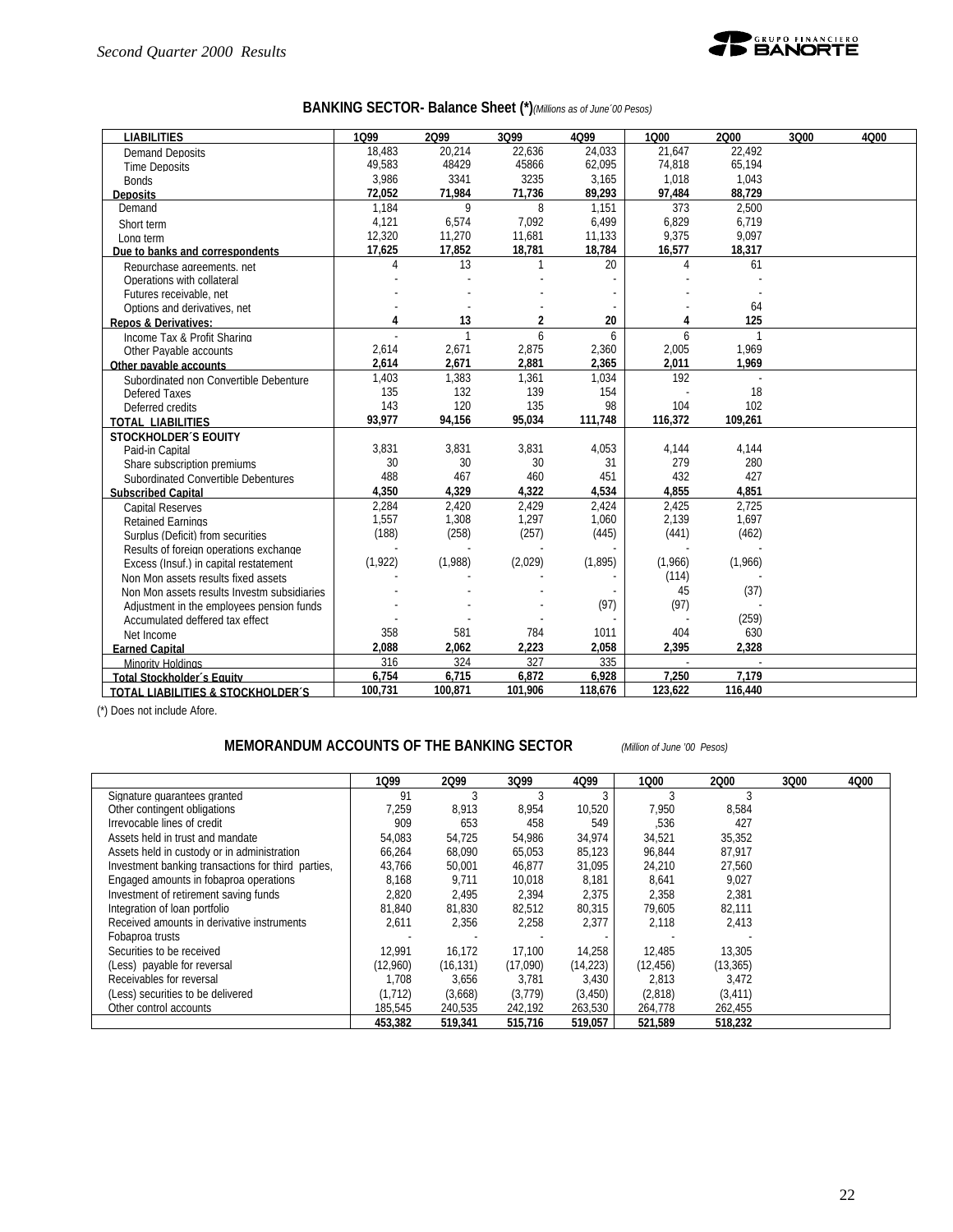

# **BANKING SECTOR - Income Statement (\*)** *(Millions as of June ´00 Pesos)*

| <b>NET INTEREST INCOME</b>                                                  | 1Q99               | 2Q99             | 3Q99             | 4Q99             | 1Q00            | 2000             | 3Q00 | 4Q00 |
|-----------------------------------------------------------------------------|--------------------|------------------|------------------|------------------|-----------------|------------------|------|------|
| Interest Income                                                             | 7,810.5            | 5.993.0          | 6,339.8          | 6,192.7          | 5,888.3         | 5,318.7          |      |      |
| <b>Interest Expense</b>                                                     | 5,938.3            | 4,373.0          | 4,680.9          | 4,608.1          | 4,362.6         | 3,933.0          |      |      |
| Loan Fees                                                                   | 89.1               | 99.6             | 117.4            | 127.8            | 116.1           | 125.3            |      |      |
| Fees Paid                                                                   | 3.6                | 7.8              | 9.7              | 4.2              | 3.0             | 3.7              |      |      |
| Net Interest Income (NII)                                                   | 1,957.7            | 1,711.9          | 1,766.8          | 1,708.2          | 1,638.7         | 1,507.2          |      |      |
| Repomo-Margin<br>NII after Repomo                                           | 437.9<br>2,395.6   | 186.9<br>1,898.7 | 149.3<br>1,916.1 | 132.6<br>1,840.8 | 24.3<br>1,663.0 | (2.9)<br>1,504.3 |      |      |
| Loan Loss Provisions                                                        | 216.6              | 166.7            | 71.1             | 169.5            | 222.1           | 173.1            |      |      |
| Loss Sharing Provisions                                                     | 55.6               | 99.3             | 125.6            | (10.8)           | 40.1            | 35.2             |      |      |
| <b>NII after Provisions</b>                                                 | 2,123.4            | 1,632.7          | 1,719.3          | 1,682.2          | 1,400.8         | 1,296.0          |      |      |
| Fund transfers                                                              | 6.0                | 6.2              | 6.4              | 7.6              | 6.4             | 6.9              |      |      |
| Account management                                                          | 35.4               | 35.2             | 45.1             | 44.6             | 42.7            | 46.7             |      |      |
| Fiduciary                                                                   | 6.3                | 12.7             | 11.4             | 9.6              | 201.5           | 33.7             |      |      |
| Credit Card                                                                 | 5.4                | 5.3              | 5.5              | 2.6              | 2.7             | 2.5              |      |      |
| Fees from FOBAPROA                                                          | 141.9              | 83.7             | 472.7            | 138.7            | 83.5            | 139.4            |      |      |
| Other fees                                                                  | 60.0               | 41.3             | 73.1             | 69.6             | 106.7           | 135.2            |      |      |
| Fees on purchased services,                                                 | 255.0              | 184.3            | 614.3            | 272.7            | 443.4           | 364.5            |      |      |
| Fund transfers                                                              | 0.2                | 0.1              |                  |                  |                 |                  |      |      |
| Other fees                                                                  | 54.2               | 61.1             | 101.2            | 101.5            | 84.1            | 85.3             |      |      |
| Fees on payed services,                                                     | 54.4               | 61.1             | 101.3            | 101.6            | 84.1            | 85.3             |      |      |
| Foreign exchange                                                            | 65.5               | 60.9             | 42.0             | 5.5              | 31.1            | 45.9             |      |      |
| Securities - Realized gains                                                 | 26.2               | 16.1             | 36.4             | 38.9             | 11.1            | 7.1              |      |      |
| Securities- Unrealized gains                                                | 5.6                | 13.5             | (14.3)           | (1.1)            | 19.2            | (25.0)           |      |      |
| Market-related Income                                                       | 97.3               | 90.5             | 64.0             | 43.3             | 61.4            | 28.0             |      |      |
| <b>Total Non Interest Income</b>                                            | 297.9              | 213.7            | 577.1            | 214.5            | 420.7           | 307.2            |      |      |
| <b>Total Operating Income</b>                                               | 2,421.4            | 1,846.4          | 2,296.4          | 1,896.7          | 1,821.5         | 1,603.2          |      |      |
| Personnel                                                                   | 579.3              | 585.7            | 681.5            | 646.9            | 574.2           | 600.5            |      |      |
| Fees Paid                                                                   | 103.3<br>497.1     | 97.7<br>455.9    | 98.7<br>782.2    | 88.9             | 71.8<br>367.5   | 77.6<br>362.7    |      |      |
| Operation & Administrative expenses<br>Rents, depreciation and amortization | 219.3              | 170.0            | 169.3            | 314.4<br>184.4   | 176.5           | 147.1            |      |      |
| Taxes, other than income tax                                                | 83.2               | 137.2            | 163.5            | 325.6            | 88.8            | 119.8            |      |      |
| Contributions to IPAB                                                       | 52.3               | 64.3             | 85.4             | 85.9             | 79.0            | 98.7             |      |      |
| Corporate expenses Recoveries                                               |                    |                  |                  |                  |                 |                  |      |      |
| <b>Non-Interest Expense</b>                                                 | 1,534.6            | 1,510.7          | 1,980.7          | 1,646.1          | 1,357.9         | 1,406.4          |      |      |
| <b>Operating Income</b>                                                     | 886.8              | 335.7            | 315.7            | 250.5            | 463.6           | 197.0            |      |      |
| Other Income                                                                | 27.8               | 76.0             | 45.3             | 165.3            | 105.4           | 133.4            |      |      |
| Foreign exchange                                                            |                    |                  |                  |                  |                 |                  |      |      |
| Recoveries                                                                  | 105.2              | 73.6             | 76.3             | 26.4             | 17.1            | 9.9              |      |      |
| Repomo-other (Debtor balance)                                               |                    |                  |                  |                  | 16.7            |                  |      |      |
| <b>Total Other Products</b>                                                 | 133.0              | 149.6            | 121.7            | 191.7            | 139.2           | 143.3            |      |      |
| Other Expense                                                               | (115.3)            | (75.2)           | (67.8)           | (16.3)           | (53.5)          | (39.3)           |      |      |
| Repomo-other (Creditor balance)                                             | (519.7)            | (181.2)          | (167.5)          | (153.1)          | (119.0)         | (38.7)           |      |      |
| <b>Total Other Expense</b>                                                  | (635.0)            | (256.3)          | (235.3)          | (169.4)          | (172.5)         | (78.0)           |      |      |
| Other expenses (Revenues), net                                              | (502.0)            | (106.7)          | (113.6)          | (22.3)           | (33.3)          | 65.3             |      |      |
| Pre-tax Income                                                              | 384.7              | 229.0            | 202.1            | 272.8            | 430.3           | 262.3            |      |      |
| Income tax                                                                  | (2.9)              | (3.1)            | (2.5)            | (4.7)            |                 |                  |      |      |
| Profit sharing                                                              |                    |                  |                  |                  |                 |                  |      |      |
| Tax on Assets                                                               | (8.1)              | (9.2)            | (7.7)            | (14.5)           | (5.4)           | (4.4)            |      |      |
| Deferred Inc. Tax and Profit sharing                                        |                    |                  | (14.4)           | (39.0)           | (51.3)          | (38.5)           |      |      |
|                                                                             | (11.0)             | (12.4)           | (24.6)           | (48.8)           | (56.7)          | (42.9)           |      |      |
| Net income before subsidiaries                                              | 373.8              | 216.6            | 177.5            | 224.0            | 373.6           | 219.4            |      |      |
| Subsidiaries net income                                                     | 8.6                | 12.9             | 28.7             | 16.2             | 33.6            | 6.0              |      |      |
| Net Income from continuos operations                                        | 382.4              | 229.6            | 206.2            | 240.2            | 407.2           | 225.5            |      |      |
| Extraodinary items, net                                                     | $\omega$<br>(24.8) | $\sim$<br>(6.7)  | $\sim$           |                  | ÷.<br>(3.1)     | ÷.               |      |      |
| Minority Interest<br><b>TOTAL NET INCOME</b>                                | 357.7              | 222.9            | (3.1)<br>203.0   | (12.5)<br>227.7  |                 |                  |      |      |
|                                                                             |                    |                  |                  |                  | 404.1           | 225.5            |      |      |

(\*) Does not include Afore.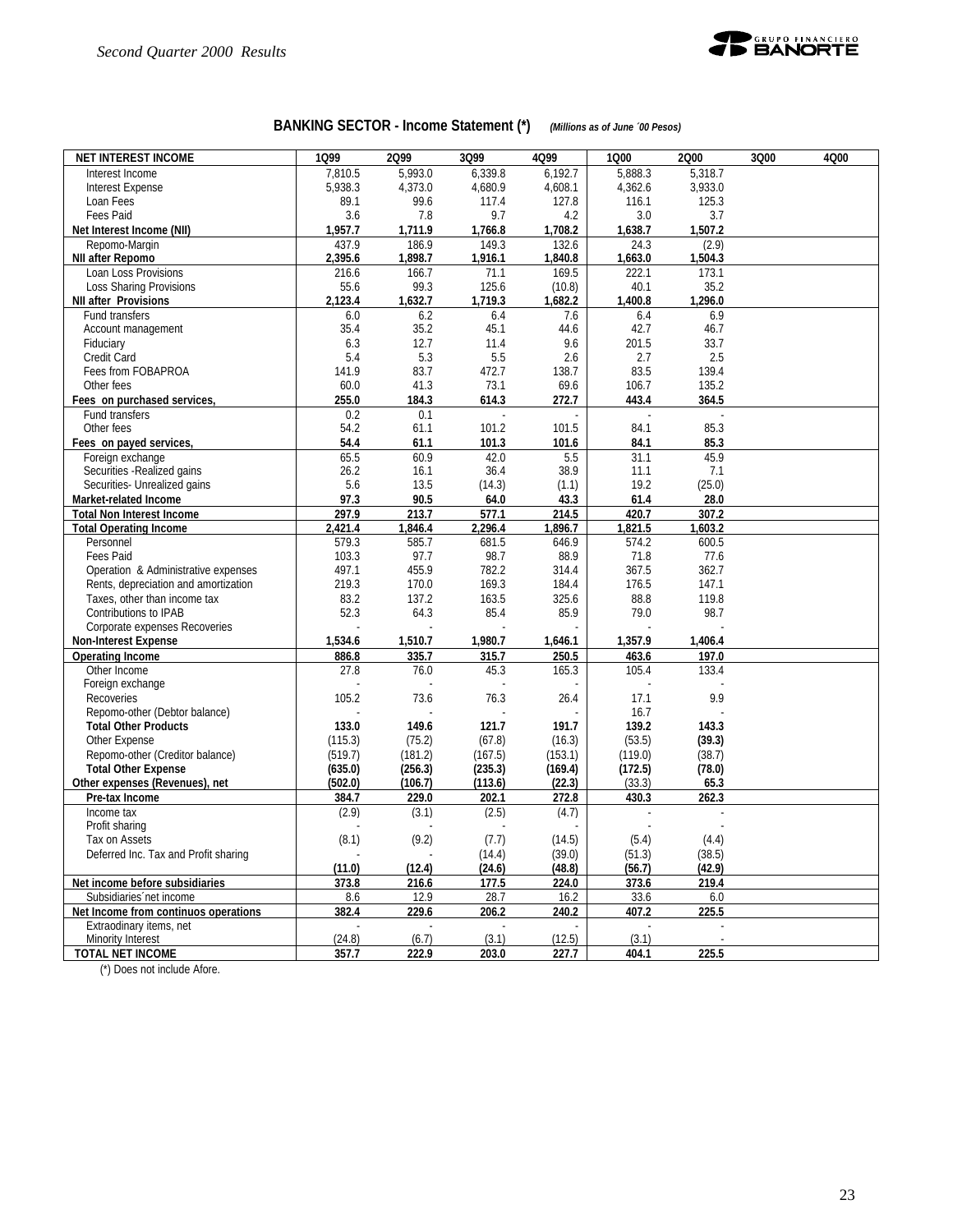

# **BANCO MERCANTIL DEL NORTE- Balance Sheet (\*)** *(Millions as of June ´00 Pesos)*

| <b>ASSETS</b>                           | 1099   | 2099   | 3Q99                     | 4099   | 1000    | 2000   | 3Q00 | 4000 |
|-----------------------------------------|--------|--------|--------------------------|--------|---------|--------|------|------|
| Cash and due from Banks                 | 7.459  | 7.262  | 8.153                    | 9.659  | 9.822   | 9.561  |      |      |
| Negotiable Instruments                  | 104    | 99     | 812                      | 15,606 | 22.233  | 14.855 |      |      |
| Securities held for sale                | 352    | 343    | 336                      | 300    | 48      | 46     |      |      |
| Securities held to maturity             | 4,025  | 3,588  | 3,783                    | 3,760  | 4,175   | 4,187  |      |      |
| <b>Financial Instruments:</b>           | 4,480  | 4,031  | 4,931                    | 19,666 | 26,455  | 19,088 |      |      |
| Repurchase agreements, net              | 28     | 42     | 12                       | 31     | 28      | 61     |      |      |
| Operations with collateral              |        |        |                          |        |         |        |      |      |
| Futures receivable, net                 |        |        |                          |        |         |        |      |      |
| Options and derivatives, net            | 5      |        | $\overline{\mathcal{C}}$ | 2      | 10      | 9      |      |      |
| <b>Repos &amp; Derivatives:</b>         | 33     | 44     | 14                       | 33     | 38      | 70     |      |      |
| Commercial                              | 13,292 | 14,086 | 12,685                   | 11,587 | 13,828  | 14,688 |      |      |
| <b>Financial Intermediaries</b>         | 1,302  | 1,327  | 1,596                    | 2,997  | 3,918   | 4,427  |      |      |
| Credit Card & Consumer                  | 498    | 403    | 430                      | 432    | 557     | 563    |      |      |
| Mortgage                                | 1,204  | 1,126  | 1,099                    | 1,168  | 2,801   | 2,818  |      |      |
| <b>Goverment Entities</b>               | 2,645  | 2,639  | 2,668                    | 2,621  | 2,765   | 2,763  |      |      |
| Fobaproa                                | 6,122  | 6,786  | 6,718                    | 6,818  | 34,272  | 34,117 |      |      |
| Fiduciary collection rights             |        |        |                          |        |         |        |      |      |
| <b>Performing Loans</b>                 | 25,063 | 26,368 | 25,195                   | 25,622 | 58,141  | 59,376 |      |      |
| Commercial                              | 1,855  | 1,962  | 1,807                    | 1,561  | 1,641   | 1,529  |      |      |
| <b>Financial Intermediaries</b>         |        |        |                          |        |         |        |      |      |
| Credit Card & Consumer                  | 89     | 89     | 90                       | 170    | 481     | 477    |      |      |
| Mortgage                                | 936    | 901    | 811                      | 724    | 1,367   | 1,300  |      |      |
| <b>Goverment Entities</b>               |        |        |                          |        |         |        |      |      |
| Past Due Loans                          | 2,880  | 2,952  | 2,707                    | 2,455  | 3,489   | 3,306  |      |      |
| <b>Total Loans</b>                      | 27,943 | 29,320 | 27,903                   | 28,077 | 61,630  | 62,682 |      |      |
| Preventive Ioan loss reserves           | 1,989  | 2,005  | 1,974                    | 1,844  | 3,124   | 3,037  |      |      |
| Net Loan Portfolio                      | 25,955 | 27,315 | 25,928                   | 26,232 | 58,506  | 59,645 |      |      |
| Sundry debtors and other assets net     | 1,603  | 1,933  | 2,568                    | 2,460  | 1,206   | 1,011  |      |      |
| Foreclosed assets, net                  | 588    | 610    | 714                      | 667    | 631     | 620    |      |      |
| Real Estate, Furniture & Equipment, net | 1,745  | 1,725  | 1,724                    | 1,798  | 2,666   | 2,619  |      |      |
| Investments in subsidiaries             | 1,522  | 1,577  | 1,656                    | 1,841  | 584     | 617    |      |      |
| Deferred taxes                          | 613    | 599    | 583                      | 548    | 387     | 16     |      |      |
| Deffered charges & Intangibles          | 1,363  | 1,324  | 1,335                    | 1,231  | 1,158   | 883    |      |      |
| UDIS Mortgage loans reserve coverage    |        |        |                          |        | 32      |        |      |      |
| <b>Other Assets</b>                     | 7,435  | 7,767  | 8,579                    | 8,545  | 6,663   | 5,766  |      |      |
| <b>TOTAL ASSETS</b>                     | 45.362 | 46.420 | 47.606                   | 64.136 | 101.484 | 94.130 |      |      |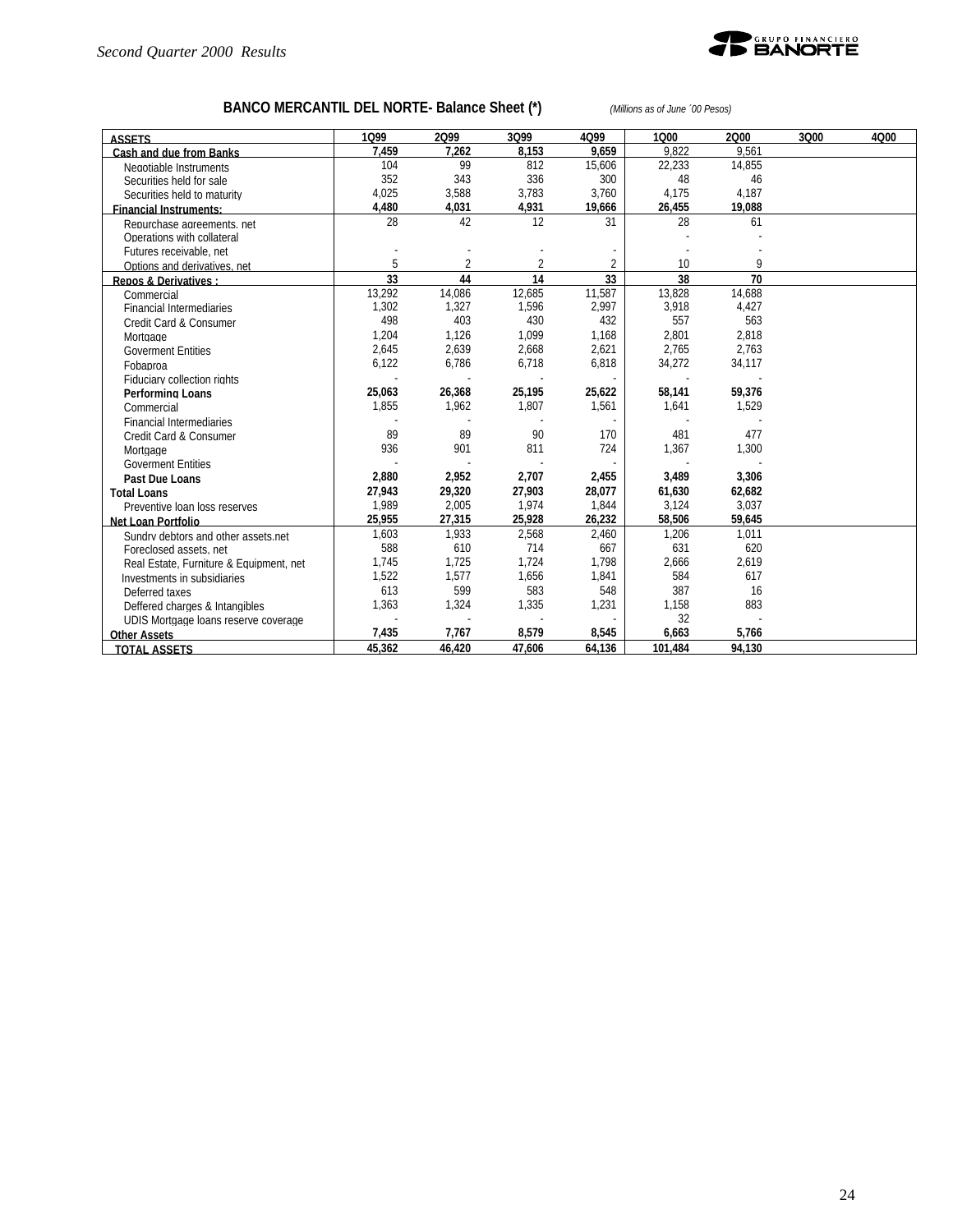

# **BANCO MERCANTIL DEL NORTE- Balance Sheet (\*)** *(Millions as of June ´00 Pesos)*

| <b>LIABILITIES</b>                                                                    | 1099    | 2099         | 3Q99     | 4Q99         | 1000     | 2000           | 3Q00 | 4Q00 |
|---------------------------------------------------------------------------------------|---------|--------------|----------|--------------|----------|----------------|------|------|
| Demand Deposits                                                                       | 13.340  | 14.277       | 15.392   | 17.193       | 19,389   | 20.159         |      |      |
| <b>Time Deposits</b>                                                                  | 13,136  | 14,348       | 15,785   | 30,221       | 59,248   | 49,672         |      |      |
| <b>Bonds</b>                                                                          |         |              |          |              | 1,018    | 1.043          |      |      |
| <b>Deposits</b>                                                                       | 26,476  | 28.625       | 31.177   | 47,413       | 79,655   | 70.874         |      |      |
| Demand                                                                                | 1.122   | 6            | 6        | 837          | 373      | 2.500          |      |      |
| Short term                                                                            | 3,235   | 3,935        | 1,696    | 1,688        | 5,662    | 5,404          |      |      |
| Long term                                                                             | 6.478   | 5.965        | 6,729    | 6,437        | 7,926    | 7,695          |      |      |
| Due to banks and correspondents                                                       | 10,835  | 9,906        | 8,431    | 8,963        | 13,961   | 15,599         |      |      |
| Repurchase agreements, net                                                            |         | 13           |          | 16           | 4        | 61             |      |      |
| Operations with collateral                                                            |         |              |          |              |          |                |      |      |
| Futures receivable, net                                                               |         |              |          |              |          |                |      |      |
| Options and derivatives, net                                                          |         |              |          |              |          | 64             |      |      |
| <b>Repos &amp; Derivatives:</b>                                                       |         | 13           |          | 16           | 4        | 125            |      |      |
| Income Tax & Profit Sharing                                                           |         | $\mathbf{1}$ | 6        | $\mathbf{1}$ | 5        | $\mathbf{1}$   |      |      |
| Other Pavable accounts                                                                | 1,585   | 1,566        | 1,582    | 1,472        | 1,780    | 1,825          |      |      |
| Other pavable accounts                                                                | 1.585   | 1,567        | 1,588    | 1,473        | 1.784    | 1,826          |      |      |
| Subordinated non Convertible Debenture                                                | 1,019   | 999          | 976      | 842          | 192      | $\overline{a}$ |      |      |
| Defered Taxes                                                                         |         |              |          |              |          | 18             |      |      |
| Deferred credits                                                                      | 108     | 72           | 73       | 73           | 94       | 92             |      |      |
| <b>TOTAL LIABILITIES</b>                                                              | 40.025  | 41.182       | 42.244   | 58,779       | 95.690   | 88,534         |      |      |
| <b>STOCKHOLDER'S EQUITY</b>                                                           |         |              |          |              |          |                |      |      |
| Paid-in Capital                                                                       | 2.993   | 2.993        | 2.993    | 2,976        | 3,067    | 3,067          |      |      |
| Share subscription premiums                                                           | 30      | 30           | 30       | 31           | 279      | 280            |      |      |
| Subordinated Convertible Debentures                                                   | 488     | 467          | 460      | 451          | 432      | 427            |      |      |
| <b>Subscribed Capital</b>                                                             | 3.512   | 3.491        | 3.484    | 3.457        | 3.778    | 3.774          |      |      |
| <b>Capital Reserves</b>                                                               | 2.042   | 2,155        | 2,163    | 2,159        | 2,158    | 2,233          |      |      |
| <b>Retained Earnings</b>                                                              | 1,299   | 1,062        | 1,052    | 1,060        | 1,827    | 1,610          |      |      |
| Surplus (Deficit) from securities                                                     | (188)   | (258)        | (257)    | (445)        | (441)    | (462)          |      |      |
| Results of foreign operations exchange                                                |         |              |          |              |          |                |      |      |
| Excess (Insuf.) in capital restatement                                                | (2,016) | (2,068)      | (2, 109) | (1,978)      | (1, 979) | (1,978)        |      |      |
| Non Mon assets results fixed assets                                                   |         |              |          |              | (114)    |                |      |      |
| Non Mon assets results Investm subsidiaries                                           |         |              |          |              | 43       | (38)           |      |      |
| Adjustment in the employees pension funds                                             |         |              |          | (97)         | (97)     |                |      |      |
| Accumulated deffered tax effect                                                       |         |              |          |              |          | (259)          |      |      |
| Net Income                                                                            | 292     | 456          | 601      | 768          | 122      | 278            |      |      |
| <b>Earned Capital</b>                                                                 | 1,430   | 1,346        | 1,450    | 1,466        | 1,518    | 1,383          |      |      |
| Minority Holdings                                                                     | 395     | 401          | 428      | 434          | 497      | 439            |      |      |
| <b>Total Stockholder's Equity</b>                                                     | 5.336   | 5.238        | 5.362    | 5.357        | 5.794    | 5.596          |      |      |
| <b>TOTAL LIABILITIES &amp; STOCKHOLDER'S</b>                                          | 45,362  | 46,420       | 47,606   | 64,136       | 101,484  | 94,130         |      |      |
| (*) Consolidate Afore & Subsidiaries. Consolidated with Banpaís since February, 2000. |         |              |          |              |          |                |      |      |

### **MEMORANDUM ACCOUNTS OF BANCO MERCANTIL DEL NORTE (Banorte)** *(Million of June ´00 Pesos)*

|                                             | 1099      | 2099      | 3Q99      | 4Q99      | 1000      | 2000      | 3Q00 | 4000 |
|---------------------------------------------|-----------|-----------|-----------|-----------|-----------|-----------|------|------|
| Signature guarantees granted                | 91        |           |           |           |           |           |      |      |
| Other contingent obligations                | 5,114     | 5,264     | 5,189     | 5,969     | 5,729     | 6,246     |      |      |
| Irrevocable lines of credit                 | 860       | 601       | 416       | 499       | 515       | 407       |      |      |
| Assets held in trust and mandate            | 8.560     | 10.769    | 11.411    | 11.343    | 18.246    | 16.960    |      |      |
| Assets held in custody or in administration | 17.873    | 20,505    | 18,572    | 34,098    | 70,652    | 58,512    |      |      |
| Investment banking transactions for third   | 43.054    | 48.432    | 44.940    | 28,301    | 23,967    | 27.338    |      |      |
| Engaged amounts in fobaproa operations      | 1,729     | 1,881     | 2,047     | 2,324     | 8,096     | 8,729     |      |      |
| Investment of retirement saving funds       | 1,421     | 1,375     | 2,394     | 2,375     | 2,358     | 2,381     |      |      |
| Integration of loan portfolio               | 29.066    | 28,301    | 29,340    | 27,702    | 59,878    | 61,605    |      |      |
| Received amounts in derivative instruments  | 2.387     | 2.356     | 2.258     | 2,377     | 2.118     | 2.413     |      |      |
| Fobaproa trusts                             |           |           |           |           |           |           |      |      |
| Securities to be received                   | 12.585    | 15.485    | 16.544    | 13,571    | 12.362    | 13.193    |      |      |
| (Less) payable for reversal                 | (12, 556) | (15, 443) | (16, 533) | (13, 540) | (12, 334) | (13, 254) |      |      |
| Receivables for reversal                    | 1.247     | 2.968     | 3.223     | 2.747     | 2.691     | 3.361     |      |      |
| (Less) securities to be delivered           | (1, 249)  | (2,981)   | (3,223)   | (2,763)   | (2,694)   | (3,300)   |      |      |
| Other control accounts                      | 105.251   | 108,167   | 109,106   | 125,322   | 207,769   | 204,515   |      |      |
|                                             | 215,432   | 227,683   | 225.686   | 240,330   | 399,356   | 389,109   |      |      |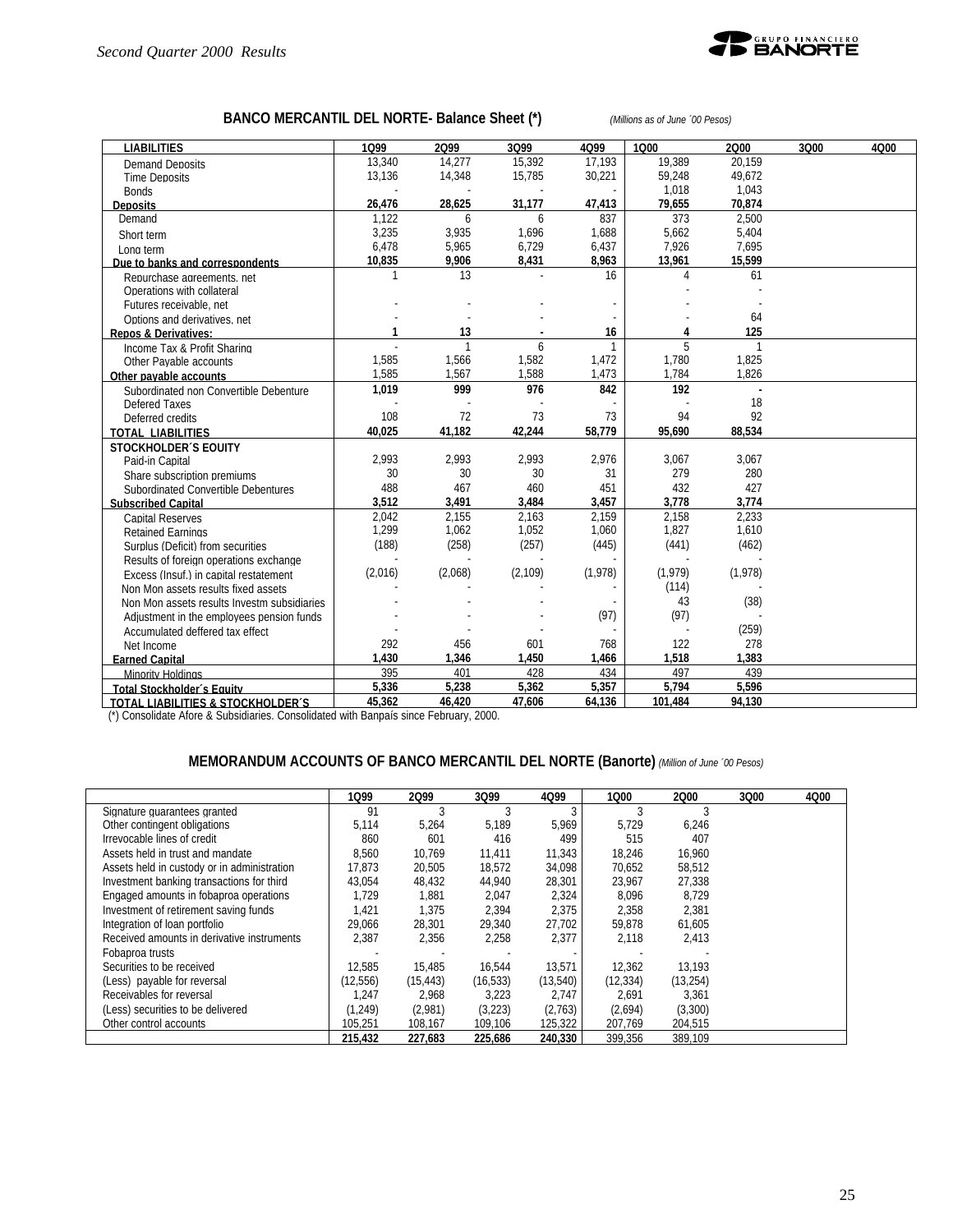

## **BANCO MERCANTIL DEL NORTE – Income Statement (\*)** *(Millions as of June ´00 Pesos)*

| <b>NET INTEREST INCOME</b>           | 1Q99        | 2Q99    | 3Q99    | 4Q99    | 1000    | 2000    | 3Q00 | 4Q00 |
|--------------------------------------|-------------|---------|---------|---------|---------|---------|------|------|
| Interest Income                      | 3.370.6     | 2.572.3 | 3.025.6 | 2.908.0 | 4,127.5 | 4.374.2 |      |      |
| <b>Interest Expense</b>              | 2,519.1     | 1,930.8 | 2,350.8 | 2.104.4 | 3,181.0 | 3,308.1 |      |      |
| Loan Fees                            | 64.2        | 85.1    | 91.7    | 101.7   | 104.7   | 117.7   |      |      |
| Fees Paid                            | 1.9         | 7.3     | 9.3     | 3.8     | 1.9     | 3.3     |      |      |
| Net Interest Income (NII)            | 913.8       | 719.3   | 757.3   | 901.5   | 1,049.3 | 1,180.6 |      |      |
| Repomo-Margin                        | 348.5       | 172.7   | 178.5   | 168.7   | 57.5    | 5.7     |      |      |
| NII after Repomo                     | 1,262.3     | 892.0   | 935.8   | 1,070.3 | 1,106.9 | 1,186.3 |      |      |
| Loan Loss Provisions                 | 218.0       | 146.9   | 26.5    | 154.2   | 26.0    | 111.9   |      |      |
| Loss Sharing Provisions              | 55.6        | 99.3    | 125.6   | (10.8)  | 40.1    | 35.2    |      |      |
| <b>NII after Provisions</b>          | 988.7       | 645.8   | 783.7   | 926.9   | 1,040.8 | 1,039.2 |      |      |
| Fund transfers                       | 4.9         | 4.9     | 5.1     | 6.2     | 5.8     | 6.5     |      |      |
| Account management                   | 21.6        | 22.1    | 27.8    | 27.0    | 34.0    | 40.3    |      |      |
| Fiduciary                            | 3.3         | 4.8     | 5.8     | 2.3     | 7.3     | 10.3    |      |      |
| Credit Card                          | 5.4         | 5.3     | 5.5     | 2.6     | 2.7     | 2.5     |      |      |
| Fees from FOBAPROA                   | 78.5        | 62.8    | 296.2   | 78.5    | 97.0    | 135.1   |      |      |
| Other fees                           | 131.4       | 107.9   | 184.8   | 132.3   | 187.9   | 224.4   |      |      |
| Fees on purchased services,          | 245.2       | 207.8   | 525.2   | 248.9   | 334.7   | 419.1   |      |      |
| Fund transfers<br>Other fees         | 0.1<br>52.4 | 59.7    | 99.0    | 97.8    | 70.8    | 69.5    |      |      |
| Fees on payed services,              | 52.5        | 59.7    | 99.0    | 97.8    | 70.8    | 69.5    |      |      |
| Foreign exchange                     | 40.9        | 42.8    | 27.9    | (15.9)  | 23.3    | 39.4    |      |      |
| Securities - Realized gains          | 26.8        | 16.1    | 35.7    | 38.8    | 11.1    | 7.0     |      |      |
| Securities- Unrealized gains         | 7.9         | 17.2    | (10.1)  | 0.8     | 27.2    | (20.3)  |      |      |
| Market-related Income                | 75.6        | 76.1    | 53.4    | 23.7    | 61.6    | 26.1    |      |      |
| <b>Total Non Interest Income</b>     | 268.3       | 224.2   | 479.7   | 174.8   | 325.5   | 375.7   |      |      |
| <b>Total Operating Income</b>        | 1,257.0     | 870.0   | 1,263.4 | 1,101.7 | 1,362.0 | 1,405.8 |      |      |
| Personnel                            | 333.7       | 406.0   | 486.4   | 484.7   | 504.3   | 558.8   |      |      |
| Fees Paid                            | 50.2        | 76.0    | 60.6    | 73.4    | 58.3    | 66.2    |      |      |
| Operation & Administrative expenses  | 334.6       | 289.7   | 481.8   | 311.2   | 309.6   | 344.6   |      |      |
| Rents, depreciation and amortization | 147.6       | 98.0    | 114.2   | 146.5   | 160.4   | 148.5   |      |      |
| Taxes, other than income tax         | 49.6        | 87.3    | 86.6    | 98.3    | 66.6    | 97.2    |      |      |
| Contributions to IPAB                | 21.8        | 25.7    | 35.8    | 36.2    | 50.6    | 80.0    |      |      |
| Corporate expenses Recoveries        | (242.2)     | (260.8) | (288.9) | (327.7) | (62.7)  | (89.3)  |      |      |
| <b>Non-Interest Expense</b>          | 695.3       | 721.9   | 976.4   | 822.6   | 1,087.3 | 1,206.0 |      |      |
| <b>Operating Income</b>              | 561.7       | 148.0   | 287.0   | 279.1   | 274.7   | 199.8   |      |      |
| Other Income                         | 19.8        | 50.2    | 27.2    | 57.5    | 28.6    | 52.2    |      |      |
| Foreign exchange                     |             |         |         |         |         |         |      |      |
| Recoveries                           | 94.1        | 71.5    | 72.6    | (3.2)   | 12.8    | 8.2     |      |      |
| Repomo-other (Debtor balance)        |             |         |         |         |         |         |      |      |
| <b>Total Other Products</b>          | 113.9       | 121.7   | 99.8    | 54.3    | 41.4    | 60.4    |      |      |
| Other Expense                        | (101.7)     | 0.7     | (53.4)  | (60.7)  | (43.9)  | (38.1)  |      |      |
| Repomo-other (Creditor balance)      | (366.0)     | (134.6) | (166.9) | (152.3) | (90.0)  | (27.5)  |      |      |
| <b>Total Other Expense</b>           | (467.6)     | (133.9) | (220.2) | (213.1) | (133.9) | (65.6)  |      |      |
| Other expenses (Revenues), net       | (353.7)     | (12.2)  | (120.4) | (158.7) | (92.5)  | (5.1)   |      |      |
| Pre-tax Income                       | 208.0       | 135.8   | 166.6   | 120.4   | 182.2   | 194.7   |      |      |
| Income tax<br>Profit sharing         | (2.7)       | (2.6)   | (2.2)   | 6.5     |         |         |      |      |
| Tax on Assets                        | (3.1)       | (3.0)   | (3.1)   | (6.4)   | (4.0)   | (2.6)   |      |      |
| Deferred Inc. Tax and Profit sharing |             |         | (4.7)   | (20.0)  | (41.8)  | (38.5)  |      |      |
|                                      | (5.7)       | (5.6)   | (10.0)  | (20.0)  | (45.9)  | (41.1)  |      |      |
| Net income before subsidiaries       | 202.2       | 130.2   | 156.6   | 100.4   | 136.4   | 153.6   |      |      |
| Subsidiaries net income              | 104.4       | 37.2    | 17.3    | 74.6    | 18.0    | 4.6     |      |      |
| Net Income from continuos operations | 306.7       | 167.4   | 173.9   | 175.0   | 154.4   | 158.2   |      |      |
| Extraodinary items, net              |             |         |         |         |         |         |      |      |
| Minority Interest                    | (14.6)      | (3.8)   | (29.0)  | (7.6)   | (32.9)  | (2.1)   |      |      |
| <b>TOTAL NET INCOME</b>              | 292.1       | 163.6   | 144.9   | 167.4   | 121.5   | 156.1   |      |      |

(\*) Consoldiate Afore & Subsidiaries. Consolidated with Banpaís since February, 2000.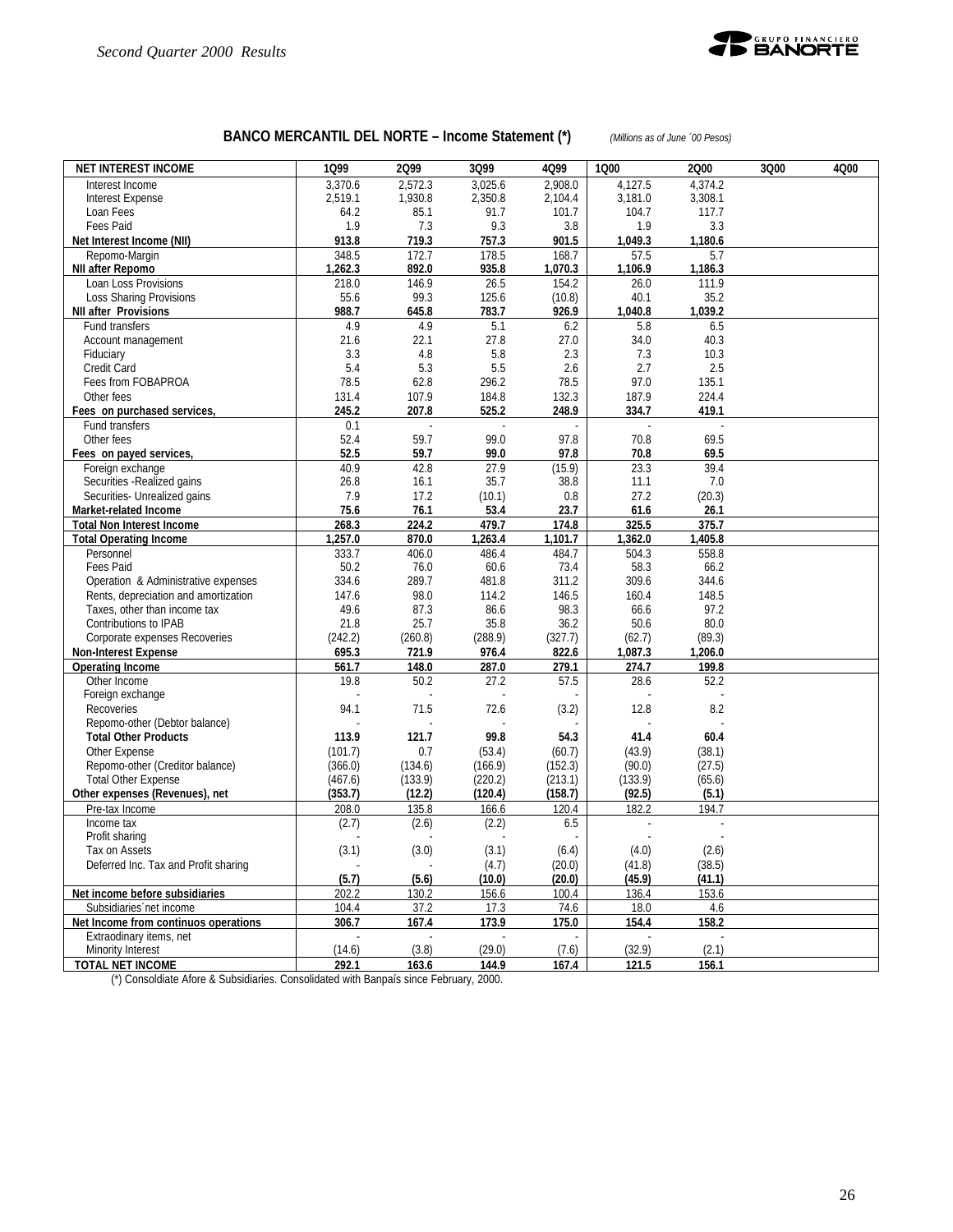

# **BANCO DEL CENTRO (BANCEN)- Balance Sheet (\*)** *(Millions as of June ´00 Pesos)*

| <b>ASSETS</b>                           | 1099   | 2099   | 3Q99   | 4Q99   | 1000   | 2000   | 3Q00 | 4Q00 |
|-----------------------------------------|--------|--------|--------|--------|--------|--------|------|------|
| Cash and due from Banks                 | 2.283  | 2,446  | 2.383  | 2.583  | 2.206  | 1.945  |      |      |
| Negotiable Instruments                  |        |        |        |        |        |        |      |      |
| Securities held for sale                |        |        |        |        |        |        |      |      |
| Securities held to maturity             | 972    | 479    | 461    | 513    | 574    | 447    |      |      |
| <b>Financial Instruments:</b>           | 972    | 479    | 461    | 513    | 574    | 447    |      |      |
| Repurchase agreements, net              |        |        |        |        |        |        |      |      |
| Operations with collateral              |        |        |        |        |        |        |      |      |
| Futures receivable, net                 |        |        |        |        |        |        |      |      |
| Options and derivatives, net            |        |        |        |        |        |        |      |      |
| Repos & Derivatives :                   |        |        |        |        |        |        |      |      |
| Commercial                              | 380    | 497    | 605    | 640    | 512    | 561    |      |      |
| <b>Financial Intermediaries</b>         | 3      | 3      | 2      | 2      | 19     | 423    |      |      |
| Credit Card & Consumer                  |        |        |        | 2      | 8      | 13     |      |      |
| Mortgage                                | 1,225  | 1,179  | 1,161  | 1,191  | 1,300  | 1,270  |      |      |
| <b>Goverment Entities</b>               | 231    | 273    | 306    | 318    | 338    | 354    |      |      |
| Fobaproa                                | 20,769 | 19,839 | 18,897 | 17,176 | 17,754 | 17,883 |      |      |
| Fiduciary collection rights             |        |        |        |        |        |        |      |      |
| <b>Performing Loans</b>                 | 22,610 | 21,791 | 20,973 | 19,330 | 19,930 | 20,505 |      |      |
| Commercial                              | 186    | 188    | 40     | 446    | 413    | 354    |      |      |
| <b>Financial Intermediaries</b>         |        |        |        |        |        |        |      |      |
| Credit Card & Consumer                  | 131    | 128    | 115    | 112    | 107    | 106    |      |      |
| Mortgage                                | 687    | 629    | 527    | 418    | 337    | 335    |      |      |
| <b>Goverment Entities</b>               |        |        |        |        |        |        |      |      |
| Past Due Loans                          | 1,004  | 944    | 681    | 976    | 857    | 801    |      |      |
| <b>Total Loans</b>                      | 23,613 | 22,735 | 21,654 | 20,305 | 20,788 | 21,306 |      |      |
| Preventive Ioan loss reserves           | 1,898  | 1,932  | 1,398  | 1,412  | 1,324  | 1,300  |      |      |
| Net Loan Portfolio                      | 21,715 | 20,803 | 20,255 | 18,893 | 19,463 | 20,007 |      |      |
| Sundry debtors and other assets net     | 170    | 239    | 202    | 151    | 341    | 355    |      |      |
| Foreclosed assets, net                  | 8      | 6      | 72     | 735    | 722    | 728    |      |      |
| Real Estate, Furniture & Equipment, net | 443    | 431    | 431    | 421    | 414    | 412    |      |      |
| Investments in subsidiaries             | 12     | 12     | 11     | 14     | 16     | 15     |      |      |
| Deferred taxes                          |        |        |        |        |        |        |      |      |
| Deffered charges & Intangibles          | 38     | 41     | 30     | 31     | 18     | 16     |      |      |
| UDIS Mortgage loans reserve coverage    |        |        |        |        |        |        |      |      |
| <b>Other Assets</b>                     | 671    | 729    | 747    | 1,352  | 1,511  | 1,524  |      |      |
| <b>TOTAL ASSETS</b>                     | 25,642 | 24,458 | 23,846 | 23,342 | 23,754 | 23,923 |      |      |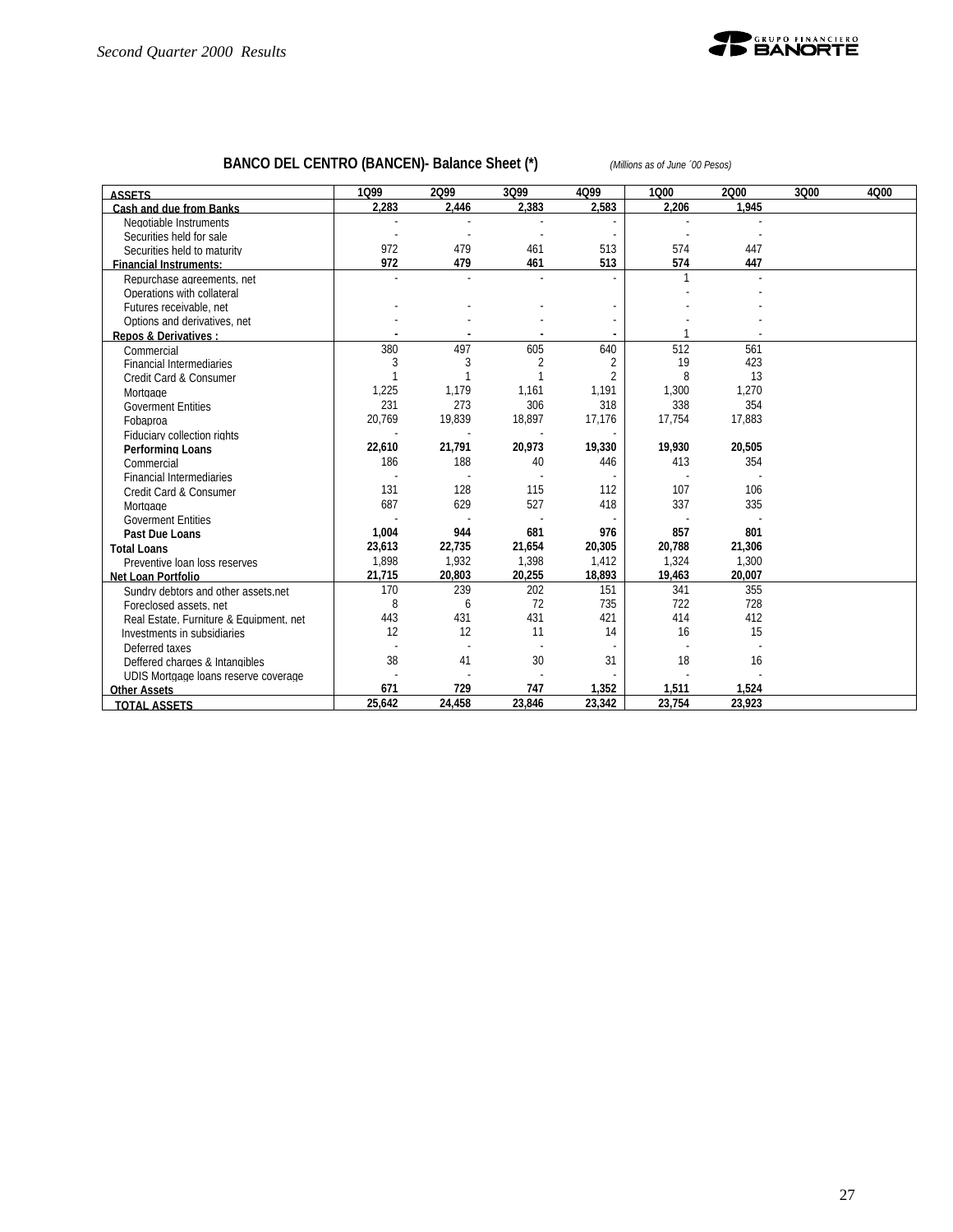

# **BANCO DEL CENTRO (BANCEN)- Balance Sheet (\*)** *(Millions as of June ´00 Pesos)*

| <b>LIABILITIES</b>                           | 1099   | 2099   | 3Q99   | 4Q99           | 1000           | 2000   | 3000 | 4Q00 |
|----------------------------------------------|--------|--------|--------|----------------|----------------|--------|------|------|
| <b>Demand Deposits</b>                       | 2,137  | 2,517  | 3,052  | 2,658          | 2,258          | 2,331  |      |      |
| <b>Time Deposits</b>                         | 14.742 | 13,874 | 11,606 | 11,692         | 15,570         | 15,522 |      |      |
| <b>Bonds</b>                                 | 3,986  | 3,341  | 3,235  | 3,165          |                |        |      |      |
| <b>Deposits</b>                              | 20,864 | 19,731 | 17.893 | 17,515         | 17,829         | 17.853 |      |      |
| Demand                                       | 60     | ÷.     | ÷.     |                |                |        |      |      |
| Short term                                   | 869    | 939    | 2.008  | 1,984          | 2,203          | 2.396  |      |      |
| Long term                                    | 1,793  | 1,725  | 1,582  | 1,512          | 1,449          | 1,403  |      |      |
| Due to banks and correspondents              | 2,721  | 2,665  | 3.590  | 3,496          | 3.652          | 3.799  |      |      |
| Repurchase agreements, net                   |        |        |        |                |                |        |      |      |
| Operations with collateral                   |        |        |        |                |                |        |      |      |
| Futures receivable, net                      |        |        |        |                |                |        |      |      |
| Options and derivatives, net                 |        |        |        |                |                |        |      |      |
| <b>Repos &amp; Derivatives:</b>              |        |        |        |                |                |        |      |      |
| Income Tax & Profit Sharing                  |        |        |        | $\overline{2}$ | $\overline{2}$ |        |      |      |
| Other Pavable accounts                       | 553    | 496    | 739    | 648            | 308            | 239    |      |      |
| Other payable accounts                       | 553    | 496    | 740    | 650            | 310            | 239    |      |      |
| Subordinated non Convertible Debenture       |        |        |        |                |                |        |      |      |
| Defered Taxes                                |        |        |        |                |                |        |      |      |
| Deferred credits                             | 6      | 11     | 11     | 11             | 10             | 10     |      |      |
| <b>TOTAL LIABILITIES</b>                     | 24,146 | 22,903 | 22,234 | 21,673         | 21,800         | 21,901 |      |      |
| <b>STOCKHOLDER'S EQUITY</b>                  |        |        |        |                |                |        |      |      |
| Paid-in Capital                              | 838    | 838    | 838    | 1,077          | 1,077          | 1,077  |      |      |
| Share subscription premiums                  |        |        |        |                |                |        |      |      |
| Subordinated Convertible Debentures          |        |        |        |                |                |        |      |      |
| <b>Subscribed Capital</b>                    | 838    | 838    | 838    | 1,077          | 1,077          | 1,077  |      |      |
| <b>Capital Reserves</b>                      | 241    | 265    | 265    | 265            | 267            | 492    |      |      |
| <b>Retained Earnings</b>                     | 257    | 246    | 245    |                | 313            | 87     |      |      |
| Surplus (Deficit) from securities            |        |        |        |                |                |        |      |      |
| Results of foreign operations exchange       |        |        |        |                |                |        |      |      |
| Excess (Insuf.) in capital restatement       | 94     | 80     | 80     | 84             | 13             | 13     |      |      |
| Non Mon assets results fixed assets          |        |        |        |                |                |        |      |      |
| Non Mon assets results Investm subsidiaries  |        |        |        |                | 3              |        |      |      |
| Adjustment in the employees pension funds    |        |        |        |                |                |        |      |      |
| Accumulated deffered tax effect              |        |        |        |                |                |        |      |      |
| Net Income                                   | 66     | 125    | 183    | 243            | 283            | 352    |      |      |
| <b>Earned Capital</b>                        | 668    | 716    | 773    | 592            | 877            | 945    |      |      |
| Minority Holdings                            | $\sim$ | $\sim$ | $\sim$ | $\sim$         | $\overline{a}$ | $\sim$ |      |      |
| <b>Total Stockholder's Equity</b>            | 1.497  | 1.554  | 1,611  | 1,669          | 1.954          | 2.022  |      |      |
| <b>TOTAL LIABILITIES &amp; STOCKHOLDER'S</b> | 25,642 | 24,458 | 23,846 | 23,342         | 23,754         | 23,923 |      |      |

| MEMORANDUM ACCOUNTS OF BANCO DEL CENTRO (Bancen)<br>(Million of June '00 Pesos) |         |         |         |         |         |         |      |      |
|---------------------------------------------------------------------------------|---------|---------|---------|---------|---------|---------|------|------|
|                                                                                 | 1099    | 2099    | 3Q99    | 4Q99    | 1000    | 2000    | 3Q00 | 4Q00 |
| Signature guarantees granted                                                    |         |         |         |         |         |         |      |      |
| Other contingent obligations                                                    | 1.848   | 1.806   | 1,869   | 2,247   | 2,221   | 2.338   |      |      |
| Irrevocable lines of credit                                                     | 15      | 18      | 15      | 25      | 21      | 20      |      |      |
| Assets held in trust and mandate                                                | 17.919  | 17.193  | 17.515  | 17.192  | 16.274  | 18.392  |      |      |
| Assets held in custody or in administration                                     | 26.149  | 24.927  | 23,681  | 23,284  | 26.192  | 29.405  |      |      |
| Investment banking transactions for third parties,                              | 324     | 249     | 17      | 62      | 243     | 222     |      |      |
| Engaged amounts in fobaproa operations                                          | 2,624   | 2.990   | 3,204   | 3,372   | 546     | 299     |      |      |
| Investment of retirement saving funds                                           |         |         |         |         |         |         |      |      |
| Integration of loan portfolio                                                   | 23.934  | 23.096  | 22.329  | 21.154  | 19.728  | 20.507  |      |      |
| Received amounts in derivative instruments                                      |         |         |         |         |         |         |      |      |
| Fobaproa trusts                                                                 |         |         |         |         |         |         |      |      |
| Securities to be received                                                       | 120     | 14      | 17      | 43      | 123     | 112     |      |      |
| (Less) payable for reversal                                                     | (120)   | (14)    | (17)    | (42)    | (123)   | (111)   |      |      |
| Receivables for reversal                                                        | 120     | 14      | 17      | 42      | 123     | 111     |      |      |
| (Less) securities to be delivered                                               | (120)   | (14)    | (17)    | (43)    | (123)   | (112)   |      |      |
| Other control accounts                                                          | 36,636  | 66,580  | 65,673  | 60,877  | 57,009  | 57,940  |      |      |
|                                                                                 | 109.449 | 136.858 | 134,303 | 128,214 | 122.233 | 129.123 |      |      |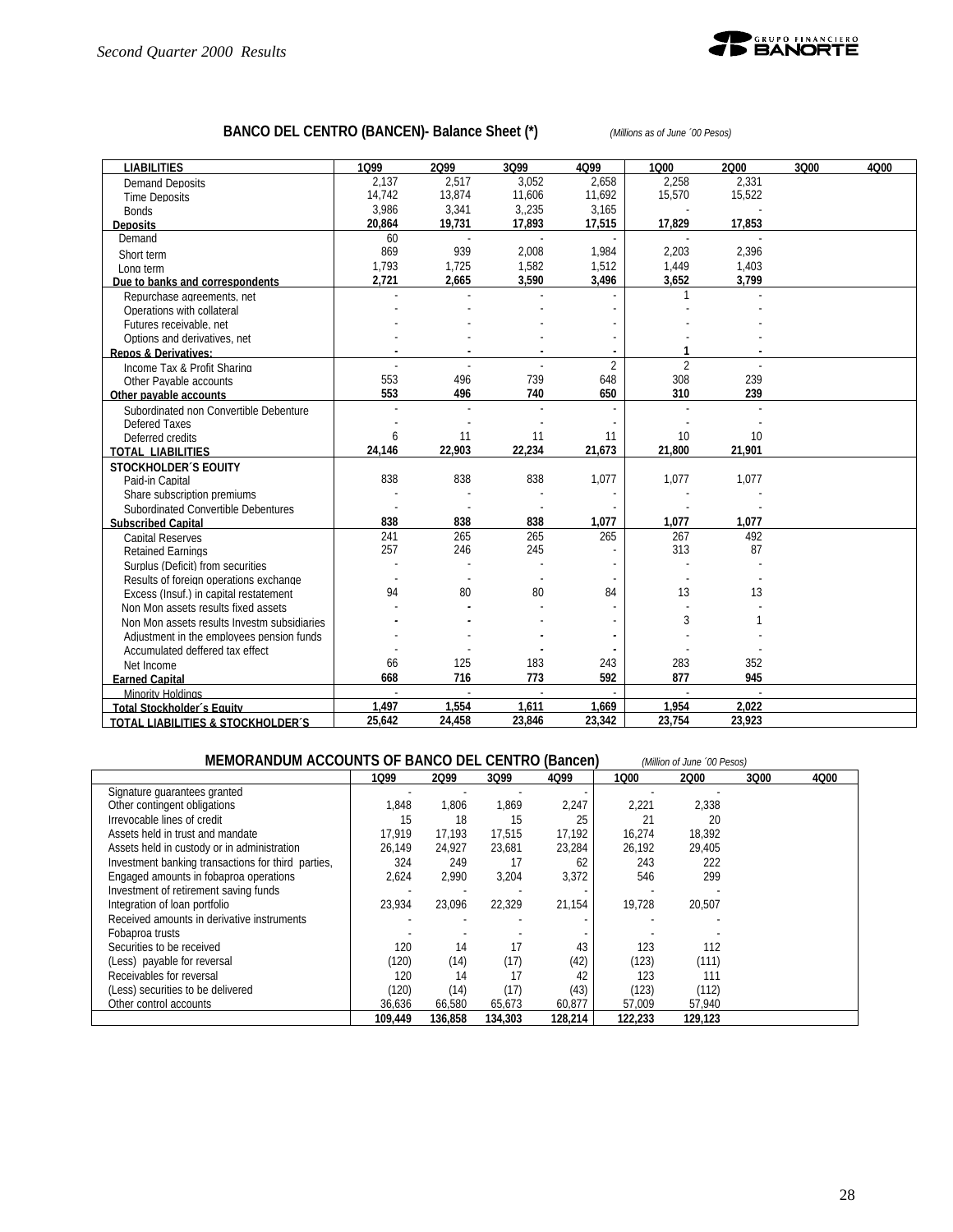

# **BANCO DEL CENTRO (BANCEN) - Income Statement (\*)** *(Millions as of June ´00 Pesos)*

| <b>NET INTEREST INCOME</b>                            | 1Q99           | 2Q99           | 3Q99          | 4Q99          | 1Q00           | 2Q00           | 3Q00 | 4Q00 |
|-------------------------------------------------------|----------------|----------------|---------------|---------------|----------------|----------------|------|------|
| Interest Income                                       | 1.943.3        | 1.444.2        | 1,422.8       | 1.185.9       | 1.212.5        | 979.5          |      |      |
| <b>Interest Expense</b>                               | 1.616.1        | 1.122.5        | 1.039.9       | 869.4         | 734.9          | 659.6          |      |      |
| Loan Fees                                             | 7.4            | 8.4            | 9.7           | 10.5          | 8.8            | 7.6            |      |      |
| Fees Paid                                             | 0.1            | 0.5            | 0.3           | 0.3           | 1.0            | 0.5            |      |      |
| Net Interest Income (NII)                             | 334.5          | 329.5          | 392.3         | 326.8         | 485.4          | 327.0          |      |      |
| Repomo-Margin                                         | 12.3           | (17.2)         | (9.5)         | 9.6           | (9.7)          | (8.7)<br>318.3 |      |      |
| NII after Repomo<br>Loan Loss Provisions              | 346.8<br>(0.3) | 312.3<br>11.9  | 382.8<br>19.7 | 317.2<br>20.0 | 475.7<br>195.2 | 61.2           |      |      |
| Loss Sharing Provisions                               |                |                |               |               |                |                |      |      |
| <b>NII after Provisions</b>                           | 347.0          | 300.4          | 363.1         | 297.3         | 280.5          | 257.1          |      |      |
| Fund transfers                                        | 0.3            | 0.3            | 0.4           | 0.4           | 0.4            | 0.4            |      |      |
| Account management                                    | 5.8            | 5.1            | 6.0           | 6.1           | 5.6            | 6.4            |      |      |
| Fiduciary                                             | 1.1            | 3.1            | 2.3           | 4.8           | 192.9          | 23.4           |      |      |
| Credit Card                                           |                |                |               |               |                |                |      |      |
| Fees from FOBAPROA                                    | 14.7           | 9.3            | 13.0          | 6.0           | 13.0           | 4.3            |      |      |
| Other fees                                            | 15.1           | 3.8            | 5.4           | 5.2           | 3.6            | 3.2            |      |      |
| Fees on purchased services,                           | 37.1           | 21.6           | 27.0          | 22.6          | 215.6          | 37.7           |      |      |
| Fund transfers                                        |                |                |               |               |                |                |      |      |
| Other fees<br>Fees on payed services,                 | 0.2<br>0.2     | 0.2<br>0.2     | 0.2<br>0.2    | 2.5<br>2.5    | 12.8<br>12.8   | 15.7<br>15.7   |      |      |
| Foreign exchange                                      | 8.4            | 7.6            | 6.3           | 5.2           | 7.5            | 6.5            |      |      |
| Securities - Realized gains                           |                |                |               |               |                |                |      |      |
| Securities- Unrealized gains                          | $\overline{a}$ | $\overline{a}$ |               |               |                |                |      |      |
| Market-related Income                                 | 8.4            | 7.6            | 6.3           | 5.3           | 7.5            | 6.6            |      |      |
| <b>Total Non Interest Income</b>                      | 45.3           | 29.1           | 33.1          | 25.4          | 210.3          | 28.5           |      |      |
| <b>Total Operating Income</b>                         | 392.3          | 329.5          | 396.3         | 322.7         | 490.8          | 285.6          |      |      |
| Personnel                                             | 71.8           | 69.5           | 76.3          | 78.0          | 75.8           | 85.9           |      |      |
| Fees Paid                                             | 27.1           | 14.1           | 20.1          | 5.3           | 10.0           | 12.8           |      |      |
| Operation & Administrative expenses                   | 119.8          | 128.9          | 166.7         | 108.2         | 102.9          | 128.2          |      |      |
| Rents, depreciation and amortization                  | 22.3           | 21.0           | 15.1          | 19.0          | 18.0           | 15.1           |      |      |
| Taxes, other than income tax                          | 10.1           | 17.7           | 28.0          | 77.0          | 16.6           | 23.6           |      |      |
| Contributions to IPAB                                 | 14.7           | 17.5           | 20.5          | 19.0          | 20.5           | 18.7           |      |      |
| Corporate expenses Recoveries<br>Non-Interest Expense | 265.9          | 268.7          | 326.7         | 306.5         | 243.7          | 284.3          |      |      |
| <b>Operating Income</b>                               | 126.4          | 60.8           | 69.6          | 16.2          | 247.1          | 1.3            |      |      |
| Other Income                                          | 4.2            | 8.0            | 5.4           | 65.6          | 73.1           | 80.1           |      |      |
| Foreign exchange                                      |                |                |               |               |                |                |      |      |
| Recoveries                                            | 7.0            | 0.4            | 0.9           | 2.2           | 1.5            | 1.7            |      |      |
| Repomo-other (Debtor balance)                         |                |                |               |               |                |                |      |      |
| <b>Total Other Products</b>                           | 11.2           | 8.4            | 6.3           | 67.8          | 74.6           | 81.8           |      |      |
| Other Expense                                         | (8.6)          | (4.9)          | (5.3)         | (7.8)         | (8.9)          | (1.3)          |      |      |
| Repomo-other (Creditor balance)                       | (61.8)         | (4.9)          | (11.0)        | (13.8)        | (28.9)         | (11.2)         |      |      |
| <b>Total Other Expense</b>                            | (70.4)         | (9.8)          | (16.3)        | (21.6)        | (37.8)         | (12.4)         |      |      |
| Other expenses (revenues), net                        | (59.2)         | (1.4)          | (10.1)        | 46.2          | 36.8           | 69.3           |      |      |
| Pre-tax Income                                        | 67.2           | 59.4           | 59.5          | 62.5          | 283.9          | 70.7           |      |      |
| Income tax                                            | (0.2)          | (0.5)          | (0.3)         | (1.8)         |                | $\overline{a}$ |      |      |
| Profit sharing<br>Tax on Assets                       | (1.4)          | (1.3)          | (1.1)         | (0.5)         | (1.4)          | (1.8)          |      |      |
| Deferred Inc. Tax and Profit sharing                  |                |                |               | (0.1)         |                |                |      |      |
|                                                       | (1.6)          | (1.8)          | (1.4)         | 2.4           | (1.4)          | (1.8)          |      |      |
| Net income before) su)bsidiaries                      | 65.6           | 57.6           | 58.1          | 60.1          | 282.5          | 68.9           |      |      |
| Subsidiaries net income                               | 0.1            | 1.7            | $\sim$        | 0.2           |                | 0.5            |      |      |
| Net Income from continuos operations                  | 65.5           | 59.3           | 58.1          | 60.3          | 282.5          | 69.4           |      |      |
| Extraodinary items, net                               | ÷,             |                |               |               |                |                |      |      |
| Minority Interest                                     |                |                |               |               |                |                |      |      |
| <b>TOTAL NET INCOME</b>                               | 65.5           | 59.3           | 58.1          | 60.3          | 282.5          | 69.4           |      |      |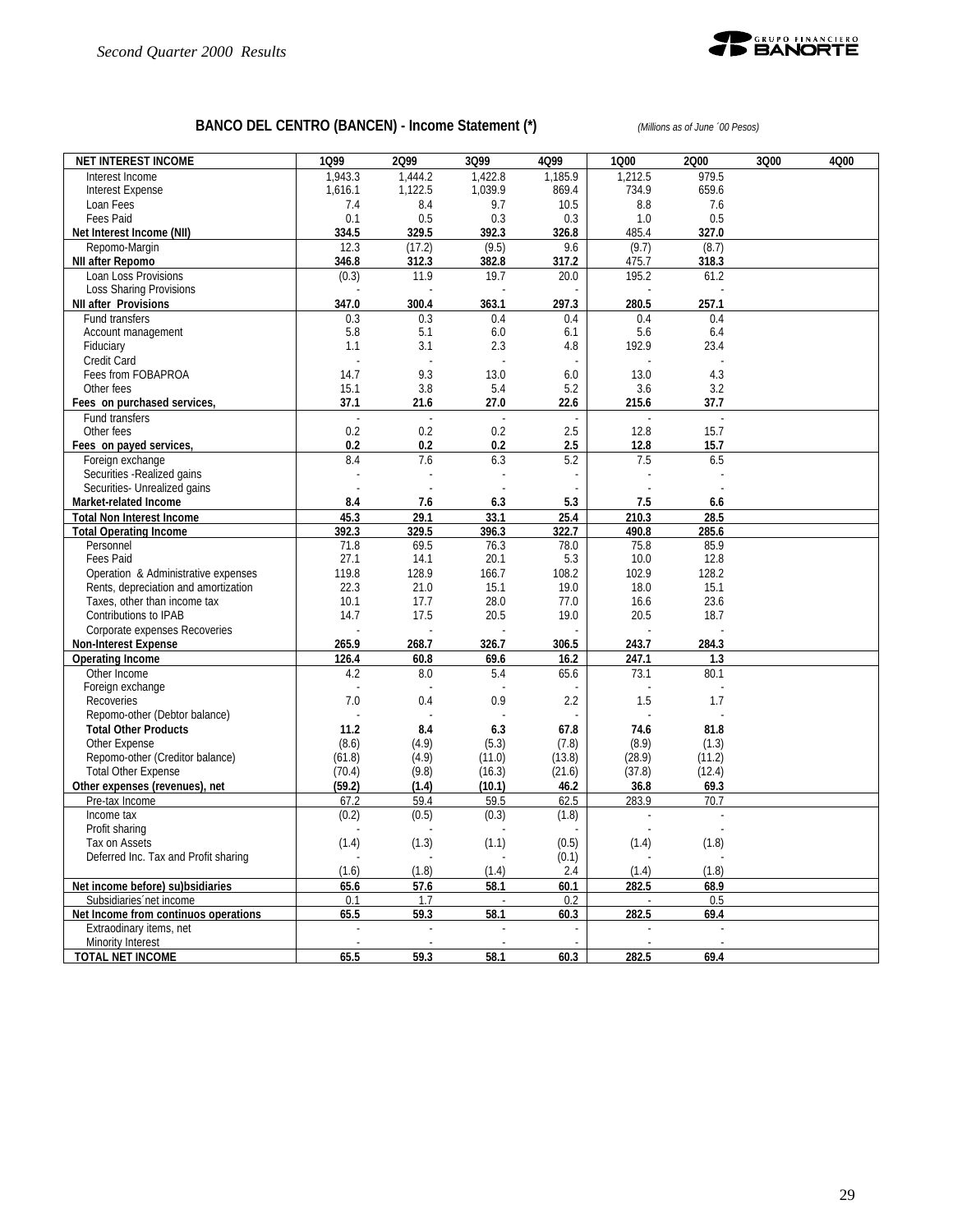

#### **BANPAIS - Income Statement** *(Millions as of June ´00 Pesos)*

| <b>NET INTEREST INCOME</b>           | 1Q99           | 2Q99          | 3Q99              | 4Q99            | 1000(*)        | 2000 | 3Q00 | 4Q00 |
|--------------------------------------|----------------|---------------|-------------------|-----------------|----------------|------|------|------|
| Interest Income                      | 2,589.3        | 2,070.6       | 2,029.4           | 2.240.2         | 575.1          |      |      |      |
| <b>Interest Expense</b>              | 1,895.8        | 1,413.7       | 1,428.3           | 1,774.9         | 473.1          |      |      |      |
| Loan Fees                            | 17.5           | 6.1           | 16.1              | 15.6            | 2.5            |      |      |      |
| Fees Paid                            | 1.7            |               | 0.1               | 0.1             | 0.1            |      |      |      |
| Net Interest Income (NII)            | 709.4          | 663.1         | 617.1             | 480.8           | 104.5          |      |      |      |
| Repomo-Margin<br>NII after Repomo    | 78.3<br>787.6  | 31.8<br>694.8 | (19.2)<br>597.9   | (25.9)<br>455.0 | (22.8)<br>81.7 |      |      |      |
| Loan Loss Provisions                 | (1.1)          | 7.9           | 25.0              | (4.7)           | 0.9            |      |      |      |
| <b>Loss Sharing Provisions</b>       |                |               |                   |                 |                |      |      |      |
| <b>NII after Provisions</b>          | 788.7          | 686.9         | 573.0             | 459.6           | 80.8           |      |      |      |
| Fund transfers                       | 0.8            | 0.9           | 0.9               | 1.0             | 0.2            |      |      |      |
| Account management                   | 7.9            | 8.1           | 11.3              | 11.5            | 3.1            |      |      |      |
| Fiduciary                            | 1.8            | 4.7           | 3.3               | 2.4             | 1.2            |      |      |      |
| Credit Card                          |                |               |                   |                 |                |      |      |      |
| Fees from FOBAPROA                   | 48.8           | 11.6          | 163.5             | 54.1            |                |      |      |      |
| Other fees                           | 12.9           | 7.5           | 17.5              | 11.2            | 28.1           |      |      |      |
| Fees on purchased services,          | 72.1           | 32.8          | 196.6             | 80.3            | 32.6           |      |      |      |
| Fund transfers                       | 0.1            |               |                   |                 |                |      |      |      |
| Other fees                           | 1.6            | 1.2           | 2.1               | 1.2             | 0.4            |      |      |      |
| Fees on payed services,              | 1.7            | 1.2           | 2.1               | 1.3             | 0.4            |      |      |      |
| Foreign exchange                     | 16.1           | 10.5          | 7.8               | 16.2            | 0.2            |      |      |      |
| Securities - Realized gains          | (0.6)          |               | 0.7               |                 |                |      |      |      |
| Securities- Unrealized gains         | 0.6            |               |                   | 0.1             | (0.1)          |      |      |      |
| Market-related Income                | 16.1           | 10.5          | 8.5               | 16.3            | 0.2            |      |      |      |
| <b>Total Non Interest Income</b>     | 86.5           | 42.1          | 203.0             | 95.3            | 32.3           |      |      |      |
| <b>Total Operating Income</b>        | 875.3          | 729.0         | 776.0             | 555.0           | 113.1          |      |      |      |
| Personnel                            | 194.8          | 131.8         | 145.5             | 131.5           | 36.9           |      |      |      |
| Fees Paid                            | 35.5           | 16.5          | 21.8              | 13.2            | 5.3            |      |      |      |
| Operation & Administrative expenses  | 309.7          | 322.9         | 453.7             | 235.5           | 37.5           |      |      |      |
| Rents, depreciation and amortization | 72.3           | 73.6          | 63.0              | 34.2            | 15.1           |      |      |      |
| Taxes, other than income tax         | 24.5           | 33.1          | 49.5              | 150.8           | 6.0            |      |      |      |
| Contributions to IPAB                | 15.8           | 21.1          | 29.1              | 30.6            | 7.9            |      |      |      |
| Corporate expenses Recoveries        |                |               |                   |                 |                |      |      |      |
| <b>Non-Interest Expense</b>          | 652.7          | 599.0         | 762.6             | 595.8           | 108.7          |      |      |      |
| <b>Operating Income</b>              | 222.6          | 130.0         | 13.4              | (40.9)          | 4.4            |      |      |      |
| Other Income<br>Foreign exchange     | 4.3            | 18.6          | 12.2              | 40.4            | 2.9            |      |      |      |
| Recoveries                           | 4.1            | 1.8           | 2.8               | 27.4            | 2.7            |      |      |      |
| Repomo-other (Debtor balance)        |                |               |                   |                 | 16.7           |      |      |      |
| <b>Total Other Products</b>          | 8.4            | 20.3          | 15.0              | 67.8            | 22.4           |      |      |      |
| Other Expense                        | (5.1)          | (70.9)        | (9.1)             | 52.2            | (0.7)          |      |      |      |
| Repomo-other (Creditor balance)      | (91.9)         | (41.6)        | 10.4              | 13.0            |                |      |      |      |
| <b>Total Other Expense</b>           | (97.0)         | (112.6)       | 1.2               | 65.2            | (0.7)          |      |      |      |
| Other expenses (revenues), net       | (88.6)         | (92.2)        | 16.2              | 133.0           | 21.6           |      |      |      |
| Pre-tax Income                       | 134.0          | 37.7          | 29.6              | 92.1            | 26.0           |      |      |      |
| Income tax                           | ÷,             | $\sim$        | $\sim$            |                 |                |      |      |      |
| Profit sharing                       |                |               |                   |                 |                |      |      |      |
| Tax on Assets                        | (3.6)          | (4.9)         | (3.5)             | (7.5)           |                |      |      |      |
| Deferred Inc. Tax and Profit sharing |                |               | (9.7)             | (18.9)          | (9.5)          |      |      |      |
|                                      | (3.6)          | (4.9)         | (13.1)            | (26.4)          | (9.5)          |      |      |      |
| Net income before) su)bsidiaries     | 130.4          | 32.8          | 16.5              | 65.7            | 16.5           |      |      |      |
| Subsidiaries net income              | $\omega$       | 2.5           | $\omega$          |                 | $\sim$         |      |      |      |
| Net Income from continuos operations | 130.4          | 35.3          | $\overline{16.5}$ | 65.7            | 17.6           |      |      |      |
| Extraodinary items, net              | $\mathbb{Z}^2$ | $\mathbb{Z}$  | $\omega$          |                 | $\overline{a}$ |      |      |      |
| Minority Interest                    |                |               |                   |                 |                |      |      |      |
| <b>TOTAL NET INCOME</b>              | 130.4          | 35.3          | 16.5              | 65.7            | 17.6           |      |      |      |

(\*) Includes only figures since it was merged to Banorte in February 2000.